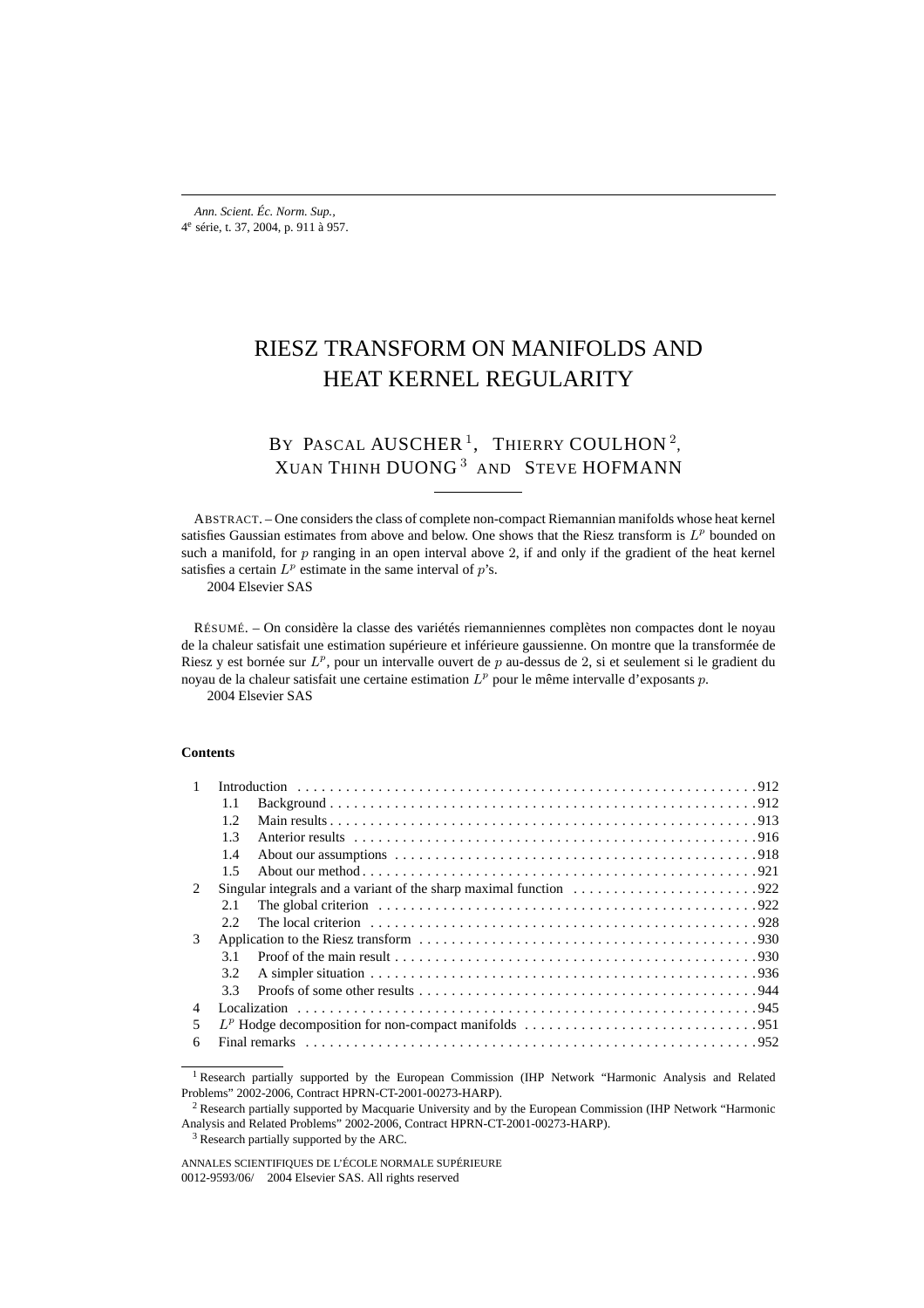#### **1. Introduction**

The aim of this article is to give a necessary and sufficient condition for the two natural definitions of homogeneous first order  $L^p$  Sobolev spaces to coincide on a large class of Riemannian manifolds, for p in an interval  $(q_0, p_0)$ , where  $2 < p_0 \leq \infty$  and  $q_0$  is the conjugate exponent to  $p_0$ . On closed manifolds, these definitions are well-known to coincide for all  $1 < p < \infty$ . For non-compact manifolds, and again  $p_0 = \infty$ , a sufficient condition has been asked for by Robert Strichartz in 1983 [92] and many partial answers have been given since. We shall review them in Section 1.3 below. The condition we propose is in terms of regularity of the heat kernel, more precisely in terms of integral estimates of its gradient. We are able to treat manifolds with the doubling property together with natural heat kernel bounds, as well as the ones with locally bounded geometry where the bottom of the spectrum of the Laplacian is positive.

### **1.1. Background**

Let M be a complete non-compact connected Riemannian manifold,  $\mu$  the Riemannian measure,  $\nabla$  the Riemannian gradient. Denote by |.| the length in the tangent space, and by  $\|.\|_p$  the norm in  $L^p(M,\mu), 1 \leq p \leq \infty$ . One defines  $\Delta$ , the Laplace–Beltrami operator, as a self-adjoint positive operator on  $L^2(M,\mu)$  by the formal integration by parts

$$
(\Delta f, f) = |||\nabla f||_2^2
$$

for all  $f \in C_0^{\infty}(M)$ , and its positive self-adjoint square root  $\Delta^{1/2}$  by

$$
(\Delta f, f) = ||\Delta^{1/2} f||_2^2.
$$

As a consequence,

(1.1) 
$$
\left\| |\nabla f| \right\|_2^2 = \|\Delta^{1/2} f\|_2^2.
$$

To identify the spaces defined by (completion with respect to) the seminorms  $\|\nabla f\|_p$  and  $\|\Delta^{1/2}f\|_p$  on  $\mathcal{C}_0^{\infty}(M)$  for some  $p \in (1,\infty)$ , it is enough to prove that there exist  $0 < c_p \leq C_p <$  $\infty$  such that for all  $f \in C_0^{\infty}(M)$ 

(1.2) 
$$
c_p \|\Delta^{1/2} f\|_p \leq \| |\nabla f| \|_p \leq C_p \|\Delta^{1/2} f\|_p.
$$

Note that the right-hand inequality may be reformulated by saying that the Riesz transform  $\nabla \Delta^{-1/2}$  is bounded from  $L^p(M,\mu)$  to the space of  $L^p$  vector fields, <sup>1</sup> in other words

$$
|||\nabla \Delta^{-1/2} f||_p \leqslant C_p ||f||_p
$$

for some constant  $C_p$  and all  $f \in C_0^{\infty}(M)$ . Note that  $(R_2)$  is trivial from (1.1). It is well-known (see [6, Section 4], or [20, Section 2.1]) that the right-hand inequality in (1.2) implies the reverse

<sup>&</sup>lt;sup>1</sup> In the case where M has finite measure, instead of  $L^p(M)$ , one has to consider the space  $L_0^p(M)$  of functions in  $L^p(M)$  with mean zero; this modification will be implicit in what follows.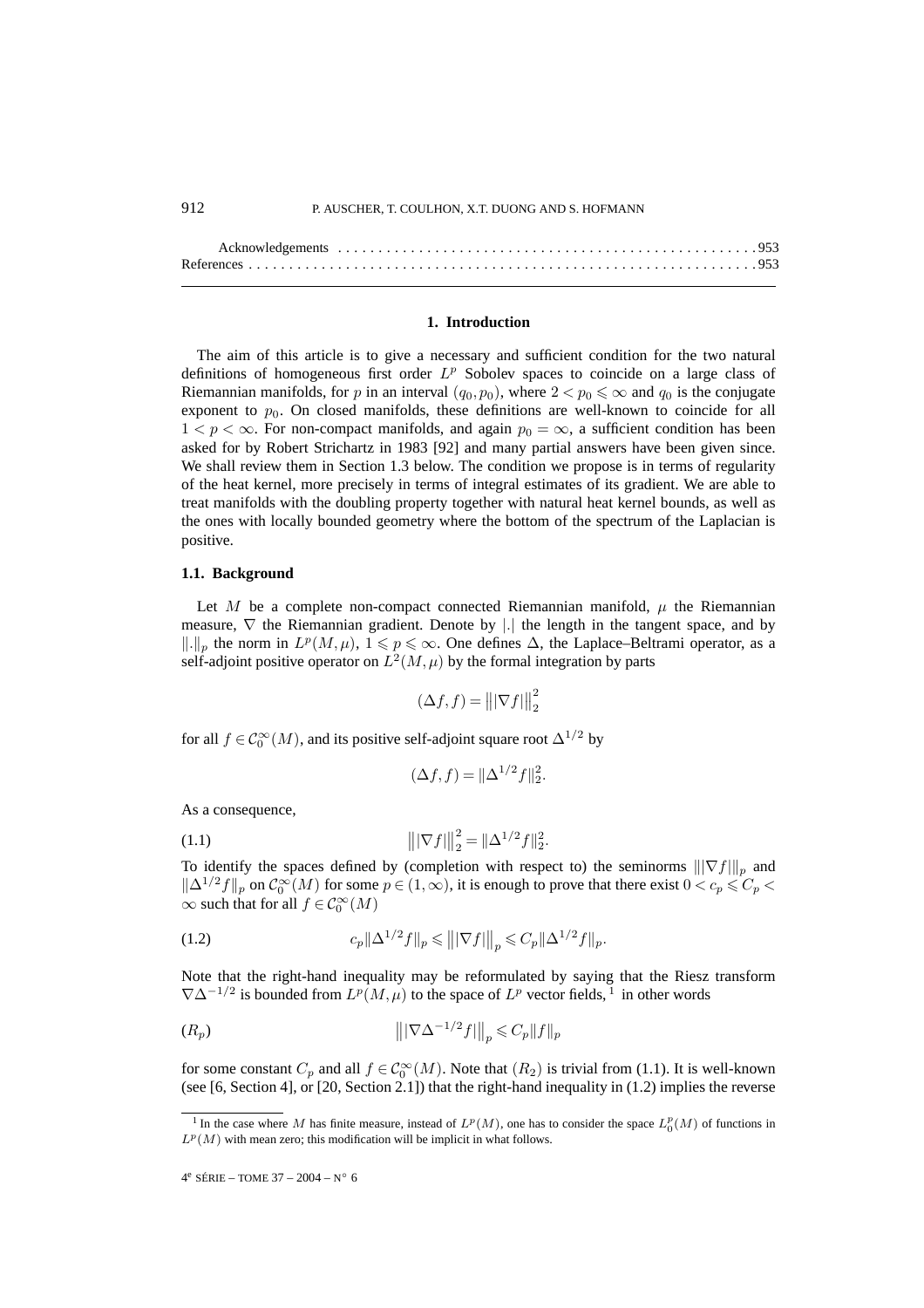inequality

$$
\|\Delta^{1/2}f\|_q\leqslant C_p\big\||\nabla f|\big\|_q,
$$

for all  $f \in C_0^{\infty}(M)$ , where q is the conjugate exponent of p. Hence, (1.2) for all p with  $1 < p < \infty$ follows from  $(R_p)$  for all p with  $1 < p < \infty$ . More generally, if  $(R_p)$  holds for  $1 < p < p_0$  (with  $2 < p_0 \leq \infty$ ), one obtains the equivalence (1.2) and the identification of first order Sobolev spaces for  $q_0 < p < p_0$ ,  $q_0$  being the conjugate exponent to  $p_0$ .

Under local assumptions on the manifold, one can hope for the inhomogeneous analog of the equivalence (1.2), namely

$$
(1.3) \t c_p (||\Delta^{1/2} f||_p + ||f||_p) \le |||\nabla f|||_p + ||f||_p \le C_p (||\Delta^{1/2} f||_p + ||f||_p),
$$

for all  $f \in \mathcal{C}_0^{\infty}(M)$ . It suffices then to study the boundedness on  $L^p$  of the local Riesz transform  $\nabla$ ( $\Delta$  + a)<sup>-1/2</sup> for some a > 0 large enough. If, in addition, the bottom of the spectrum of the Laplace–Beltrami is positive, that is, if

$$
||\nabla f||_2 \ge \lambda ||f||_2
$$

for some positive real number  $\lambda$  and all  $f \in C_0^{\infty}(M)$ , one can recover (1.2) from (1.3) (see [18, p. 1154]).

### **1.2. Main results**

Let us first recall the result of [18] which deals with  $(R_p)$  for  $1 < p < 2$ . Denote by  $B(x, r)$ the open ball of radius  $r > 0$  and center  $x \in M$ , and by  $V(x, r)$  its measure  $\mu(B(x, r))$ . One says that M satisfies the doubling property if for all  $x \in M$  and  $r > 0$ 

$$
(D) \t\t V(x, 2r) \leqslant C V(x, r).
$$

Denote by  $p_t(x, y)$ ,  $t > 0$ ,  $x, y \in M$ , the heat kernel of M, that is the kernel of the heat semigroup  $e^{-t\Delta}$ . One says that M satisfies the on-diagonal heat kernel upper estimate if

pt(x, x) C <sup>V</sup> (x, <sup>√</sup>t) (DUE) ,

for all  $x \in M$ ,  $t > 0$  and some constant  $C > 0$ .

THEOREM 1.1. – *Let* M *be a complete non-compact Riemannian manifold. Assume that* (D) *and* (*DUE*) *hold. Then the Riesz transform is bounded on*  $L^p$  *for*  $1 < p < 2$ *.* 

It is also shown in [18] that the Riesz transform is unbounded on  $L^p$  for every  $p > 2$  on the manifold consisting of two copies of the Euclidean plane glued smoothly along their unit circles, although it satisfies  $(D)$  and  $(DUE)$ . A stronger assumption is therefore required in order to extend Theorem 1.1 to the range  $p > 2$ .

It is well-known [46, Theorem 1.1] that, under  $(D)$ ,  $(DUE)$  self-improves into the offdiagonal upper estimate:

$$
(UE) \t\t p_t(x,y) \leqslant \frac{C}{V(y,\sqrt{t})} \exp\bigg(-c\frac{d^2(x,y)}{t}\bigg),
$$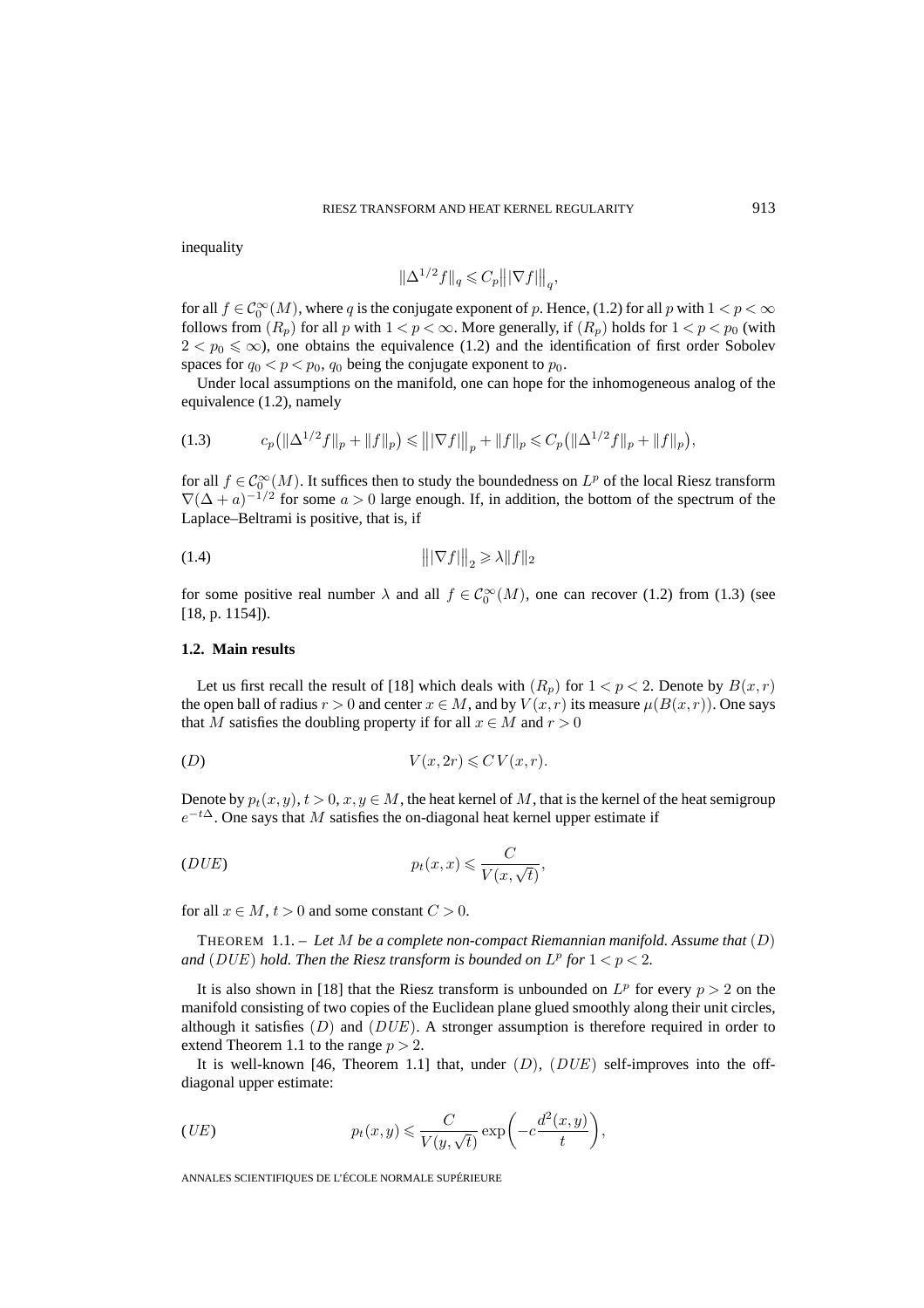for all  $x, y \in M$ ,  $t > 0$  and some constants  $C, c > 0$ . A natural way to strengthen the assumption is to impose a lower bound of the same size, that is the full Li–Yau type estimates

$$
(LY) \qquad \frac{c}{V(y,\sqrt{t})} \exp\bigg(-C\frac{d^2(x,y)}{t}\bigg) \leqslant p_t(x,y) \leqslant \frac{C}{V(y,\sqrt{t})} \exp\bigg(-c\frac{d^2(x,y)}{t}\bigg),
$$

for all  $x, y \in M$ ,  $t > 0$  and some constants  $C, c > 0$ . It is known since [63] that such estimates hold on manifolds with non-negative Ricci curvature. Later, it has been proved in [84] that  $(LY)$ is equivalent to the conjunction of  $(D)$  and the Poincaré inequalities  $(P)$  which we introduce next.

We say that M satisfies the (scaled) Poincaré inequalities if there exists  $C > 0$  such that, for every ball  $B = B(x, r)$  and every f with f,  $\nabla f$  locally square integrable,

$$
(P) \qquad \qquad \int\limits_B |f - f_B|^2 \, d\mu \leqslant Cr^2 \int\limits_B |\nabla f|^2 \, d\mu,
$$

where  $f_E$  denotes the mean of f on E.

However, it follows from the results in [58] and [22] that even  $(D)$  and  $(P)$  do not suffice for the Riesz transform to be bounded on  $L^p$  for all  $p > 2$ .

In fact, there is also an easy necessary condition for  $(R_p)$  to hold. Indeed,  $(R_p)$  implies

$$
\big\| |\nabla e^{-t\Delta} f| \big\|_p \leqslant C_p \|\Delta^{1/2} e^{-t\Delta} f\|_p \leqslant \frac{C_p'}{\sqrt t} \|f\|_p,
$$

for all  $t > 0$ ,  $f \in L^p(M, \mu)$ , since, according to [89], the heat semigroup is analytic on  $L^p(M, \mu)$ . And this estimate may not hold for all  $p > 2$ , even in presence of  $(D)$  and  $(P)$ .

Our main result is that, under  $(D)$  and  $(P)$ , this condition is sufficient for  $(R_q)$ ,  $2 < q < p$ . Denote by  $||T||_{p\to p}$  the norm of a bounded sublinear operator T from  $L^p(M,\mu)$  to itself.

THEOREM 1.2. – *Let* M *be a complete non-compact Riemannian manifold satisfying* (D) *and* (P) (*or, equivalently,* (LY)). If for some  $p_0 \in (2,\infty]$  *there exists*  $C > 0$  *such that, for all*  $t > 0$ ,

$$
|||\nabla e^{-t\Delta}||_{p_0 \to p_0} \leqslant \frac{C}{\sqrt{t}},
$$

*then the Riesz transform is bounded on*  $L^p$  *for*  $2 < p < p_0$ *.* 

We therefore obtain the announced necessary and sufficient condition as follows.

THEOREM 1.3. – *Let* M *be a complete non-compact Riemannian manifold satisfying* (D) *and*  $(P)$  (*or, equivalently,*  $(LY)$ *). Let*  $p_0 \in (2,\infty]$ *. The following assertions are equivalent:* 

(1) *For all*  $p \in (2, p_0)$ *, there exists*  $C_p$  *such that* 

$$
\left\| |\nabla e^{-t\Delta}|\right\|_{p\to p} \leqslant \frac{C}{\sqrt{t}},
$$

*for all*  $t > 0$  (*in other words,*  $(G_p)$  *holds for all*  $p \in (2, p_0)$ *)*. (2) *The Riesz transform*  $\nabla \Delta^{-1/2}$  *is bounded on*  $L^p$  *for*  $p \in (2, p_0)$ *.* 

Notice that we do not draw a conclusion for  $p = p_0$ . It has been shown in [58] that there exist (singular) manifolds, namely conical manifolds with closed basis, such that  $(R_p)$  hold if

$$
4^e \text{ SÉRIE} - \text{TOME } 37 - 2004 - N^{\circ} 6
$$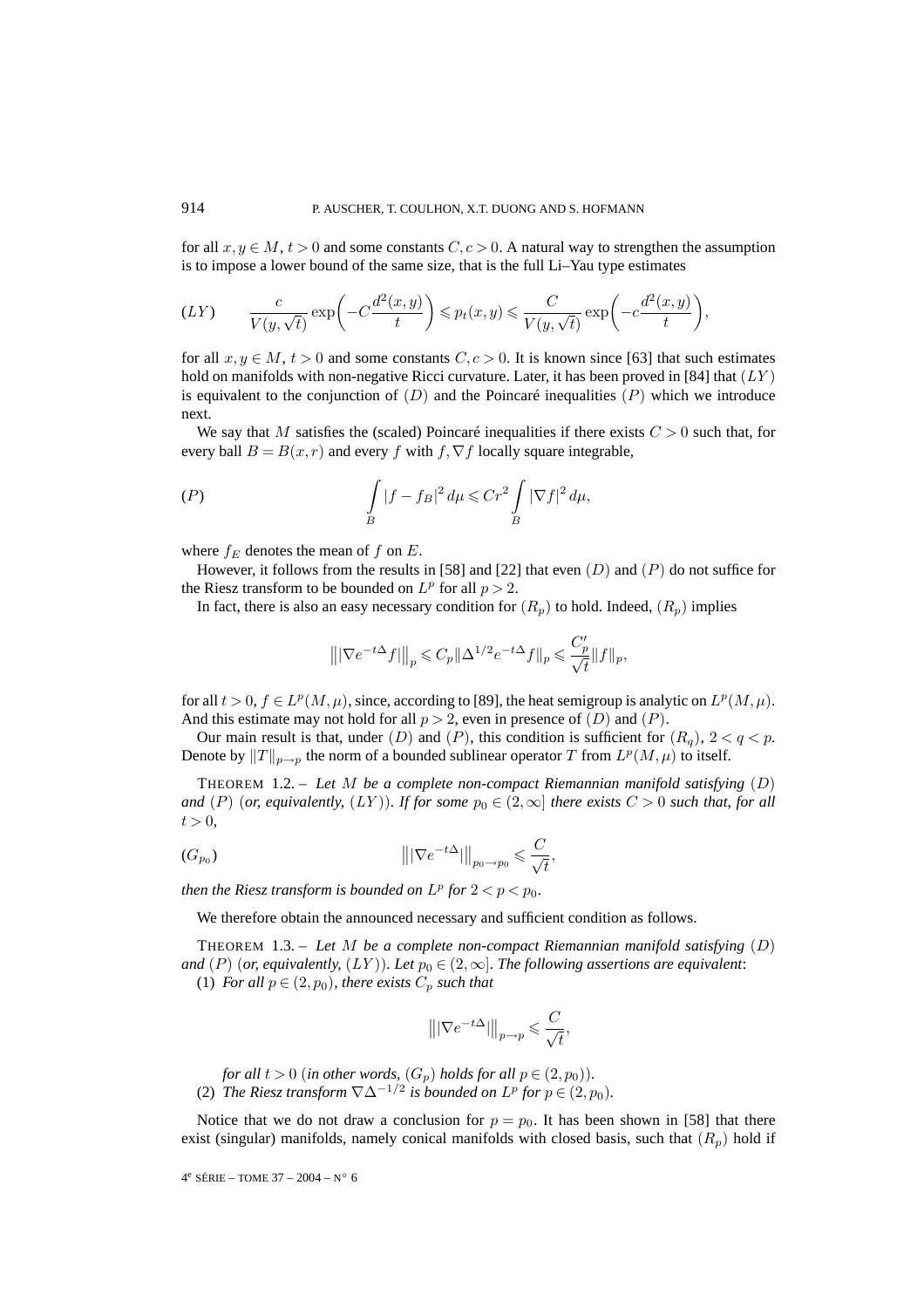$1 < p < p_0$ , but not for  $p \ge p_0$ , for some  $p_0 \in (2,\infty)$ , and it has been observed in [22] that these manifolds do satisfy  $(D)$  and  $(P)$ ; in that case,  $(G_{p_0})$  does not hold either. Strictly speaking, these manifolds are not complete, since they have a point singularity. But one may observe that our proofs do not use completeness in itself, but rather stochastic completeness, that is the property

(1.5) 
$$
\int\limits_M p_t(x,y) d\mu(y) = 1, \quad \forall x \in M, t > 0,
$$

which does hold for complete manifolds satisfying  $(D)$ , or more generally condition  $(E)$  below (see [43]), but also for conical manifolds with closed basis.

It follows from Theorems 1.3 and 1.1 that the assumptions of Theorem 1.3 are sufficient for  $(R_p)$  to hold for  $p \in (1, p_0)$ , and for the equivalence (1.2) to hold for  $p \in (q_0, p_0)$  where  $q_0$  is the conjugate exponent to  $p_0$ . In the case  $p_0 = \infty$ , one can formulate a sufficient condition for  $(R_p)$  and (1.2) in the full range  $1 < p < \infty$  in terms of pointwise bounds of the heat kernel and its gradient.

THEOREM 1.4. – *Let* M *be a complete non-compact Riemannian manifold satisfying* (D) *and* (DUE). If there exists C such that, for all  $x, y \in M$ ,  $t > 0$ ,

$$
(G) \qquad \qquad |\nabla_x p_t(x,y)| \leqslant \frac{C}{\sqrt{t}[V(y,\sqrt{t})]},
$$

*then the Riesz transform is bounded on*  $L^p$  *and the equivalence* (1.2) *holds for*  $1 < p < \infty$ *.* 

We have seen that under  $(D)$ ,  $(DUE)$  implies  $(UE)$ , which, together with  $(G)$ , implies the full estimate  $(LY)$  (see for instance [63]). We shall see in Section 3.3 that  $(G)$  implies  $(G_n)$  for all  $p \in (2,\infty)$ . This is why Theorem 1.4 is a corollary of Theorems 1.3 and 1.1.

Our results admit local versions. We say that M satisfies the exponential growth property  $(E)$ if for all  $r_0 > 0$ , for all  $x \in M$ ,  $\theta > 1$ ,  $r \le r_0$ ,

$$
(E) \t\t V(x, \theta r) \leqslant m(\theta) V(x, r),
$$

where  $m(\theta) = Ce^{c\theta}$  for some  $C \ge 0$  and  $c > 0$  depending on  $r_0$ . Note that this implies the local doubling property  $(D_{\text{loc}})$ : for all  $r_0 > 0$  there exists  $C_{r_0}$  such that for all  $x \in M$ ,  $r \in (0, r_0)$ ,

$$
(D_{\text{loc}}) \t V(x, 2r) \leqslant C_{r_0} V(x, r).
$$

We write  $(DUE_{loc})$  for the property  $(DUE)$  restricted to small times (say,  $t \le 1$ ).

We say that M satisfies the local Poincaré property  $(P_{\text{loc}})$  if for all  $r_0 > 0$  there exists  $C_{r_0}$ such that for every ball B with radius  $r \le r_0$  and every function f with f,  $\nabla f$  square integrable on  $B$ ,

$$
(P_{\text{loc}}) \qquad \qquad \int\limits_B |f - f_B|^2 \, d\mu \leq C_{r_0} r^2 \int\limits_B |\nabla f|^2 \, d\mu.
$$

THEOREM 1.5. – *Let* M *be a complete non-compact Riemannian manifold satisfying* (E) *and*  $(P_{\text{loc}})$ *. If for some*  $p_0 \in (2, \infty]$  *and*  $\alpha \ge 0$ *, and for all*  $t > 0$ *,* 

$$
|||\nabla e^{-t\Delta}||_{p_0 \to p_0} \leqslant \frac{Ce^{\alpha t}}{\sqrt{t}},
$$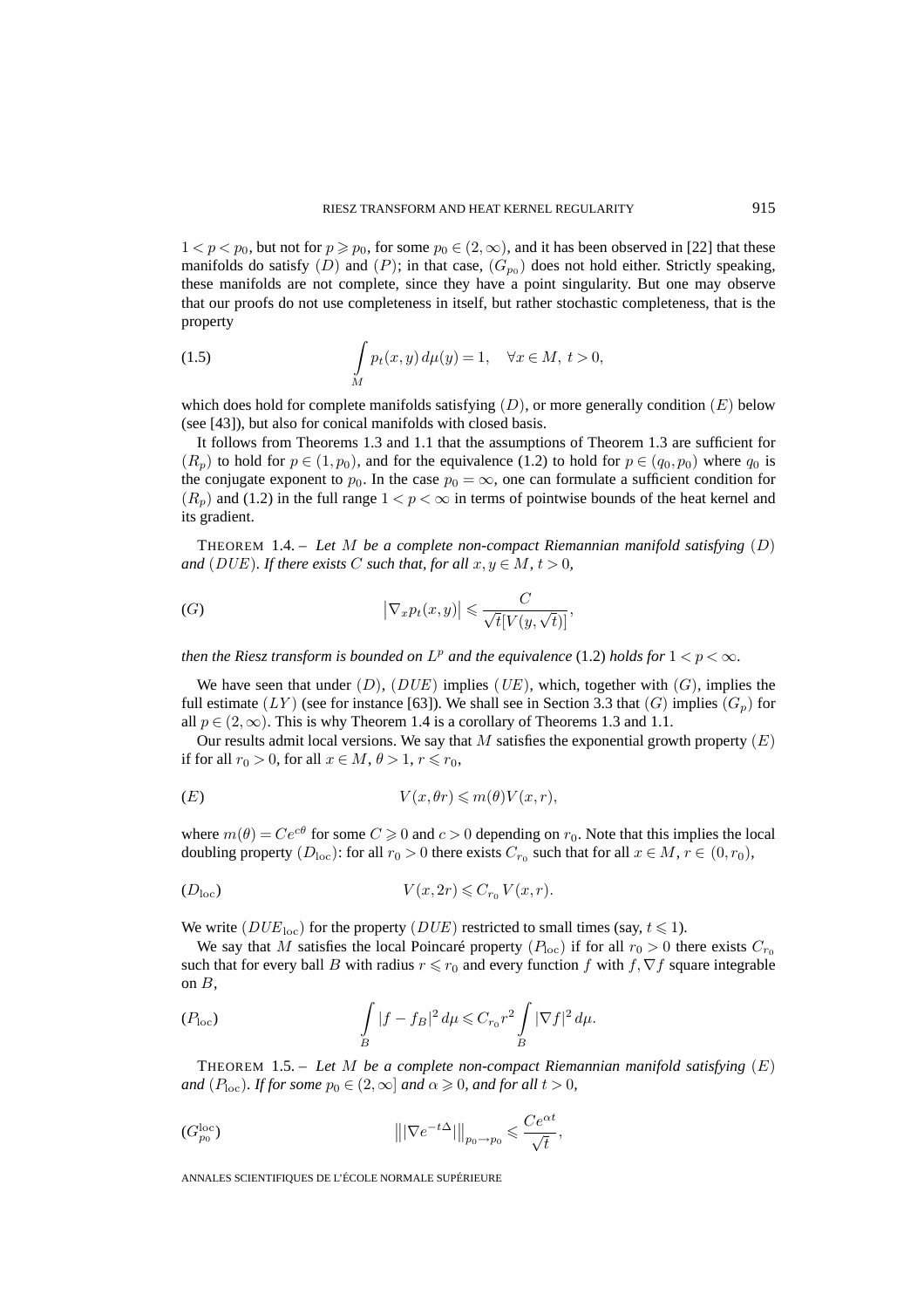*then the local Riesz transform*  $\nabla (\Delta + a)^{-1/2}$  *is bounded on*  $L^p$  *for*  $2 < p < p_0$  *and*  $a > \alpha$ *.* 

As a consequence, we can state the

THEOREM 1.6. – *Let* M *be a complete non-compact Riemannian manifold satisfying* (E) *and*  $(P_{\text{loc}})$ *. Let*  $p_0 \in (2,\infty]$ *. Then the following assertions are equivalent:* 

(1) *For all*  $p \in (2, p_0)$ *, all*  $t > 0$  *and some*  $\alpha \geq 0$ 

$$
\big\||\nabla e^{-t\Delta}|\big\|_{p\to p}\leqslant \frac{C_p e^{\alpha t}}{\sqrt{t}}.
$$

(2) *The local Riesz transform*  $\nabla (\Delta + a)^{-1/2}$  *is bounded on*  $L^p$  *for*  $2 < p < p_0$  *and some*  $a > 0.$ 

Taking into account the local result in [18], and denoting by  $(G_{loc})$  condition  $(G)$  restricted to small times, the main corollary for the full range  $1 < p < \infty$  is

THEOREM 1.7. – *Let* M *be a complete non-compact Riemannian manifold satisfying* (E)*,*  $(DUE<sub>loc</sub>)$  *and*  $(G<sub>loc</sub>)$ *. Then, for*  $a > 0$  *large enough, the local Riesz transform*  $\nabla (\Delta + a)^{-1/2}$  *is bounded on*  $L^p$  *and the equivalence* (1.3) *holds for*  $1 < p < \infty$ *.* 

Finally, thanks to the argument in [18, p. 1154], one obtains

THEOREM 1.8. – *Let* M *be a complete non-compact Riemannian manifold satisfying* (E)*,*  $(P_{\text{loc}})$  and (1.4)*.* Assume that  $(G_{p_0}^{\text{loc}})$  holds for some  $p_0 \in (2,\infty]$ *. Then*  $(R_p)$  holds for all  $p \in (1, p_0)$ *, and* (1.2) *holds for all*  $p \in (q_0, p_0)$ *, where*  $q_0$  *is the conjugate exponent to*  $p_0$ *.* 

and, in particular,

THEOREM 1.9. – *Let* M *be a complete non-compact Riemannian manifold satisfying* (E)*,* ( $DUE<sub>loc</sub>$ )*,* ( $G<sub>loc</sub>$ ) and (1.4)*. Then* (1.2) *holds for all*  $p, 1 < p < \infty$ *.* 

The core of this paper is concerned with the proof of Theorems 1.2 and 1.4 and of their local versions Theorems 1.5 and 1.7. Before going into details, we comment on anterior results, on the nature of our assumptions, and on our method.

# **1.3. Anterior results**

The state of the art consists so far of a list of (quite interesting and typical) examples with *ad hoc* proofs rather than a general theory. These examples essentially fall into three categories:

- I. Global statements for manifolds with at most polynomial growth
	- 1. manifolds with non-negative Ricci curvature [7,8];
	- 2. Lie groups with polynomial volume growth endowed with a sublaplacian [1];
	- 3. co-compact covering manifolds with polynomial growth deck transformation group [32];
	- 4. conical manifolds with compact basis without boundary [58].
- II. A local statement
	- 5. manifolds with Ricci curvature bounded below [7,8].
- III. Global statements for manifolds where the bottom of the spectrum is positive
	- 6. Cartan–Hadamard manifolds where the Laplace operator is strictly positive, plus bounds on the curvature tensor and its two first derivatives [65];
	- 7. unimodular, non-amenable Lie groups [68].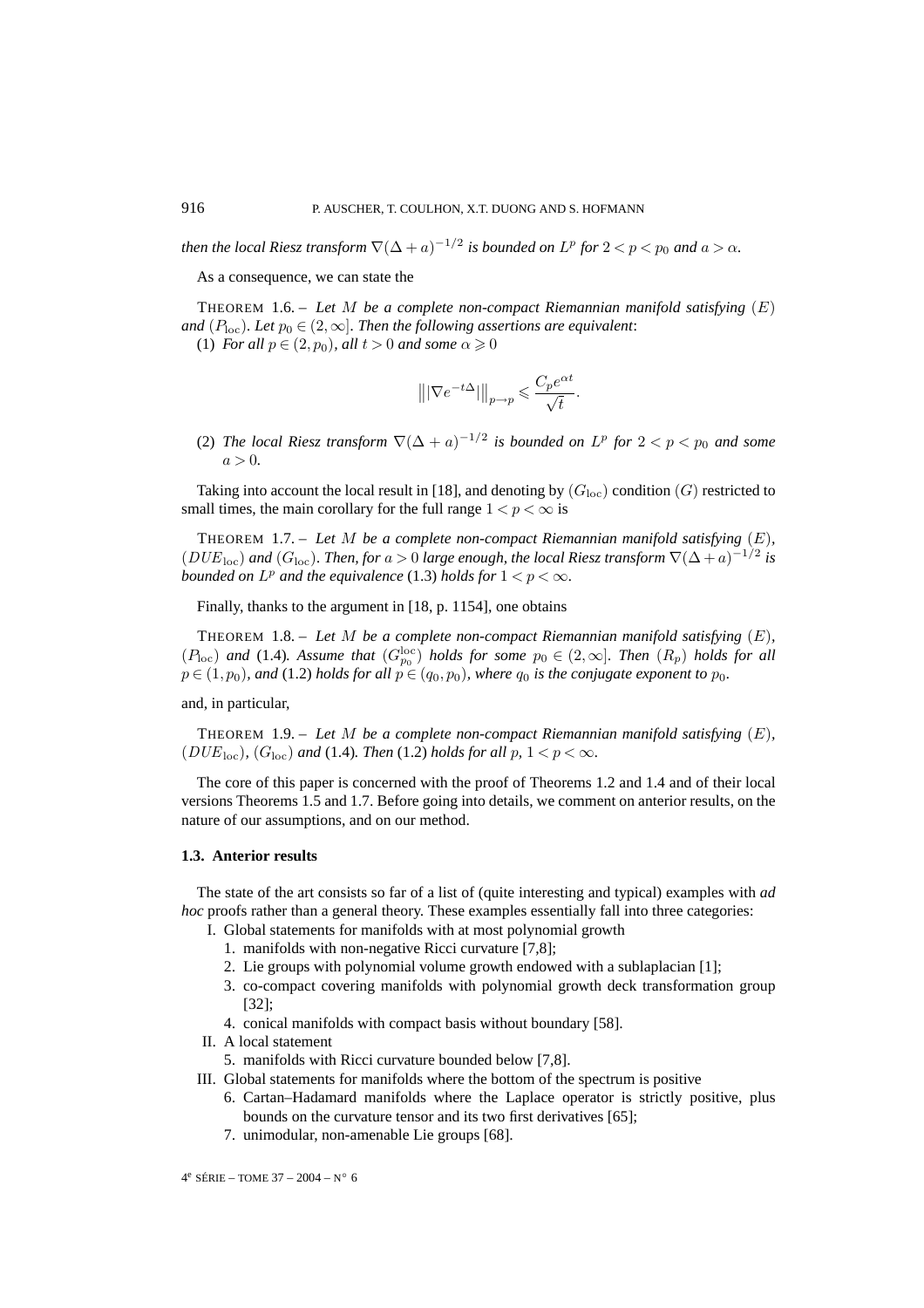Note that, for results concerning Lie groups in the above list, one can consider not only the case where they are endowed with a translation-invariant Riemannian metric, but also the case where they are endowed with a sublaplacian, that is a sum of squares of invariant vector fields satisfying the Hörmander condition. For more on this, see for instance [1]. Although we did not introduce this framework, for the sake of brevity, our proofs do work without modification in this setting also, as well as, more generally, on a manifold endowed with a subelliptic sum of squares of vector fields.

In cases I and III, the conclusion is the boundedness of the Riesz transform, hence the seminorms equivalence (1.2), for all  $p \in (1,\infty)$ .

In case II, the conclusion involves local Riesz transforms, or the equivalence (1.3) of inhomogeneous Sobolev norms. Note that an important feature of Bakry's result in this case (say, [7, Theorem 4.1]) is the weakness of the assumption: neither positivity of the injectivity radius nor bounds on the derivatives of the curvature tensor are assumed. By contrast, for bounded geometry manifolds, (1.3) follows easily from the Euclidean result by patching.

We feel that there is a logical order between I, II, III: the results in II are nothing but local versions of I, and III follows easily from II if one uses the additional assumption on the spectrum of the Laplace operator. One may observe that the above results were in fact obtained in a quite different chronological order.

The results in I are covered by Theorem 1.4, the one in II by Theorem 1.7, and the ones in III by Theorem 1.9. Let us explain now in each of the above situations where the required assumptions come from.

In case 1, the doubling property follows from Bishop–Gromov volume comparison [12, Theorem 3.10], and the heat kernel bounds including  $(G)$  from [63]. Note however that an important additional outcome of Bakry's method in [7,8] (see also [6] for a more abstract setting) is the independence of constants with respect to the dimension. See the comments in Section 6.

In case 2, the doubling property is obvious, the heat kernel upper bound follows from [98] (but one has nowadays much simpler proofs, see for instance [21] for an exposition), and the gradient bound from [83]. The proof in [1] is much more complicated than ours; it requires some structure theory of Lie groups as well as a substantial amount of homogeneization theory.

In case 3,  $(D)$  is again obvious since such a manifold has polynomial volume growth,  $(DUE)$ is well known (it can be extracted from the work of Varopoulos, see for instance [99], but nowadays one can write down a simpler proof by using [16] or [24]; see for instance [47, Theorem 7.12]) and (G) is proved in [32]. (*Added after acceptation*: another simpler proof of  $(G)$  has been proposed recently in [34].) The boundedness of the Riesz transform is directly deduced in [32] by using further specific properties of this situation.

In case 4, the boundedness of the Riesz transform is obtained for a range  $(1, p_0)$  of values of p, and is shown to be false outside this range. It follows from [59] that  $(G_p)$  holds for  $1 < p < p_0$ , hence yielding with our result a simple proof of the main results in [58]. By direct estimates from below on  $\nabla e^{-t\Delta}$  as in [59], one can also recover the negative results for  $p \geq p_0$  (see [22]).

Cases 6, 7 are covered by Theorem 1.9. In case 6, we get rid of specific regularity assumptions on the curvature tensor. As far as case 7 is concerned, for more recent results related to Lie groups with exponential growth, see [69,70,42,52]. Note that the groups considered there are either nonunimodular or non-amenable, which allows reduction to a local problem by use of the positivity of the bottom of the spectrum.

Let us finally mention a few results which are *not* covered by our methods: in [58], conical manifolds with compact basis with boundary are considered; in that case, the conical manifold is not complete. The case where the basis is non-compact has been considered in [58], and studied further in [61]; here the volume of balls with finite radius may even be infinite. In [60], the  $L^p$  boundedness of the Riesz transform for all  $p \in (1,\infty)$  is obtained for a specific class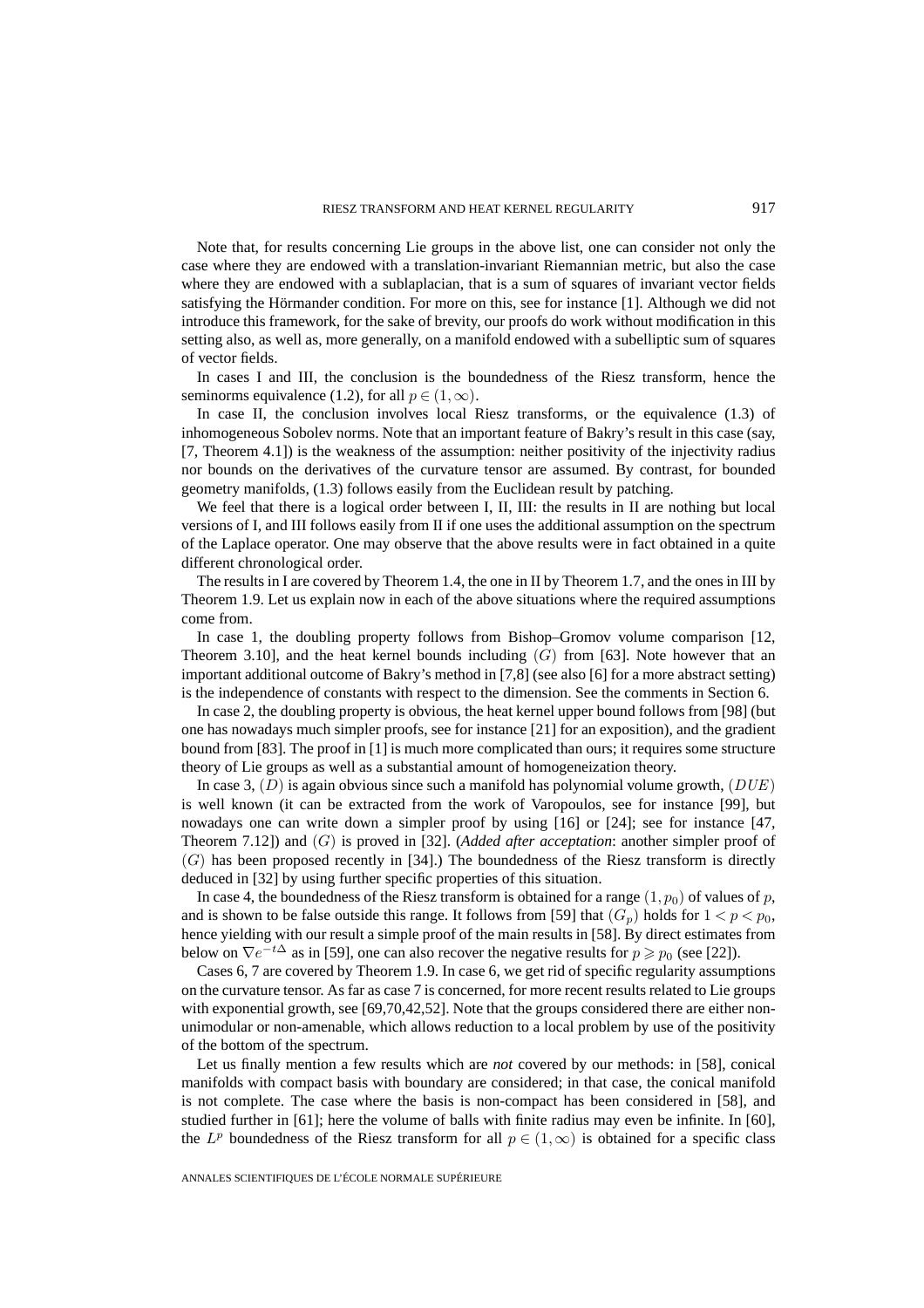of manifolds with exponential volume growth, namely cuspidal manifolds with compact basis without boundary. In [64], Theorem 2.4, the boundedness of Riesz transform for  $p > 2$  is proved for a class of Riemannian manifolds with a certain amount of negative curvature; here doubling is not assumed, and the main tool is Littlewood–Paley theory, as in [20].

#### **1.4. About our assumptions**

We discuss here the meaning and relevance of our assumptions.

Let us begin with the basic assumptions on the heat kernel. The two assumptions  $(D)$  and  $(DUE)$  in Theorem 1.1 are equivalent, according to [44], to the so-called relative Faber–Krahn inequality

(FK) 
$$
\lambda_1(\Omega) \geqslant \frac{c}{r^2} \bigg( \frac{V(x,r)}{\mu(\Omega)} \bigg)^{2/\nu},
$$

for some  $c, \nu > 0$ , all  $x \in M$ ,  $r > 0$ ,  $\Omega$  smooth subset of  $B(x,r)$ . Here  $\lambda_1(\Omega)$  is the first eigenvalue of the Laplace operator on  $\Omega$  with Dirichlet boundary conditions:

$$
\lambda_1(\Omega)=\inf\bigg\{\frac{\int_\Omega|\nabla u|^2}{\int_\Omega u^2},\; u\in C_0^\infty(\Omega)\bigg\}.
$$

In the sequel, we shall sometimes denote by  $(FK)$  the conjunction of  $(D)$  and  $(DUE)$ . Also, we have recalled that the conjunction of  $(D)$  and  $(P)$  is equivalent to  $(LY)$ . It is worthwhile to note that, contrary to the non-negativity of the Ricci curvature,  $(D)$  and  $(P)$  are invariant under quasi-isometry, which is not obvious to check directly on  $(LY)$ .

We may question the relevance of this group of assumptions to Riesz transform bounds; as a matter of fact,  $(G_p)$  is needed but neither  $(FK)$  for  $p < 2$  in [18] nor  $(D)$  and  $(P)$  for  $p > 2$ are known to be necessary. However, it seems out of reach as of today to prove such bounds without some minimal information on the heat kernel. These assumptions are reasonable for the moment but we think they can be weakened. One direction is to replace the doubling condition by exponential volume growth (without positivity of the bottom of the spectrum). This would mean extending the Calderón–Zygmund theory to the exponential growth realm. A very promising tentative in this direction is in [52], although the method has been so far only applied to a (typical) class of Lie groups having a positive bottom of the spectrum. Another direction is to pursue [20] by using Littlewood–Paley–Stein functionals and prove the conjecture stated there. Again, see the comments in Section 6.

Concerning (P), a minor improvement of our assumptions is that, under (FK) and ( $G_{p_0}$ ), it may certainly be relaxed to  $L<sup>r</sup>$  Poincaré inequalities for r large enough so as to guarantee some control on the oscillation of the heat kernel. We have not tried to go into this direction here. On the other hand, if the manifold has polynomial volume growth, then as soon as such weak Poincaré inequalities hold,  $(P)$  is necessary for the Riesz transform to be bounded on  $L^p$  for p larger than the volume growth exponent (see [17, Section 5]).

We continue with estimates on the gradient of the heat kernel.

First, we can reformulate the necessary and sufficient condition in Theorem 1.3 in terms of integral bounds on the gradient of the heat kernel, thanks to the following proposition proved in Section 3.3.

PROPOSITION 1.10. – *Assume that* M *is a complete non-compact Riemannian manifold satisfying* (*FK*). Let  $2 < p_0 \le \infty$ . The following assertions are equivalent: (1)  $(G_p)$  *holds for all*  $2 < p < p_0$ *.* 

$$
4^e \text{ SÉRIE} - \text{TOME } 37 - 2004 - N^\circ 6
$$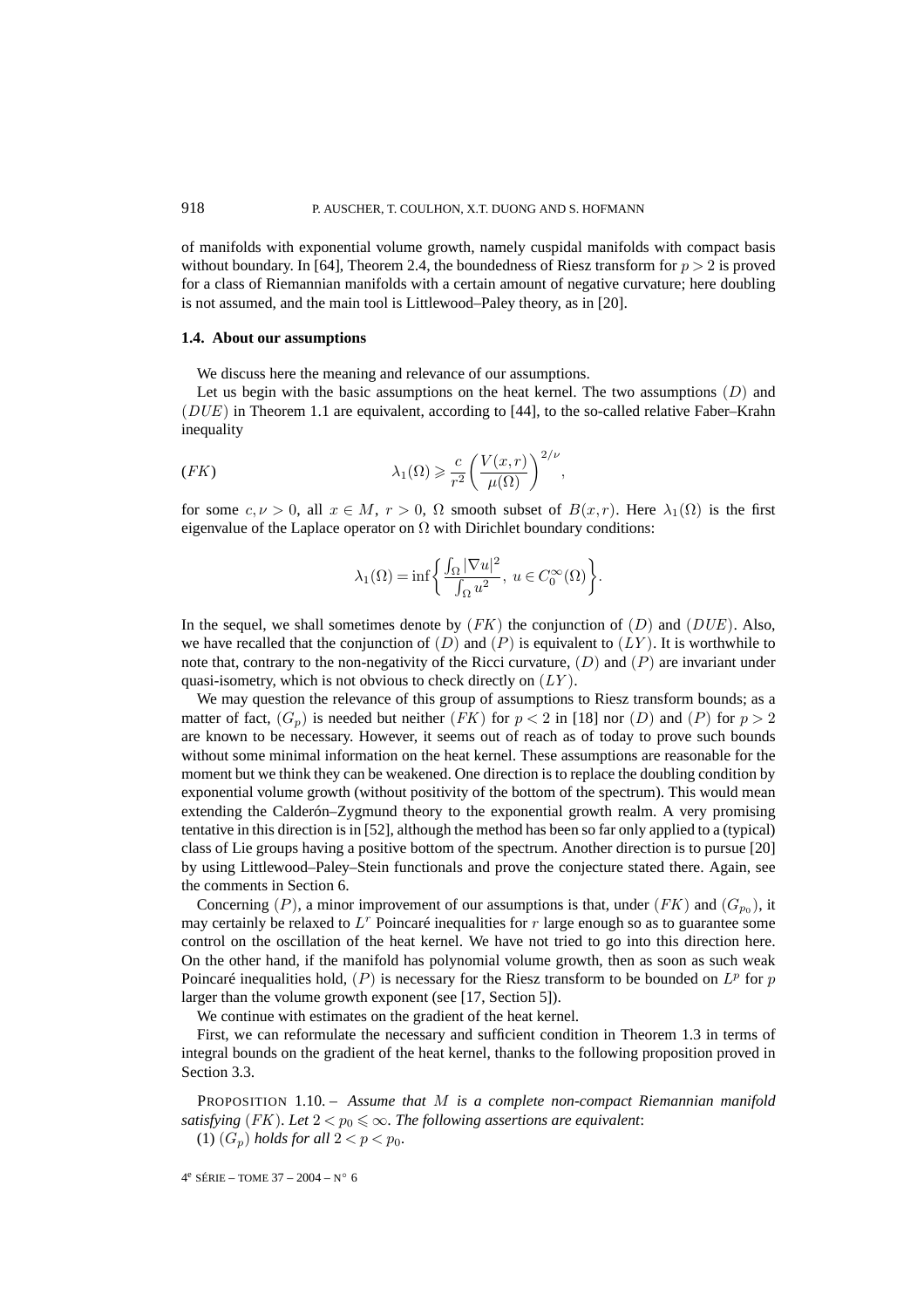(2) *For all*  $2 < p < p_0$ *, for all*  $y \in M$  *and*  $t > 0$ 

(1.6) 
$$
\left\| |\nabla_x p_t(.,y)| \right\|_p \leq \frac{C_p}{\sqrt{t} [V(y,\sqrt{t})]^{1-\frac{1}{p}}}.
$$

As one can see, the case  $p = \infty$  is excluded from this statement. When  $p = \infty$ , (1.6) is precisely (G) in Theorem 1.4 on which we concentrate now. Consider two other conditions on  $\nabla_x p_t(x,y)$ :

(1.7) 
$$
\sup_{t>0, x \in M} \sqrt{t} \int_M |\nabla_x p_t(x, y)| d\mu(y) < \infty.
$$

(1.8) 
$$
\left|\nabla_x p_t(x,y)\right| \leqslant \frac{C}{\sqrt{t}V(y,\sqrt{t})} \exp\left(-c\frac{d^2(x,y)}{t}\right),
$$

for all  $t > 0$ ,  $x, y \in M$ .

It is easy to show that, under  $(FK)$ ,  $(1.8) \Rightarrow (1.7) \Rightarrow (G)$ . Indeed  $(1.8) \Rightarrow (1.7)$  is immediate by integration using  $(D)$ . Let us note that  $(1.7)$  is equivalent to

$$
||\nabla e^{-t\Delta}||_{\infty \to \infty} \leq \frac{C}{\sqrt{t}}.
$$

Note in passing that, by interpolation with  $(G_2)$ ,  $(G_{\infty})$  implies  $(G_p)$  for all  $p \in (2, \infty)$ . Then,  $(1.7) \Rightarrow (G)$  follows by writing

$$
\nabla_x p_t(x, y) = \int\limits_M \nabla_x p_{t/2}(x, z) p_{t/2}(z, y) d\mu(z)
$$

and by direct estimates using  $(UE)$ . One can see that in fact, under  $(D)$ ,  $(1.7)$  is equivalent to (1.8), but this is another story (see [25]).

Next, it is interesting to observe that the size estimates  $(LY)$  do include already some regularity estimates for the heat kernel, and that  $(G)$  is nothing but a slightly stronger form of this regularity. More precisely, the estimates  $(LY)$  are equivalent to a so-called uniform parabolic Harnack principle (see [85]) and, by the same token, they imply

(1.9) 
$$
\left| p_t(x,y) - p_t(z,y) \right| \leqslant \left( \frac{d(x,z)}{\sqrt{t}} \right)^{\alpha} \frac{C}{V(y,\sqrt{t})},
$$

for some  $C, c > 0$ ,  $\alpha \in (0, 1)$ , and all  $x, y, z \in M$ ,  $t > 0$ . The additional assumption  $(G)$  is nothing but the limit case  $\alpha = 1$  of (1.9). One can therefore summarize the situation by saying that the Hölder regularity of the heat kernel, yielded by the uniform parabolic Harnack principle, is not enough in general for the Riesz transform to be bounded on all  $L^p$  spaces, whereas Lipschitz regularity does suffice.

Unfortunately,  $(G)$  does not have such a nice geometric characterization as  $(D)$  and  $(P)$ . In fact, it is unlikely one can find a geometric description of  $(G)$  that is invariant under quasiisometry. It may however be the case that  $(G)$ , and even more  $(G_p)$ , are stable under some kind of perturbation of the manifold, and this certainly deserves investigation.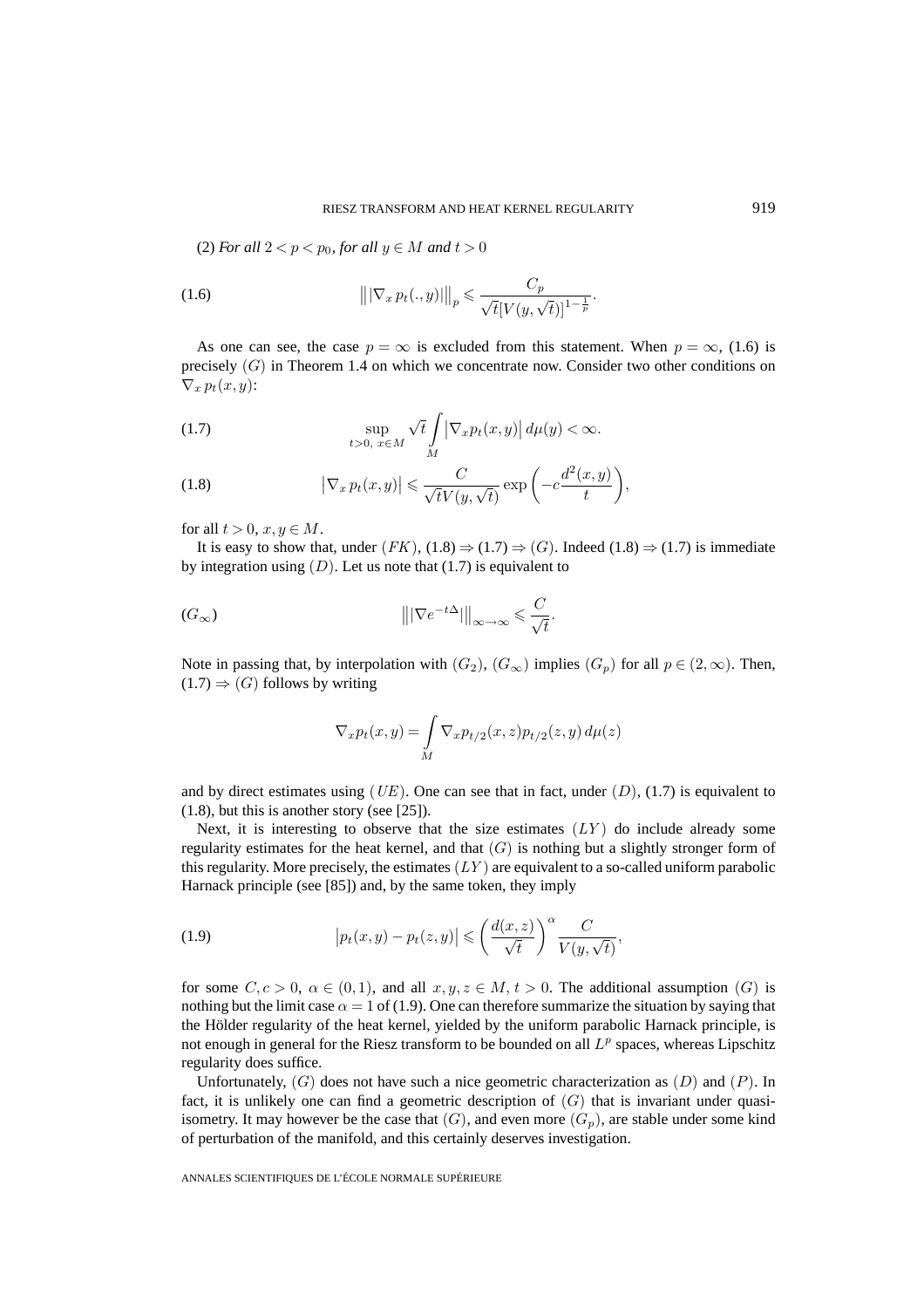Let us make a digression. We already observed that  $(G)$  and  $(FK)$  imply the full  $(LY)$ estimates, hence, under  $(FK)$ , (1.8) is equivalent to

(1.10) 
$$
\left|\nabla_x p_t(x,y)\right| \leqslant \frac{C}{\sqrt{t}} p_{C't}(x,y)
$$

for some constants  $C, C' > 0$ . Note that, in the case where  $C' = 1$ , this can be reformulated as

(1.11) 
$$
\left|\nabla_x \log p_t(x, y)\right| \leqslant \frac{C}{\sqrt{t}},
$$

which is one of the fundamental bounds for manifolds with non-negative Ricci curvature (see [63]).

Known methods to prove pointwise gradient estimates include the Li–Yau method ([63], see also [79] for generalizations), as well as coupling [26], and other probabilistic methods (see for instance [76]) including the derivation of Bismut type formulae which enable one to estimate the logarithmic derivative of the heat kernel as in (1.11) (see for instance [39,95,96] and references therein). Unless one assumes non-negativity of the curvature, all these methods are limited so far to small time, more precisely they yield the crucial factor  $\frac{1}{\sqrt{t}}$  only for small time. One may wonder which large scale geometric features, more stable and less specific than non-negativity of the Ricci curvature, would be sufficient to ensure a large time version of such estimates. A nice statement is that if M satisfies (FK) and if for all  $t > 0$ ,  $x, y \in M$ ,

$$
\big|\nabla_x\, p_t(x,y)\big|\leqslant C\big|\nabla_y p_t(x,y)\big|
$$

then  $(1.8)$  (therefore  $(G)$ ) holds ([45, Theorem 1.3], see also the first remark after Lemma 3.3 in Section 3.2). Another interesting approach is in [32], where  $(G)$  is deduced from a discrete regularity estimate, but here a group invariance is used in a crucial way; see also related results in [54]. The question of finding weaker sufficient conditions for the integrated estimates  $(G_p)$  is so far completely open.

We note that our work is not the first example of the phenomenon that higher integrability of gradients of solutions is related to the  $L^p$  boundedness of singular integrals. Indeed, the property that the gradient of the heat kernel satisfies an  $L^p$  bound can be thought of as analogous to the estimate of Norman Meyers [75] concerning the higher integrability of gradients of solutions, which in turn is connected to Caccioppoli inequalities and reverse Hölder inequalities. It has been pointed out by T. Iwaniec in [56] that  $L^p$  reverse Hölder/Caccioppoli inequalities for solutions to a divergence form elliptic equation  $Lu = f$  are equivalent (at least up to endpoints) to the  $L^p$ boundedness of the Hodge projector  $\nabla L^{-1}$  div.<sup>2</sup> Our result, which says that the  $L^p$  boundedness of the gradient of the heat semigroup is equivalent (again up to endpoints), to the  $L^p$  boundedness of the Riesz transform, is thus in the same spirit.

Let us finally connect  $(1.8)$  with properties of the heat kernel on 1-forms. In [19,20], the boundedness of the Riesz transform on  $L^p$  is proved for  $2 < p < \infty$  under (FK) and the assumption that the heat kernel on 1-forms is dominated by the heat kernel on functions: for

<sup>&</sup>lt;sup>2</sup> Added after acceptation: in fact, a recent work by Z. Shen [87] shows that reverse Hölder inequalities are equivalent to  $L^p$  boundedness of the Hodge projector and also to the  $L^p$  boundedness of the Riesz transform  $\nabla L^{-1/2}$  when  $p > 2$  and L is a real symmetric uniformly elliptic operator  $-$  div $(A\nabla)$  on Lipschitz domains of  $\mathbb{R}^n$ . For this, he states a general theorem akin to our Theorem 2.1 and attributes the method of proof to ideas of Caffarelli–Peral [10]. In a subsequent paper [5], the two first-named authors of the present article will extend these ideas to the manifold setting and prove actually that there always is some  $p_0 > 2$  for which our Theorem 1.3 applies.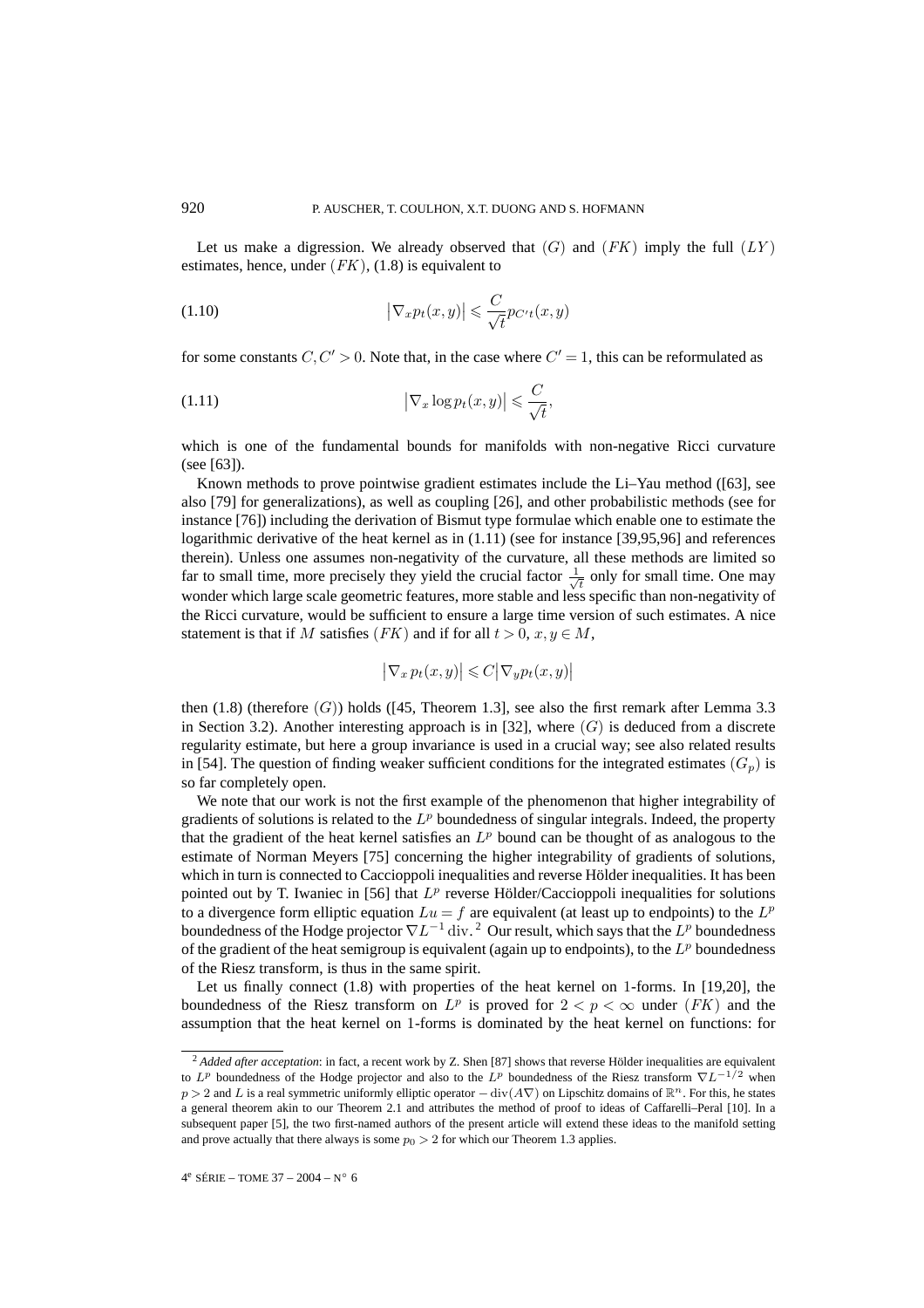all  $t > 0$ ,  $\omega \in C^{\infty}T^{*}M$ ,

 $|e^{-t\vec{\Delta}}\omega| \leqslant Ce^{-ct\Delta}|\omega|$ 

(the case  $C = c = 1$  of this estimate corresponds to non-negative Ricci curvature). It would certainly be interesting to investigate the class of manifolds where this domination condition holds; unfortunately, this is in general too strong a requirement, since for instance it does not hold for nilpotent Lie groups, as is shown in [80,81], whereas on such groups the Riesz transforms are known to be bounded on  $L^p$  for all  $p \in (1,\infty)$  [1].

It is conjectured in [20] that the same result is true under a weak commutation between the gradient and the semigroup (since commutation is too much to ask, of course) that is the restriction of the above domination condition to *exact* forms: for all  $t > 0$ ,  $f \in C_0^{\infty}(M)$ ,

$$
|\nabla e^{-t\Delta}f| \leqslant Ce^{-ct\Delta}|\nabla f|,
$$

and even its weaker, but more natural,  $L^2$  version:

$$
(1.12)\t\t |\nabla e^{-t\Delta}f|^2 \leqslant Ce^{-ct\Delta}(|\nabla f|^2).
$$

(*Added after acceptation*: we mention a paper by Driver and Melcher [31] where the  $L^p$  versions of such inequalities (with  $c = 1$ ) are proved on the Heisenberg group  $\mathbb{H}^1$  for all  $p > 1$  by probabilistic methods.) This is what we prove here, in the class of manifolds with  $(FK)$ , as a consequence of Theorem 1.4, since then  $(1.12)$  is equivalent to  $(1.8)$  as we show in Lemma 3.3, Section 3.2, when we give a simpler argument for proving Theorem 1.4 with  $(1.8)$  instead of  $(G)$ .

#### **1.5. About our method**

Let us emphasize several features of our method.

First, we develop an appropriate machinery to treat operators beyond the classical Calderón– Zygmund operators. Indeed, our operators no longer have Hölder continuous kernels, as this is often too demanding in applications: the kernel of the Riesz transform is formally given by

$$
\int\limits_{0}^{\infty} \nabla_x p_t(x, y) \frac{dt}{\sqrt{t}},
$$

and condition (G) is just an upper bound which does not require Hölder regularity on  $\nabla_x p_t(x, y)$ in a spatial variable. Geometrically, this makes a big difference since pointwise upper bounds on the oscillation in x of  $\nabla_x p_t(x, y)$  seem fairly unrealistic for large time (see [62]). The loss of Hölder continuity is compensated by a built-in regularity property from the semigroup  $e^{-t\Delta}$ . Such an idea, which originates from [51], has been formalised in [35] for boundedness results in the range  $1 < p < 2$  and is actually used in [18] to derive Theorem 1.1. However, this method does not apply to our situation as  $p > 2$ ; a duality argument would not help us either as we would have to make assumptions on the semigroup acting on 1-forms as explained in Section 1.4; this would bring us back to the state of the art in [20] (see [88] for this approach to the results in [20]). But recently, it was shown in [72] that this regularity property can be used for  $L^p$  results in the range  $p > 2$  by employing good- $\lambda$  inequalities as in [41] for an *ad hoc* sharp maximal function; this may be seen as the basis to an  $L^{\infty}$  to *BMO* version of the  $L^{1}$  to weak  $L^{1}$  theory in [35]. Note that, in this connection, the usual BMO theory requires too strong assumptions and can only work in very special situations (see [13]).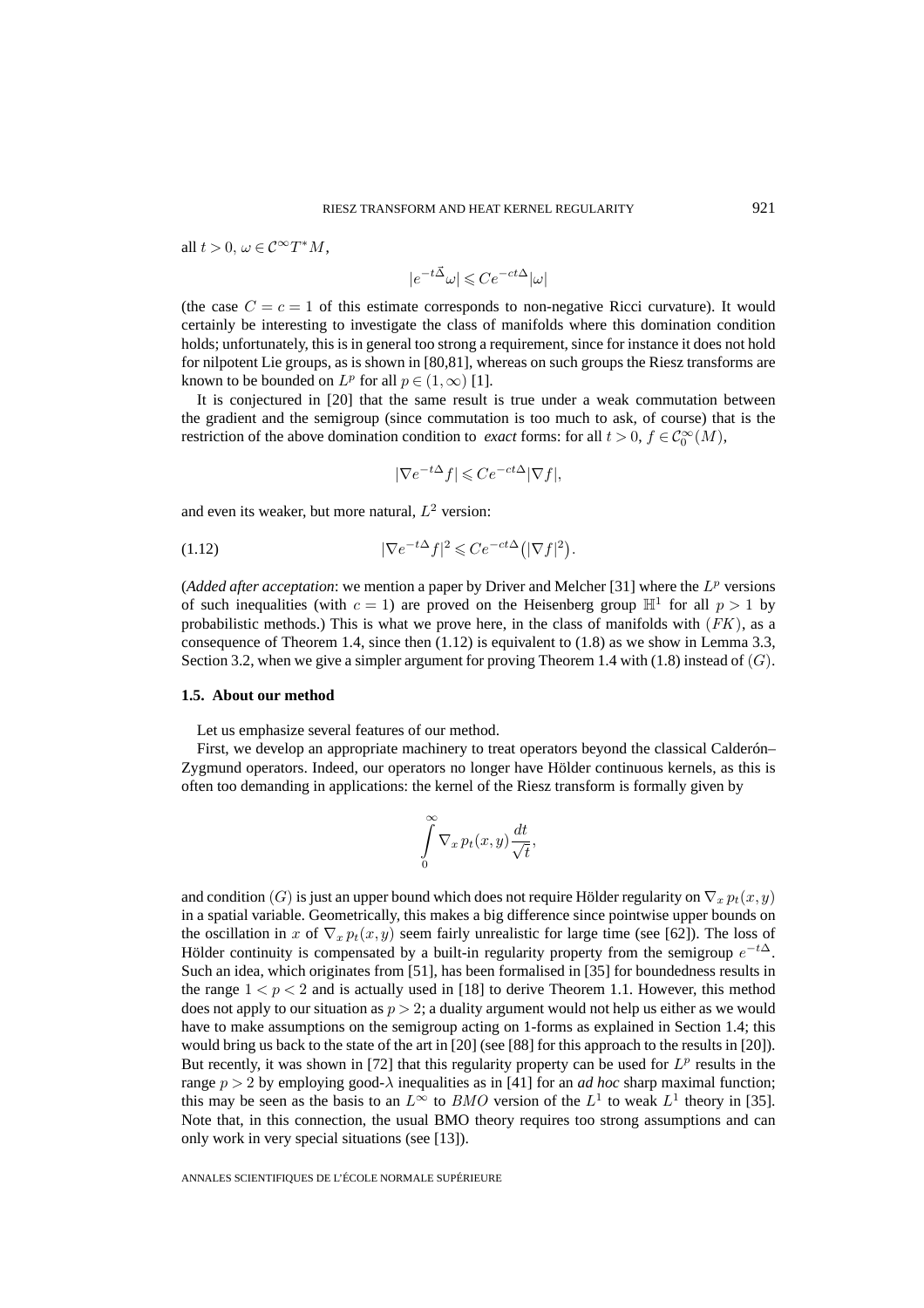Second, our method works for the usual full range  $2 < p < \infty$  of values of p and also for a limited range  $2 < p < p_0$ . This is important as in applications (to Riesz transforms on manifolds or to other situations, see [2]) the operators may no longer have kernels with pointwise bounds! This is akin to results recently obtained in [9] for  $p < 2$  and non-integral operators, which generalize [35]; in this circle of ideas, see also [53]. Here, we state a general theorem valid in arbitrary range of p's above 2, and its local version (Theorems 2.1 and 2.4, Section 2).

Third, we use very little of the differential structure on manifolds, and in particular we do not use the heat kernel on 1-forms as in [7], [8], or [20]. As a matter of fact, our method is quite general, and enables one to prove the  $L^p$  boundedness of a Riesz transform of the form  $\nabla L^{-1/2}$ as soon as the following ingredients are available:

1. doubling measure,

2. scaled Poincaré inequalities,

3.  $e^{-tL}1=1$ ,

4. ellipticity, a divergence form structure, and "integration by parts" (in other words, the ingredients necessary to prove Caccioppoli type inequalities),

5.  $L^p$  boundedness of  $\sqrt{t}\nabla e^{-tL}$ ,

6.  $L^2$  bound for the Riesz transform.

In particular, the method applies equally well to accretive (i.e. elliptic) divergence form operators on  $\mathbb{R}^n$ , in which case the  $L^2$  bound is equivalent to the solution of the square root problem of Kato [3]. One of the present authors (Auscher) will present the details of this case (as well as related results) in a forthcoming article [2].

The method is also subject to further extensions to other settings such as general Markov diffusion semigroups on metric measure spaces, or discrete Laplacians on graphs. See Section 6.

#### **2. Singular integrals and a variant of the sharp maximal function**

In this section,  $(M, d, \mu)$  is a measured metric space. We denote as above by  $B(x, r)$  the open ball of radius  $r > 0$  and center  $x \in M$ , which we assume to be always of finite  $\mu$ -measure. We state and prove a criterion for  $L^p$  boundedness, with  $p > 2$ , for operators such as singular integrals or quadratic expressions. We also give a local analog of this criterion.

# **2.1. The global criterion**

We say that M satisfies the doubling property (that is  $(M, d, \mu)$  is of homogeneous type in the terminology of [15]) if there exists a constant C such that, for all  $x \in M$ ,  $r > 0$ ,

$$
\mu(B(x, 2r)) \leqslant C\mu(B(x, r)).
$$

Consider a sublinear operator acting on  $L^2(M,\mu)$ . We are going to prove a general statement that allows one to obtain a bound for its operator norm on  $L^p(M,\mu)$  for a fixed  $p > 2$ . Such techniques originate, in a Euclidean setting, in [41] (see also [94]) by use of the sharp maximal function and good- $\lambda$  inequalities. It is proved in [72] that, in the definition of the sharp function, the average over balls can be replaced by more general averaging operators depending on the context, and that the ideas of [41] can be adapted. Our method is based on that of [72].

Denote by M the Hardy–Littlewood maximal operator

$$
\mathcal{M}f(x) = \sup_{B \ni x} \frac{1}{\mu(B)} \int\limits_{B} |f| \, d\mu,
$$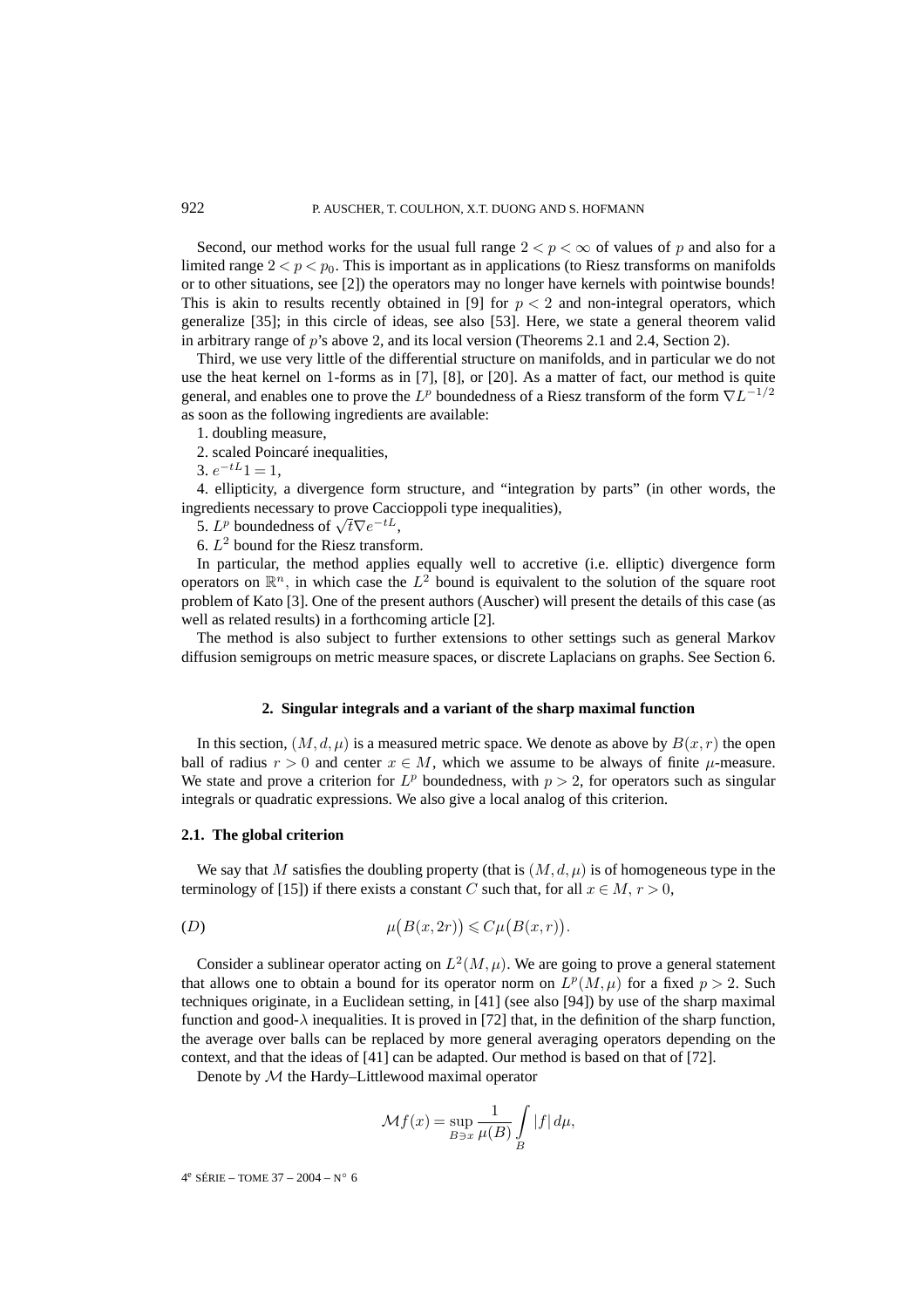where  $B$  ranges over all open balls containing  $x$ .

THEOREM 2.1. – Let  $(M, d, \mu)$  *satisfy*  $(D)$  *and let* T *be a sublinear operator which is bounded on*  $L^2(M,\mu)$ *. Let*  $p_0 \in (2,\infty)$ *. Let*  $A_r$ *,*  $r > 0$ *, be a family of linear operators acting on*  $L^2(M,\mu)$ *. Assume* 

(2.1) 
$$
\left(\frac{1}{\mu(B)}\int_{B} \left|T(I-A_{r(B)})f\right|^2 d\mu\right)^{1/2} \leq C \left(\mathcal{M}(|f|^2)\right)^{1/2}(x),
$$

*and*

(2.2) 
$$
\left(\frac{1}{\mu(B)} \int\limits_B |T A_{r(B)} f|^{p_0} d\mu\right)^{1/p_0} \leqslant C \left(\mathcal{M}(|Tf|^2)\right)^{1/2} (x),
$$

*for all*  $f \in L^2(M,\mu)$ *, all*  $x \in M$  *and all balls*  $B \ni x$ *,*  $r(B)$  *being the radius of* B*.* If  $2 < p < p_0$ *and*  $T f \in L^p(M, \mu)$  *when*  $f \in L^p(M, \mu)$ *, then T is of strong type*  $(p, p)$  *and its operator norm is bounded by a constant depending only on its*  $(2, 2)$  *norm, on the constant in*  $(D)$ *, on p and*  $p_0$ *, and on the constants in* (2.1) *and* (2.2)*.*

#### *Remarks*. –

- If  $p_0 = \infty$ , the left-hand side of (2.2) should be understood as the essential supremum  $\sup_{y\in B} |TA_{r(B)}f(y)|.$
- The operators  $A_r$  play the role of approximate identities (as  $r \to 0$ ). Notice that the regularized version  $TA_r$  of  $T$  is controlled by the maximal function of  $\vert Tf\vert^2$  which may be surprising at first sight since  $T$  is the object under study. The improvement from 2 to  $p_0$  in the exponents expresses a regularizing effect of  $A_r$ .
- Define, for  $f \in L^2(M, \mu)$ ,

$$
\mathcal{M}_{T,A}^{\#} f(x) = \sup_{B \ni x} \left( \frac{1}{\mu(B)} \int_{B} \left| T(I - A_{r(B)}) f \right|^2 d\mu \right)^{1/2},
$$

where the supremum is taken over all balls B in M containing x, and  $r(B)$  is the radius of  $B$ . This is (a variant of) the substitute to the sharp function alluded to above. Assumption (2.1) means that  $\mathcal{M}_{T,A}^{\#}f$  is controlled pointwise by  $(\mathcal{M}(|f|^2))^{1/2}$ . In fact, rather than the exact form of the control, what matters is that  $\mathcal{M}_{T,A}^{\#}$  is of strong type  $(p,p)$ for the desired values of  $p$ .

- Note that we assumed that T was already acting on  $L^p(M,\mu)$  and then we obtained boundedness and a bound of its norm. In practice, this theorem is applied to suitable approximations of  $T$ , the uniformity of the bound allowing a limiting argument to deduce  $L^p$  boundedness of T itself.
- A careful reader will notice that in the proof below, the  $L^2$  bound for T is explicitely used only if M has finite volume; but in practice, the verification of the assumptions  $(2.1)$  and (2.2) requires the  $L^2$  boundedness of T (and  $A_r$ ) anyway.

Let us now prove two lemmas inspired from [72] but with modifications to allow a treatment at a given exponent  $p$  and for a right regularization (see the remark after the proof). The first one is a so-called good- $\lambda$  inequality. For simplicity, we normalize in the following proof the constants in assumptions  $(2.1)$  and  $(2.2)$  to one.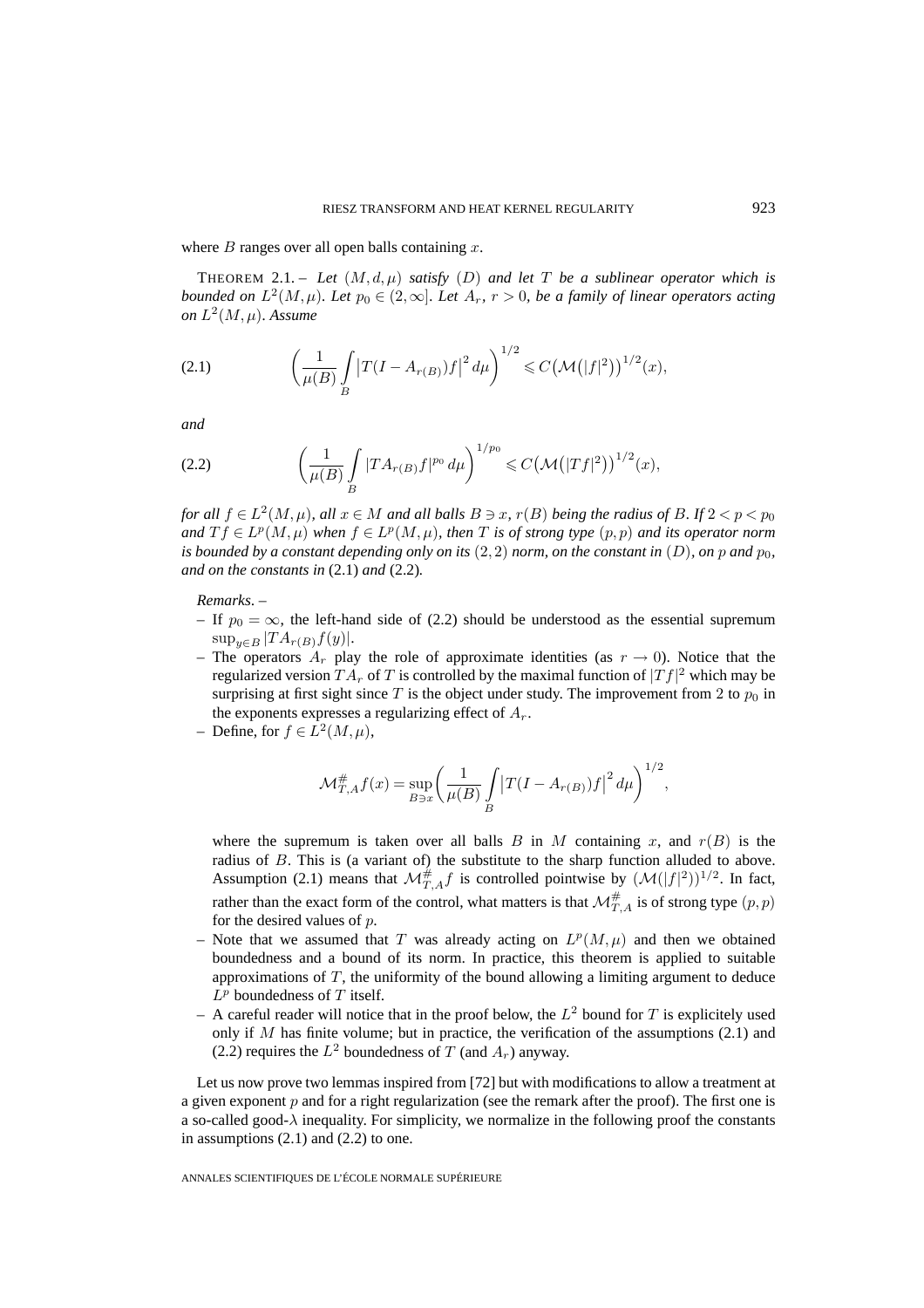LEMMA 2.2. – Let  $(M, d, \mu, A_r, p_0)$  and T be as above. Assume that (2.2) holds. There exist  $K_0 > 1$  *and*  $C > 0$  *only depending on*  $p_0$  *and the constant in* (D)*, such that, for every*  $\lambda > 0$ *, every*  $K > K_0$  *and*  $\gamma > 0$ *, for every ball*  $B_0$  *in* M *and every function*  $f \in L^2(M, \mu)$  *such that there exists*  $x_0 \in B_0$  *with*  $\mathcal{M}(|Tf|^2)(x_0) \leq \lambda^2$ *, then* 

$$
(2.3) \ \mu\big(\big\{x \in B_0; \ \mathcal{M}\big(|Tf|^2\big)(x) > K^2\lambda^2, \ \mathcal{M}_{T,A}^{\#}f(x) \leq \gamma\lambda\big\}\big) \leqslant C(\gamma^2 + K^{-p_0})\mu(B_0).
$$

*Proof.* – Let us assume first that  $p_0 < \infty$ . Set

$$
E = \{x \in B_0; \ \mathcal{M}(|Tf|^2)(x) > K^2 \lambda^2, \ \mathcal{M}_{T,A}^{\#} f(x) \leq \gamma \lambda\}.
$$

From (2.2) and the hypothesis that  $\mathcal{M}(|Tf|^2)(x_0) \leq \lambda^2$ , one has

$$
\int_{3B_0} |T A_{r_0} f|^{p_0} \, d\mu \leqslant \lambda^{p_0} \mu(3B_0),
$$

where  $r_0 = r(3B_0)$ . Denote

$$
\Omega = \{ x \in M; \ \mathcal{M}(|TA_{r_0}f|^2 \chi_{3B_0})(x) > J^2 \lambda^2 \},
$$

where J is a positive constant to be chosen. By the weak type  $(p_0/2, p_0/2)$  of the maximal operator, we have

$$
\mu(\Omega) \leqslant \frac{C}{J^{p_0} \lambda^{p_0}} \int\limits_{3B_0} |T A_{r_0} f|^{p_0} \, d\mu \leqslant C J^{-p_0} \mu(3B_0).
$$

Now, we want to estimate  $\mu(E \setminus \Omega)$ . We remark that by definition, if  $x \in E \setminus \Omega$ , then

$$
\mathcal{M}(|TA_{r_0}f|^2\chi_{3B_0})(x) \leqslant J^2\lambda^2.
$$

We first prove that there exists  $c_0$  only depending on (D) such that, if  $c_0K^2 > 1$ , then for every  $x \in E$ ,

$$
\mathcal{M}(|Tf|^2 \chi_{3B_0})(x) > K^2 \lambda^2.
$$

Indeed, let  $x \in E$ . Since  $\mathcal{M}(|Tf|^2)(x) > K^2 \lambda^2$ , there is a ball B containing x such that

(2.6) 
$$
\int_{B} |Tf|^2 d\mu > K^2 \lambda^2 \mu(B).
$$

If  $r = 2r(B)$ , one has  $B \subset B(x,r) \subset 3B$ , hence for  $c_0$  only depending on the doubling condition (*D*) one has  $\mu(B) \ge c_0 \mu(B(x,r))$ . Therefore,

(2.7) 
$$
\int_{B(x,r)} |Tf|^2 d\mu > c_0 K^2 \lambda^2 \mu(B(x,r)).
$$

Since  $\mathcal{M}(|Tf|^2)(x_0) \leq \lambda^2$  and  $c_0K^2 > 1$ , one can infer that  $x_0$  does not belong to  $B(x,r)$ . Therefore  $r < 2r(B_0)$  and one concludes that  $B \subset 3B_0$ . Together with (2.6), this yields (2.5).

4<sup>e</sup> SÉRIE – TOME 37 – 2004 – N° 6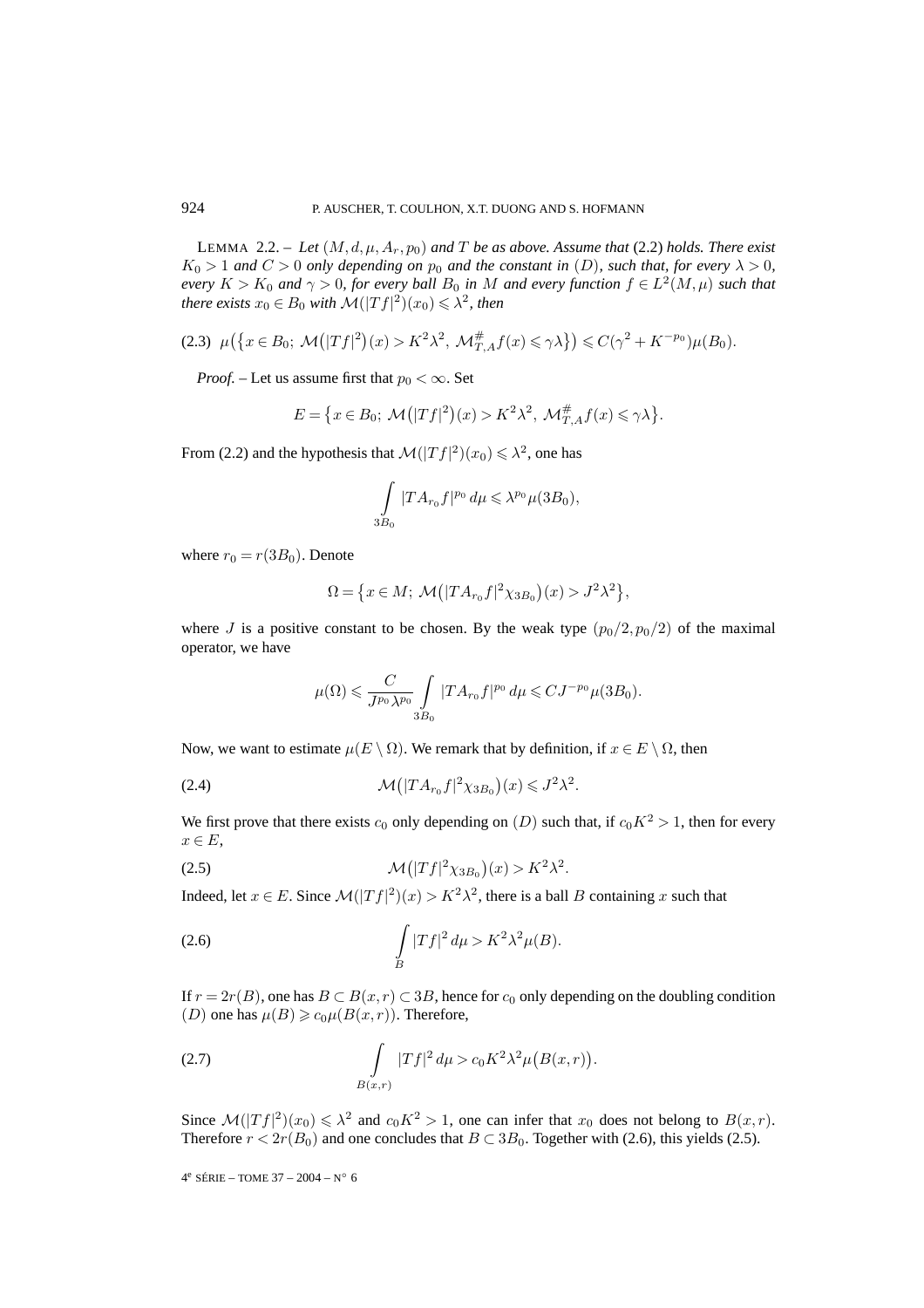Next, choose J such that  $2(J^2 + 1) = K^2$ . Then we have, for  $x \in E \setminus \Omega$ ,

$$
2(J^{2}+1)\lambda^{2} < \mathcal{M}(|Tf|^{2}\chi_{3B_{0}})(x)
$$
  
\n
$$
\leq 2\mathcal{M}(|T(f - A_{r_{0}}f)|^{2}\chi_{3B_{0}})(x) + 2\mathcal{M}(|TA_{r_{0}}f|^{2}\chi_{3B_{0}})(x)
$$
  
\n
$$
\leq 2\mathcal{M}(|T(I - A_{r_{0}})f|^{2}\chi_{3B_{0}})(x) + 2J^{2}\lambda^{2},
$$

and so

$$
\mathcal{M}(|T(I - A_{r_0})f|^2 \chi_{3B_0})(x) > \lambda^2.
$$

Therefore

$$
E \setminus \Omega \subset \big\{x \in M; \, \mathcal{M}\big(\big|T(I - A_{r_0})f\big|^2 \chi_{3B_0}\big)(x) > \lambda^2\big\}.
$$

The weak type  $(1, 1)$  inequality for the Hardy–Littlewood maximal function yields

$$
\mu(E \setminus \Omega) \leq \mu\left(\left\{x \in M; \ \mathcal{M}(|T(I - A_{r_0})f|^2 \chi_{3B_0})(x) > \lambda^2\right\}\right)
$$
  

$$
\leq \frac{C}{\lambda^2} \int_M |T(I - A_{r_0})f|^2 \chi_{3B_0} d\mu = \frac{C}{\lambda^2} \int_{3B_0} |T(I - A_{r_0})f|^2 d\mu
$$
  

$$
\leq \frac{C}{\lambda^2} \mu(3B_0) \left(\mathcal{M}_{T,A}^{\#} f(x)\right)^2 \leq C\gamma^2 \mu(3B_0).
$$

In the last two inequalities, we have used that  $3B_0$  contains x, and that  $x \in E$ . Note that C is the weak type  $(1, 1)$  bound of the maximal operator and, therefore, only depends on  $(D)$ .

Altogether, we have obtained that

$$
\mu(E) \leqslant C(J^{-p_0} + \gamma^2)\mu(3B_0)
$$

provided  $K > 1$ ,  $c_0 K^2 > 1$  and  $K^2 = 2(J^2 + 1)$ . This proves the lemma when  $p_0 < \infty$ . If  $p_0 = \infty$ , one deduces from (2.2) that

$$
|TA_{r_0}f(x)| \leqslant \mathcal{M}(|Tf|^2)^{1/2}(x_0) \leqslant \lambda
$$

for  $\mu$ -a.e.  $x \in 3B_0$ . Hence

$$
\mathcal{M}(|TA_{r_0}f|^2\chi_{3B_0})(x) \leq \lambda^2
$$

for all  $x \in M$ , and the set  $\Omega$  is empty if  $J \ge 1$ . The rest of the proof proceeds as before.  $\Box$ 

As in [91, Lemma 2, p. 152], the good- $\lambda$  inequality yields comparisons of  $L^p$  norms as used in [72, Theorem 4.2].

LEMMA 2.3. – Let  $(M, d, \mu, A_r)$  and T be as above. Assume that (2.2) holds. Then, for  $0 < p < p_0$ , there exists  $C_p$  such that

(2.8) 
$$
\left\| \left( \mathcal{M}(|Tf|^2) \right)^{1/2} \right\|_p \leqslant C_p \left( \|\mathcal{M}^{\#}_{T,A}f\|_p + \|f\|_p \right),
$$

*for every*  $f \in L^2(M,\mu)$  *for which the left-hand side is finite* (*if*  $\mu(M) = \infty$ *, the term*  $C_p||f||_p$ *can be dispensed with in the right-hand side of* (2.8))*.*

*Proof.* – Let  $f \in L^2(M, \mu)$  be such that  $\| (\mathcal{M}(|Tf|^2))^{1/2} \|_p < \infty$ . For  $\lambda > 0$ , set

$$
E_{\lambda} = \{ x \in M; \ \mathcal{M}(|Tf|^2)(x) > \lambda^2 \}.
$$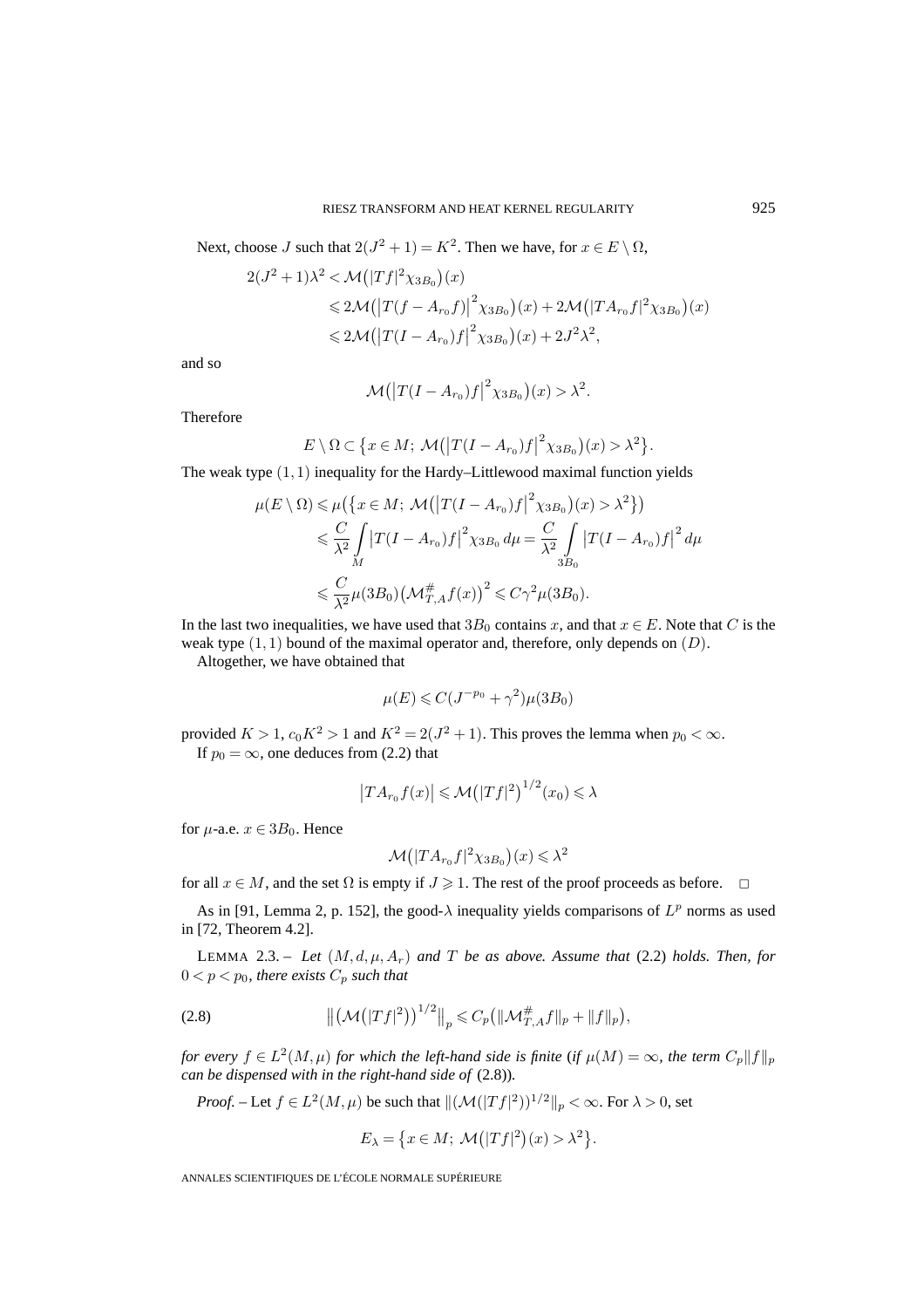Set  $\lambda_0 = 0$  if  $\mu(M) = \infty$ ,  $\lambda_0 = \frac{1}{\mu(M)} \int_M \mathcal{M}(|Tf|^2) d\mu$  if  $\mu(M) < \infty$ . In the latter case, by the Kolmogorov inequality (see [74, p. 250]),  $(D)$ , and the weak type  $(1, 1)$  of M,

$$
\int_{M} \mathcal{M}(|Tf|^{2})^{1/2} d\mu \leq C \mu(M)^{1/2} |||Tf|^{2}||_{1}^{1/2} = C \mu(M)^{1/2} |||Tf||_{2}.
$$

Using then the  $L^2$  boundedness of T, we obtain

$$
\lambda_0 \leqslant \frac{C}{\mu(M)^{1/2}} \|f\|_2 \leqslant \frac{C'}{\mu(M)^{1/p}} \|f\|_p.
$$

Now fix  $K > 0$  to be chosen later, and write

$$
\|(\mathcal{M}(|Tf|^2))^{1/2}\|_p^p = I_1 + I_2,
$$

with

$$
I_1 = \int_{\mathcal{M}(|Tf|^2) \leq K^2 \lambda_0^2} \left(\mathcal{M}(|Tf|^2)\right)^{p/2} d\mu,
$$
  
\n
$$
I_2 = \int_{\mathcal{M}(|Tf|^2) > K^2 \lambda_0^2} \left(\mathcal{M}(|Tf|^2)\right)^{p/2} d\mu.
$$

Clearly,  $I_1$  is bounded above by

$$
K^p \lambda_0^p \mu(M) \leqslant K^p C^p \|f\|_p^p
$$

with C depending only on the constant in  $(D)$  and the  $L^2$  norm of T. One can treat  $I_2$  as follows. The Whitney decomposition [15, Chapter III, Theorem 1.3] for  $E_{\lambda}$  yields, for  $\lambda > \lambda_0$ , a family of boundedly overlapping balls  $B_i$  such that  $E_{\lambda} = \bigcup_i B_i$ . There exists  $c > 1$  such that, for all i,  $cB_i$  contains at least one point  $x_i$  outside  $E_\lambda$ , that is

$$
\mathcal{M}(|Tf|^2)(x_i) \leq \lambda^2.
$$

Therefore, according to Lemma 2.2 for the balls  $cB_i$ , for every  $\gamma > 0$  and  $K > K_0$ 

$$
\mu(U_{\lambda,i}) \leqslant C(\gamma^2 + K^{-p_0})\mu(B_i),
$$

where  $U_{\lambda,i} = \{x \in cB_i; \ \mathcal{M}(|Tf|^2)(x) > K^2\lambda^2, \ \mathcal{M}_{T,A}^{\#}f(x) \leq \gamma \lambda\}.$ Let

$$
U_{\lambda} = \{ x \in M; \ \mathcal{M}(|Tf|^2)(x) > K^2 \lambda^2, \ \mathcal{M}_{T,A}^{\#} f(x) \leq \gamma \lambda \}.
$$

Then, since  $K > 1$ ,

$$
U_{\lambda} \subset E_{\lambda} \subset \bigcup_{i} (cB_i),
$$

thus, for all  $\lambda > \lambda_0$ ,

$$
\mu(U_{\lambda}) = \sum_{i} \mu(U_{\lambda,i}) \leqslant C(\gamma^2 + K^{-p_0}) \sum_{i} \mu(B_i) \leqslant C'(\gamma^2 + K^{-p_0})\mu(E_{\lambda}).
$$

4<sup>e</sup> SÉRIE – TOME 37 – 2004 – N° 6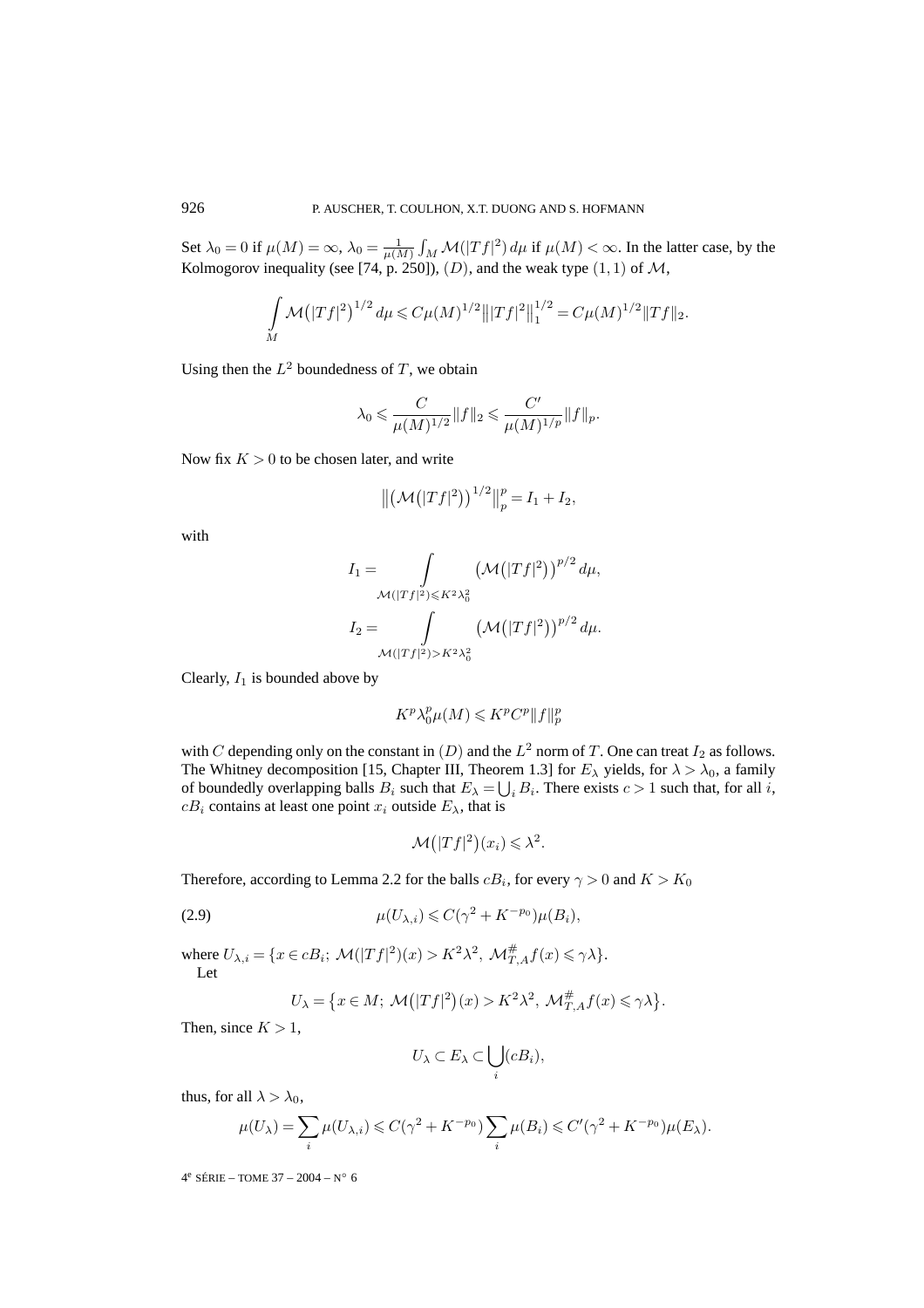Now

$$
I_2 = K^p \int_{\lambda_0}^{\infty} p\lambda^{p-1} \mu \{ \mathcal{M}(|Tf|^2) > K^2 \lambda^2 \} d\lambda
$$
  
\n
$$
\leq K^p \int_{\lambda_0}^{\infty} p\lambda^{p-1} (\mu(U_\lambda) + \mu (\{\mathcal{M}_{T,A}^\# f > \gamma \lambda\})) d\lambda
$$
  
\n
$$
\leq K^p \int_{\lambda_0}^{\infty} p\lambda^{p-1} (C'(\gamma^2 + K^{-p_0})\mu(E_\lambda) + \mu (\{\mathcal{M}_{T,A}^\# f > \gamma \lambda\})) d\lambda
$$
  
\n
$$
= C'(K^{p-p_0} + K^p \gamma^2) ||(\mathcal{M}(|Tf|^2))^{1/2}||_p^p + K^p \gamma^{-p} ||\mathcal{M}_{T,A}^\# f||_p^p.
$$

Since  $p < p_0$ , one obtains the lemma by choosing first K large enough and then  $\gamma$  small enough.  $\square$ 

Now we are ready to prove Theorem 2.1. Let  $f \in L^2(M,\mu) \cap L^p(M,\mu)$ . Then  $Tf \in L^p(M,\mu)$ and by Lemma 2.3

$$
||Tf||_p \le ||(\mathcal{M}(|Tf|^2))^{1/2}||_p \le C(||\mathcal{M}_{T,A}^{\#}f||_p + ||f||_p).
$$

Using (2.1) and the strong type  $(p/2, p/2)$  of the maximal function yields

$$
||Tf||_p \leqslant C||f||_p
$$

and the conclusion follows by density.

*Remark*. – We implemented an algorithm with a right regularization of the operator T by looking at  $TA_r$  and  $T(I - A_r)$ . It is also possible to obtain a result with a left regularization by making assumptions on  $A_r$  and  $(I - A_r)T$ .

If one can use duality (that is, if T is linear), one can try to prove  $L^p$  boundedness of  $T^*$  for some  $p < 2$ . Then one can invoke a result in [35] if one wants a result for the full range  $1 < p < 2$ or its generalization to a limited range  $p_0 < p < 2$  in [9].

Another way (which covers the sublinear case as well), would be to mimic what we just did using instead the sharp function introduced in [72]. Define for  $f \in L^2(M, \mu)$ ,

$$
\mathcal{M}_A^{\#} f(x) = \sup_{B \ni x} \frac{1}{\mu(B)} \int_B |f - A_{r(B)}f| d\mu,
$$

where the supremum is taken over all balls B in M containing x, and  $r(B)$  is the radius of B. Regularizing T from the left means considering  $\mathcal{M}_{A}^{#}(Tf)$ .

However, if we were to apply left regularization to the boundedness of Riesz transforms on manifolds, since T takes functions to vector fields (or to 1-forms),  $A_r$  would have to be vectorvalued, say, the heat semigroup on 1-forms instead of the heat semigroup on functions as in Section 3 below. Since only the action of  $A_r$  on the image of T comes into play, one sees that the needed assumptions on the heat semigroup on 1-forms would only concern its action on *exact* forms; this fits with our purpose, see the discussion at the end of Section 1.4. The advantage of the right regularization is that it is susceptible to be applied to more general situations, where the notion of differential forms is not available.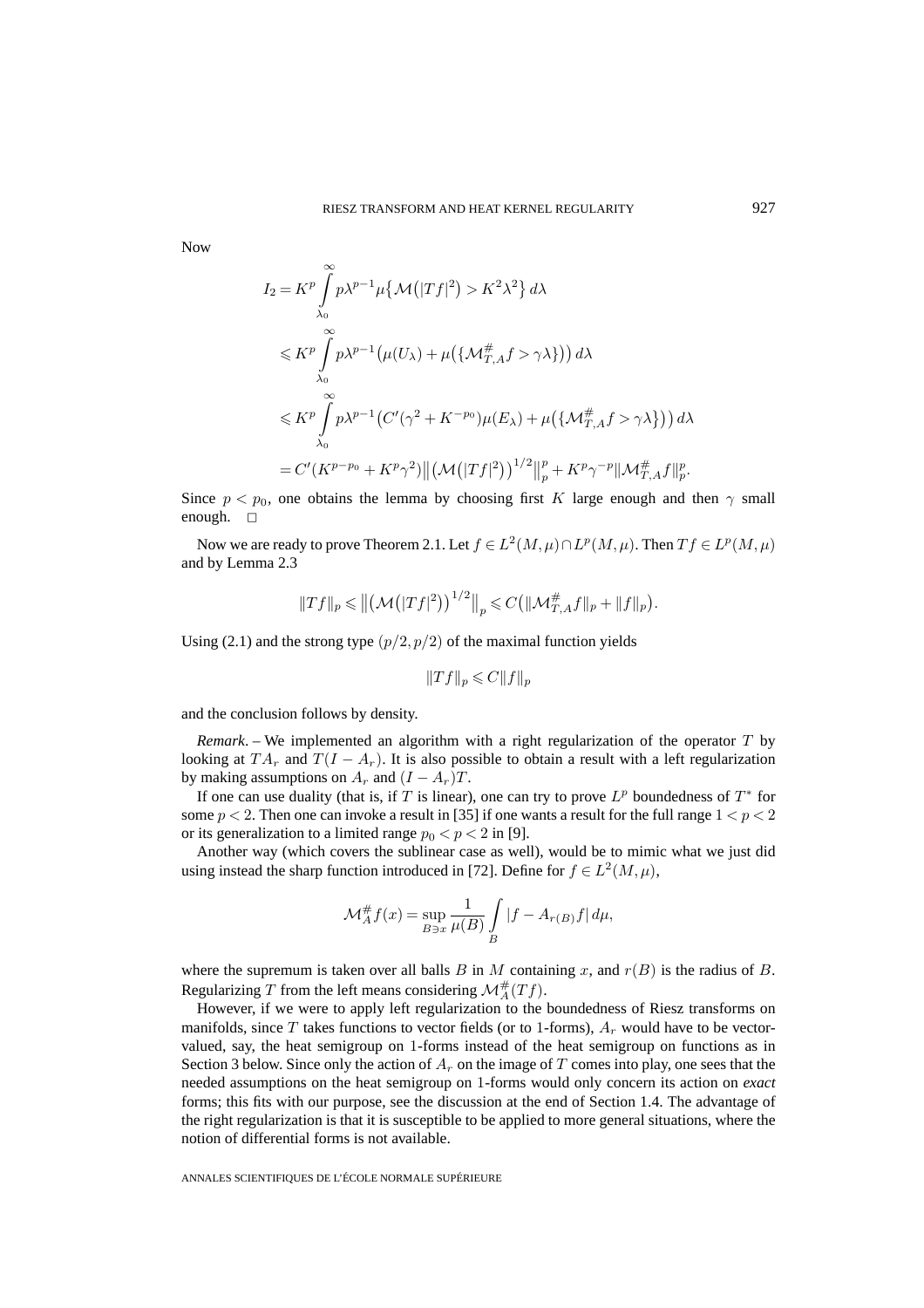For more on the applications of the above sharp function, the associated space, and its potential uses in harmonic analysis, see [37].

### **2.2. The local criterion**

The theorem above admits variations towards localization.

Denote by  $\mathcal{M}_E$  the Hardy–Littlewood maximal operator relative to a measurable subset E of M, that is, for  $x \in E$  and f a locally integrable function on M,

$$
\mathcal{M}_E f(x) = \sup_{B \ni x} \frac{1}{\mu(B \cap E)} \int_{B \cap E} |f| \, d\mu,
$$

where B ranges over all open balls of M containing x and centered in E. If in particular, E is a ball with radius r, it is enough to consider balls  $B$  with radii not exceeding  $2r$ .

We say that a subset E of M has the relative doubling property if there exists a constant  $C_E$ such that for all  $x \in E$  and  $r > 0$  we have

$$
\mu\big(B(x,2r)\cap E\big)\leqslant C_E\mu\big(B(x,r)\cap E\big).
$$

In other words, E endowed with the induced distance and measure has the doubling property. The constant  $C_E$  is called the relative doubling constant of E. On such a set,  $M_E$  is weak type  $(1, 1)$  and bounded on  $L^p(E, \mu)$ ,  $1 < p \leq \infty$ .

THEOREM 2.4. – Let  $(M, d, \mu)$  be a measured metric space. Let  $p_0 \in (2, \infty]$ . Suppose that T *is a bounded sublinear operator which is bounded on*  $L^2(M,\mu)$ *, and let*  $A_r$ *,*  $r > 0$ *, be a family of linear operators acting on*  $L^2(M,\mu)$ *. Let*  $E_1$  *and*  $E_2$  *be two subsets of* M *such that*  $E_2$  *has the relative doubling property,*  $\mu(E_2) < \infty$  and  $E_1 \subset E_2$ . Assume that  $f \mapsto \mathcal{M}_{E_2,T,A}^{\#}f$  is bounded *from*  $L^p(E_1, \mu)$  *into*  $L^p(E_2, \mu)$  *for all*  $p \in (2, p_0)$ *, where* 

(2.10) 
$$
(\mathcal{M}_{E_2,T,A}^{\#} f)^2(x) = \sup_{B \text{ ball in } M, B \ni x} \frac{1}{\mu(B \cap E_2)} \int_{B \cap E_2} |T(I - A_{r(B)})f|^2 d\mu, \quad x \in E_2,
$$

*and, for some sublinear operator* S *bounded from*  $L^p(E_1, \mu)$  *into*  $L^p(E_2, \mu)$  *for all*  $p \in (2, p_0)$ *,* 

$$
(2.11) \quad \left(\frac{1}{\mu(B \cap E_2)} \int\limits_{B \cap E_2} |T A_{r(B)} f|^{p_0} \, d\mu\right)^{1/p_0} \leqslant C \left(\mathcal{M}_{E_2}(|Tf|^2) + (Sf)^2\right)^{1/2}(x),
$$

*for all*  $f \in L^2(M,\mu)$  *supported in*  $E_1$ *, all balls* B *in* M *and all*  $x \in B \cap E_2$ *, where*  $r(B)$  *is the radius of* B. If  $2 < p < p_0$  and  $T f \in L^p(E_2, \mu)$  whenever  $f \in L^p(E_1, \mu)$ , then T is bounded *from*  $L^p(E_1, \mu)$  *into*  $L^p(E_2, \mu)$  *and its operator norm is bounded by a constant depending only on the operator norm of*  $T$  *on*  $L^2(M,\mu)$ *,*  $C_{E_2}$ *,*  $p$ *,*  $p_0$ *, the operator norms of*  $\mathcal{M}_{E_2,T,A}^{\#}$  *and*  $S$  *on*  $L^p$ *, and the constant in* (2.11)*.* 

Again, if  $p_0 = \infty$  the left-hand side of (2.11) is understood as the essential supremum on B.

The proof of this result is almost identical to that of Theorem 4 once we make some adjustments. The first one is to forget about  $M$  and to work directly in the relative space  $E_2$ by replacing systematically T and  $TA_r$  by truncations  $\chi_{E_2}T\chi_{E_1}$  and  $\chi_{E_2}T A_r\chi_{E_1}$ . Thus the maximal operator relative to  $E_2$  becomes the maximal operator on  $E_2$ .

The second one is that Lemma 2.2 becomes

```
4^e SÉRIE – TOME 37 – 2004 – N° 6
```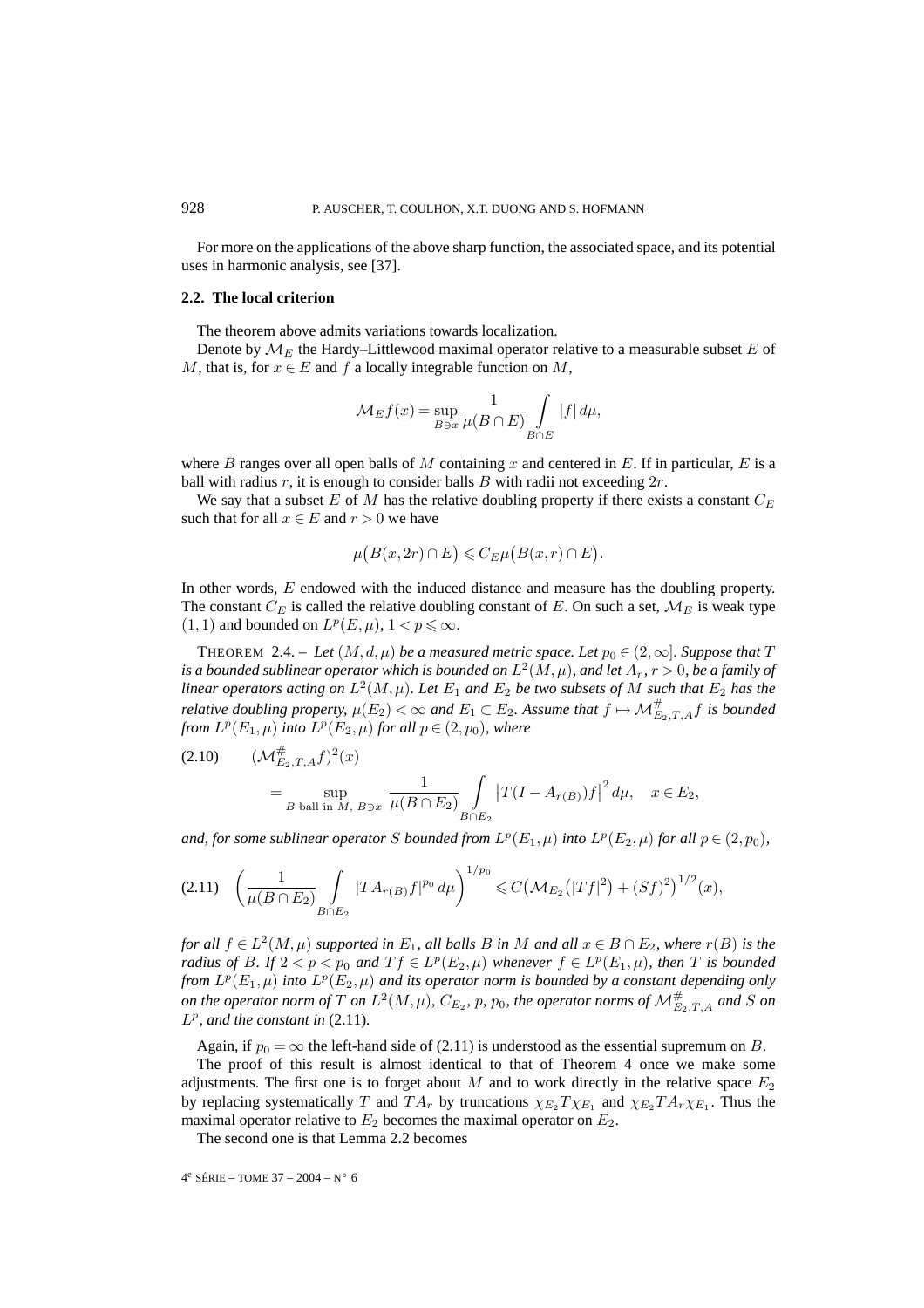LEMMA 2.5. – Let  $(M, d, \mu, A_r, p_0, E_2, E_1)$  and T be as above. Assume that (2.11) holds. *There exist*  $K_0 > 1$  *and*  $C > 0$  *only depending on*  $C_{E_2}$  *and*  $p_0$ *, such that, for every*  $\lambda > 0$ *, every*  $K > K_0$  *and*  $\gamma > 0$ *, for every ball*  $B_0$  *in* M *and every function*  $f \in L^2(E_1, \mu)$  *such that there exists*  $x_0$  ∈  $B_0$  ∩  $E_2$  *with*  $M_{E_2}(|Tf|^2)(x_0) + (Sf)^2(x_0) ≤ \lambda^2$ , then

$$
\mu(\{x \in B_0 \cap E_2; \ \mathcal{M}_{E_2}(|Tf|^2)(x) > K^2 \lambda^2, \ \mathcal{M}_{E_2, T, A}^{\#} f(x) \leq \gamma \lambda\})
$$
  
\$\leq C(\gamma^2 + K^{-p\_0})\mu(B\_0 \cap E\_2).

The proof is the same since  $S_f \ge 0$  implies  $\mathcal{M}_{E_2}(|Tf|^2)(x_0) \le \lambda^2$ .

The third one is that the term  $Sf$  brings a modification in Lemma 2.3 which becomes

LEMMA 2.6. – Let  $(M, d, \mu, A_r, E_2, E_1)$  and T be as above. Assume that (2.11) holds. Then, *for*  $0 < p < p_0$ *,* 

$$
\left\| \left(\mathcal{M}_{E_2}(|Tf|^2)\right)^{1/2} \right\|_{L^p(E_2)} \leqslant C \left( \|\mathcal{M}_{E_2,T,A}^{\#}f\|_{L^p(E_2)} + \|Sf\|_{L^p(E_2)} + \|f\|_{L^p(E_2)}\right),
$$

*for every*  $f \in L^2(E_1, \mu)$  *for which the left-hand side is finite, where* C *depends only on* p,  $p_0$  *and the doubling constant of*  $E_2$  (*but not on*  $\mu(E_2)$ ).

Since  $\mu(E_2) < \infty$ , the Whitney decomposition in the proof of Lemma 2.3 can be performed for  $\lambda > \lambda_0$  with  $\lambda_0 = \frac{1}{\mu(E_2)} \int_{E_2} \mathcal{M}_{E_2} (|Tf|^2)^{1/2} d\mu$ . Again, by Kolmogorov inequality, the doubling property of  $E_2$ , and the weak type  $(1,1)$  of  $\mathcal{M}_{E_2}$  (with constant independent of the size of  $\mu(E_2)$ ),

$$
\int_{E_2} \mathcal{M}_{E_2}(|Tf|^2)^{1/2} d\mu \leq C \mu(E_2)^{1/2} |||Tf|^2||_{L^1(E_2)}^{1/2} = C \mu(E_2)^{1/2} ||Tf||_{L^2(E_2)}.
$$

Using then the  $L^2$  boundedness of T and the support condition of f (this is where we use  $E_1 \subset E_2$ ), we obtain

$$
\lambda_0 \leqslant \frac{C}{\mu(E_2)^{1/2}} \|f\|_{L^2(E_2)} \leqslant \frac{C}{\mu(E_2)^{1/p}} \|f\|_{L^p(E_2)}.
$$

Now write with the notation of the proof in Lemma 2.3

$$
\|(\mathcal{M}_{E_2}(|Tf|^2))^{1/2}\|_{L^p(E_2)}^p = \int_{\mathcal{M}_{E_2}(|Tf|^2) \le K^2 \lambda_0^2} (\mathcal{M}_{E_2}(|Tf|^2))^{p/2} d\mu + \int_{\mathcal{M}_{E_2}(|Tf|^2) > K^2 \lambda_0^2} (\mathcal{M}_{E_2}(|Tf|^2))^{p/2} d\mu.
$$

The last integral can be treated as before, using Lemma 2.5. The first integral is bounded above by

$$
K^p \lambda_0^p \mu(E_2) \leqslant K^p C^p ||f||_{L^p(E_2)}^p
$$

with C depending only on the  $L^2$  norm of T and the doubling constant of  $E_2$ . Further details are left to the reader.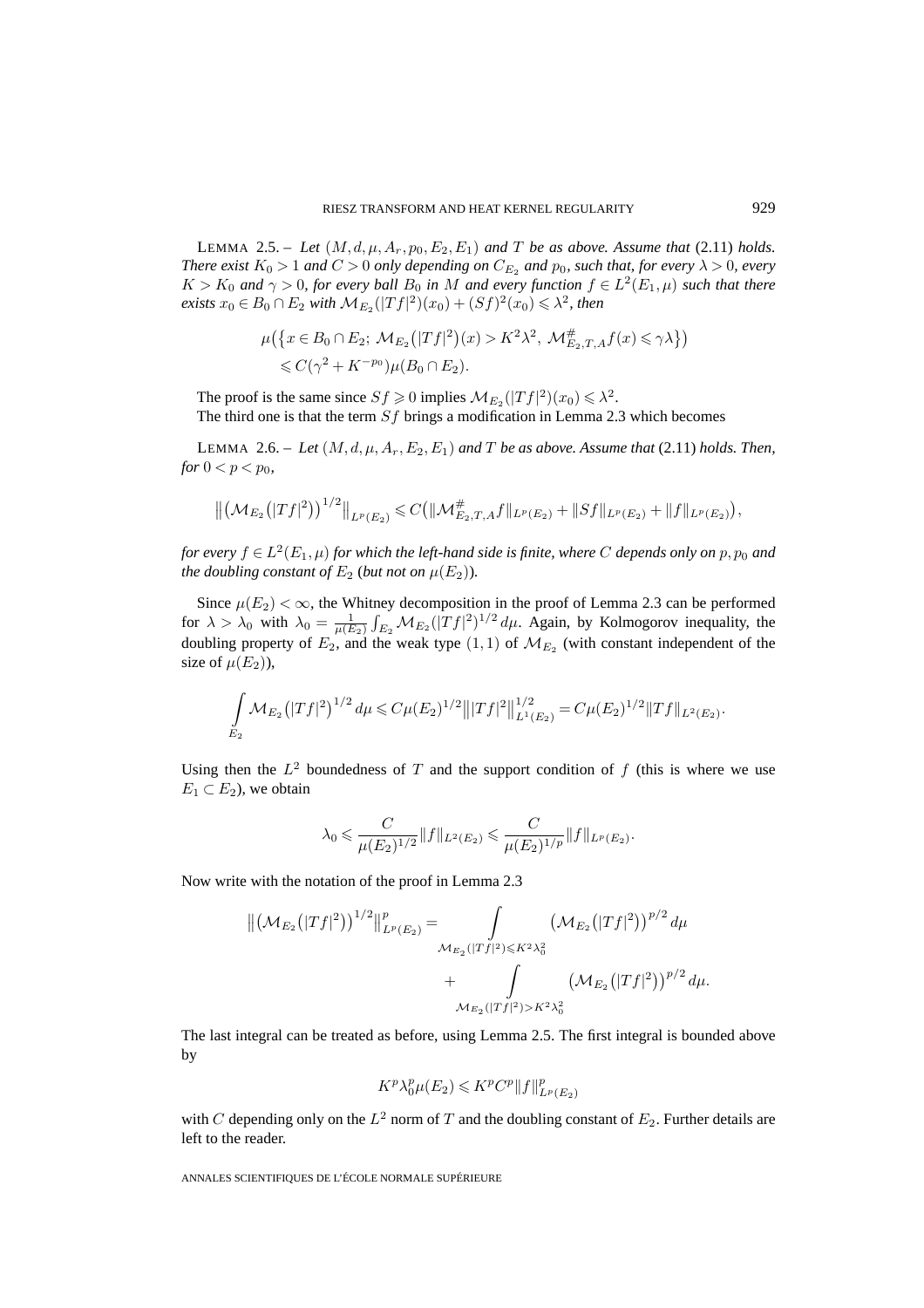# **3. Application to the Riesz transform**

In this section, M is a complete non-compact Riemannian manifold,  $\Delta$  denotes the Laplace– Beltrami operator,  $e^{-t\Delta}$ ,  $t > 0$ , the heat semigroup and  $p_t(x, y)$ ,  $t > 0$ ,  $x, y \in M$ , the heat kernel. The measure  $\mu$  is the induced Riemannian volume. The measure of the ball  $B(x, r)$ ,  $x \in M$ ,  $r > 0$  is also written  $V(x, r)$ .

We prove the statements corresponding to the (global) Riesz transform  $\nabla \Delta^{-1/2}$ . We set  $T f = |\nabla \Delta^{-1/2} f|$  (remember that, in the finite volume case, we restrict ourselves to functions with mean zero; in other words, in order to apply verbatim Theorem 2.1, we define  $\nabla \Delta^{-1/2}$  by zero on constants). The boundedness of  $T$  on  $L^2$  has been already observed.

#### **3.1. Proof of the main result**

We now show Theorem 1.2, namely the fact that, under  $(D)$  and  $(P)$ ,  $(G_{p_0})$  implies the  $L^p$ boundedness of the Riesz transform for  $2 < p < p_0$ , as a consequence of Theorem 2.1.

Recall that Theorem 2.1 applies if T is assumed to act on  $L^p(M)$ . However, we have

$$
\nabla \Delta^{-1/2} = c \int_{0}^{\infty} \nabla e^{-t\Delta} \frac{dt}{\sqrt{t}}.
$$

If we set  $T_{\varepsilon} f = |c \int_{\varepsilon}^{1/\varepsilon} \nabla e^{-t\Delta} f \frac{dt}{\sqrt{t}}$  $\frac{t}{t}$  | for  $0 < \varepsilon < 1$ , then for  $f \in L^2(M)$  we have  $||T_{\varepsilon}f||_2 \leq ||f||_2$ (this follows from (1.1) and spectral theory) and  $T_{\varepsilon}f \to Tf$  in  $L^2(M)$  as  $\varepsilon \to 0$ , while  $||T_{\varepsilon}f||_p \leq C_{\varepsilon}||f||_p$  for  $f \in L^p(M)$ . As the application of Theorem 2.1 to  $T_{\varepsilon}$  gives us a uniform bound with respect to  $\varepsilon$ , a limiting argument yields the  $L^p$  boundedness of T on  $L^2(M) \cap L^p(M)$ , hence on  $L^p(M)$ . Henceforth, we ignore this approximation step and our goal is now to establish  $(2.1)$  and  $(2.2)$  for T.

The first ingredient is Gaffney off-diagonal estimates valid in a general Riemannian manifold: There exist two constants  $C \geq 0$  and  $\alpha > 0$  such that, for every  $t > 0$ , every closed subsets E and  $F$  of  $M$ , and every function  $f$  supported in  $E$ , one has

(3.1) 
$$
||e^{-t\Delta}f||_{L^{2}(F)} + ||t\Delta e^{-t\Delta}f||_{L^{2}(F)} + ||\sqrt{t}|\nabla e^{-t\Delta}f||_{L^{2}(F)} \leq Ce^{-\alpha d(E,F)^{2}/t}||f||_{L^{2}(E)}.
$$

Here,  $d(E, F)$  is the distance between the sets E and F. The inequality for the first term of the left-hand side is classical (see, e.g., [27]). The estimate for the second one follows from essentially the same proof (see [28, Lemma 7]). We give a proof for the third one as we could not find it in the literature in this situation (it is proved in [4] for elliptic operators on  $\mathbb{R}^n$ ).

We assume  $d(E, F) > \sqrt{t}$  as otherwise there is nothing to prove. Let  $\widetilde{F}$  be the set of those  $x \in M$  for which  $d(x, F) \le d(E, F)/3$ . Let  $\varphi$  be a smooth function on M such that  $0 \le \varphi \le 1$ ,  $\varphi$  is supported in  $\widetilde{F}$ ,  $\varphi \equiv 1$  on F, and  $|\nabla \varphi| \leq 6/d(E, F)$ . Set  $A = ||\sqrt{t}\varphi||\nabla e^{-t\Delta}f||_2 \geq$  $\varphi$  is supported in *F*,  $\varphi = 1$  on *F*, and<br> $\|\sqrt{t}|\nabla e^{-t\Delta}f\|_{L^2(F)}$ . Integrating by parts,

$$
A^{2} = t\langle \varphi^{2} \nabla e^{-t\Delta} f, \nabla e^{-t\Delta} f \rangle
$$
  
= -2t\langle (e^{-t\Delta} f) \nabla \varphi, \varphi \nabla e^{-t\Delta} f \rangle + t\langle \varphi^{2} e^{-t\Delta} f, \Delta e^{-t\Delta} f \rangle  
\$\leq 2\sqrt{t} |||\nabla \varphi| e^{-t\Delta} f||\_{2} A + ||\varphi e^{-t\Delta} f||\_{2} ||t \varphi \Delta e^{-t\Delta} f||\_{2}.

Using the properties of  $\varphi$  and the bounds for the first two terms in (3.1) we obtain the desired conclusion.

4<sup>e</sup> SÉRIE – TOME 37 – 2004 – N° 6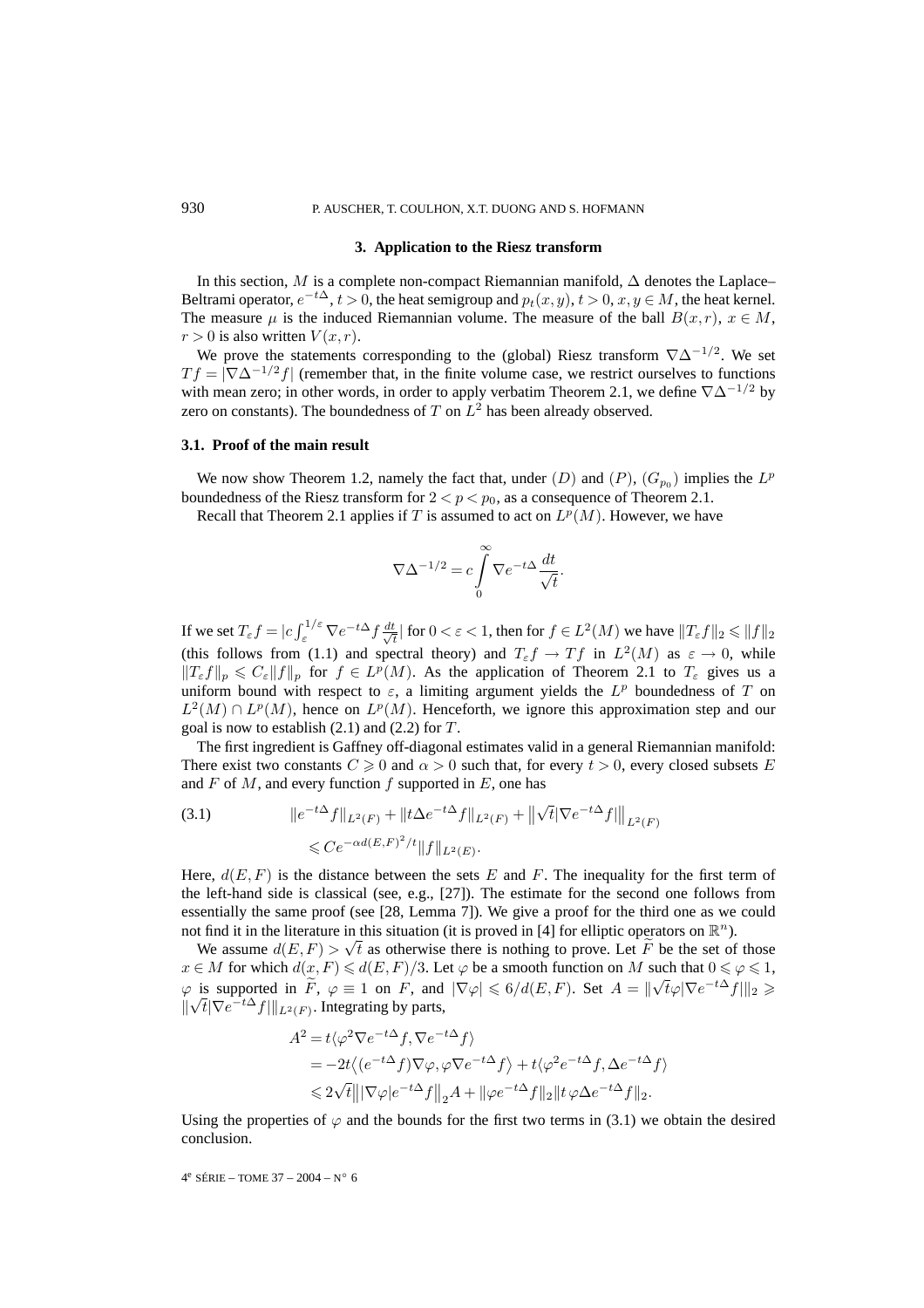We now introduce the regularizing operator  $A_r$ ,  $r > 0$ , by setting

$$
I - A_r = (I - e^{-r^2 \Delta})^n
$$

for some integer n to be chosen. Observe that  $A_r$  is bounded on  $L^2(M)$  with norm 1. We prove (2.1) in the following lemma.

LEMMA 3.1. – *Assume that* (D) *holds. Then, for some* n *large enough depending only on* (D), for every ball B with radius  $r > 0$  and all  $x \in B$ ,

$$
(3.2) \t\t |||\nabla \Delta^{-1/2} (I - e^{-r^2 \Delta})^n f|||_{L^2(B)} \leq C \mu(B)^{1/2} \big(\mathcal{M}(|f|^2)(x)\big)^{1/2}.
$$

*Proof.* – Let  $f \in L^2(M)$ . Take a ball B with radius  $r = r(B)$  and x a point in B. Denote by  $C_i$  the ring  $2^{i+1}B \setminus 2^iB$  if  $i \geq 2$  and let  $C_1 = 4B$ . Decompose f as  $f_1 + f_2 + f_3 + \cdots$  with  $f_i = f \chi_{C_i}$ . By the Minkowski inequality we have that

$$
\left\| |\nabla \Delta^{-1/2} (I - e^{-r^2 \Delta})^n f| \right\|_{L^2(B)} \leq \sum_{i \geq 1} \left\| |\nabla \Delta^{-1/2} (I - e^{-r^2 \Delta})^n f_i| \right\|_{L^2(B)}.
$$

For  $i = 1$  we use the  $L^2$  boundedness of  $\nabla \Delta^{-1/2} (I - e^{-r^2 \Delta})^n$ :

$$
\left\| |\nabla \Delta^{-1/2} (I - e^{-r^2 \Delta})^n f_1| \right\|_{L^2(B)} \leq \|f\|_{L^2(4B)} \leq \mu(4B)^{1/2} \left(\mathcal{M}(|f|^2)(x)\right)^{1/2}.
$$

For  $i \geq 2$  we use the integral representation of  $\Delta^{-1/2}$ :

$$
\nabla \Delta^{-1/2} (I - e^{-r^2 \Delta})^n = c \int_0^\infty \nabla e^{-t\Delta} (I - e^{-r^2 \Delta})^n \frac{dt}{\sqrt{t}} = c \int_0^\infty g_r(t) \nabla e^{-t\Delta} dt,
$$

where using the usual notation for the binomial coefficient,

$$
g_r(t) = \sum_{k=0}^{n} {n \choose k} (-1)^k \frac{\chi_{\{t > kr^2\}}}{\sqrt{t - kr^2}}.
$$

By the Minkowski integral inequality and Gaffney estimates  $(3.1)$ , using the support of  $f_i$ , we have that

$$
\left\| |\nabla \Delta^{-1/2} (I - e^{-r^2 \Delta})^n f_i \right\|_{L^2(B)} \leq C \left( \int_0^\infty |g_r(t)| e^{-\frac{\alpha'^{4^i r^2}}{t}} \frac{dt}{\sqrt{t}} \right) \|f\|_{L^2(C_i)}.
$$

The latter integral can be estimated as follows. Elementary analysis yields the following estimates for  $q_r$ :

$$
\left| g_r(t) \right| \leqslant \frac{C_n}{\sqrt{t - \ell r^2}} \quad \text{if } 0 \leqslant \ell r^2 < t \leqslant (\ell + 1)r^2 \leqslant (n + 1)r^2
$$

and

$$
|g_r(t)| \leq C_n r^{2n} t^{-n - \frac{1}{2}}
$$
 if  $t > (n+1)r^2$ .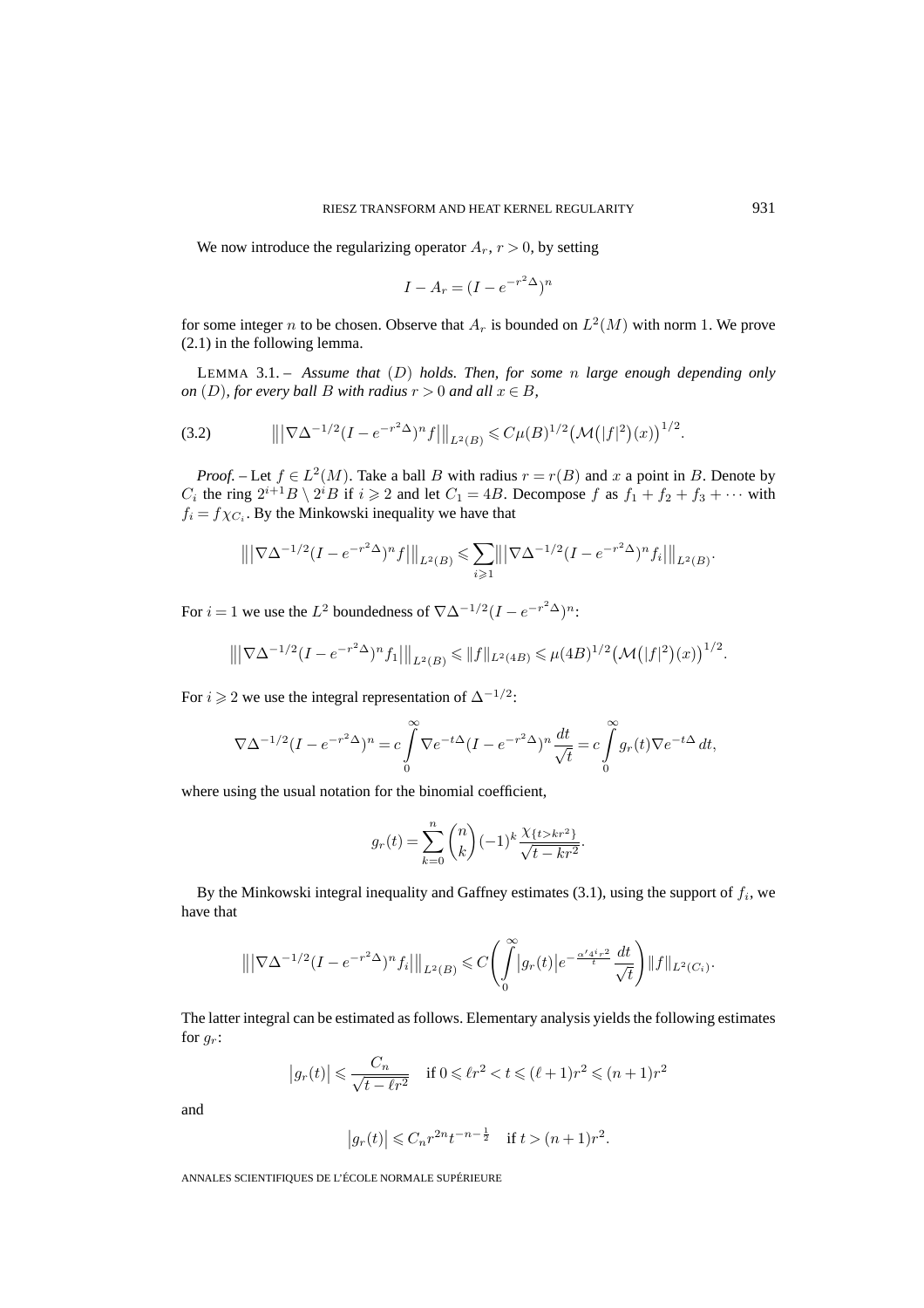The latter estimate comes from the inequality

$$
\left|\sum_{k=0}^n \binom{n}{k}(-1)^k\varphi(t-kr^2)\right|\leqslant C_n\sup_{u\geqslant \frac{t}{n+1}}\big|\varphi^{(n)}(u)\big|r^{2n},
$$

which can be obtained by expanding  $\varphi(t - ks)$  using Taylor's formula about t and using the classical relations  $\sum_{k=0}^{n} {n \choose k} (-1)^k k^{\ell} = 0$  for  $\ell = 0, \ldots, n-1$  (see [40, Problem 16, p. 65]). This yields the following estimates, uniformly with respect to  $r$ :

$$
\int\limits_0^\infty \bigl|g_r(t)\bigr| e^{-\frac{\alpha'4^ir^2}{t}} \frac{dt}{\sqrt{t}} \leqslant C_n 4^{-in}.
$$

Now, an easy consequence of  $(D)$  is that for all  $y \in M, r > 0$ , and  $\theta \geq 1$ 

$$
(3.3) \t V(y, \theta r) \leq C \theta^{\nu} V(y, r),
$$

for some constants C and  $\nu > 0$ . Therefore, since  $C_i \subset 2^{i+1}B$ ,

$$
||f||_{L^{2}(C_{i})} \leq \mu(2^{i+1}B)^{1/2} \left(\mathcal{M}(|f|^{2})(x)\right)^{1/2} \leq \sqrt{C}2^{(i+1)\nu/2} \mu(B)^{1/2} \left(\mathcal{M}(|f|^{2})(x)\right)^{1/2}.
$$

Choosing  $2n > \nu/2$ , we have

$$
\left\| |\nabla \Delta^{-1/2} (I - e^{-r^2 \Delta})^n f| \right\|_{L^2(B)} \leqslant C' \left( \sum_{i \geqslant 1} 2^{i(\nu/2 - 2n)} \right) \mu(B)^{1/2} \left( \mathcal{M}(|f|^2)(x) \right)^{1/2},
$$

which proves Lemma 3.1.  $\Box$ 

We now show that  $(2.2)$  holds. We begin with a lemma.

LEMMA 3.2. – Assume (D), (P) and  $(G_{p_0})$ . Then the following estimates hold: for every  $p \in$  $(2, p_0)$ , for every ball B with radius r and every  $L^2$  function f supported in  $C_i = 2^{i+1}B \setminus 2^iB$ ,  $i \geqslant 2$ , or  $C_1 = 4B$ , and every  $k \in \{1, \ldots, n\}$ , where n is chosen as above, one has

$$
(3.4) \qquad \left(\frac{1}{\mu(B)} \int\limits_B |\nabla e^{-kr^2\Delta} f|^p \, d\mu\right)^{1/p} \leqslant \frac{Ce^{-\alpha 4^i}}{r} \left(\frac{1}{\mu(2^{i+1}B)} \int\limits_{C_i} |f|^2 \, d\mu\right)^{1/2}
$$

*for some constants* C *and*  $\alpha$  *depending only on* (D), (P), p *and*  $p_0$ *.* 

*Proof.* – By interpolating  $(G_{p0})$  with the  $L^2$  Gaffney estimates, we obtain  $L^p$  Gaffney estimates for any  $p \in (2, p_0)$ : for every  $t > 0$ , for every closed sets E and F and every function f supported in  $E$ , one has

(3.5) 
$$
\|\sqrt{t}|\nabla e^{-t\Delta}f|\|_{L^p(F)} \leqslant Ce^{-\alpha d(E,F)^2/t}\|f\|_{L^p(E)},
$$

with  $C > 0$  and  $\alpha > 0$  depending on  $p, p_0$ , and the constant  $C_{p_0}$  in  $(G_{p_0})$ . Now let B be a ball with radius r and let f be supported in  $C_i$ .

In the following proof, many constants will implicitely depend on  $n$ , which itself only depends on  $(D)$ .

 $4^e$  SÉRIE – TOME 37 – 2004 – N° 6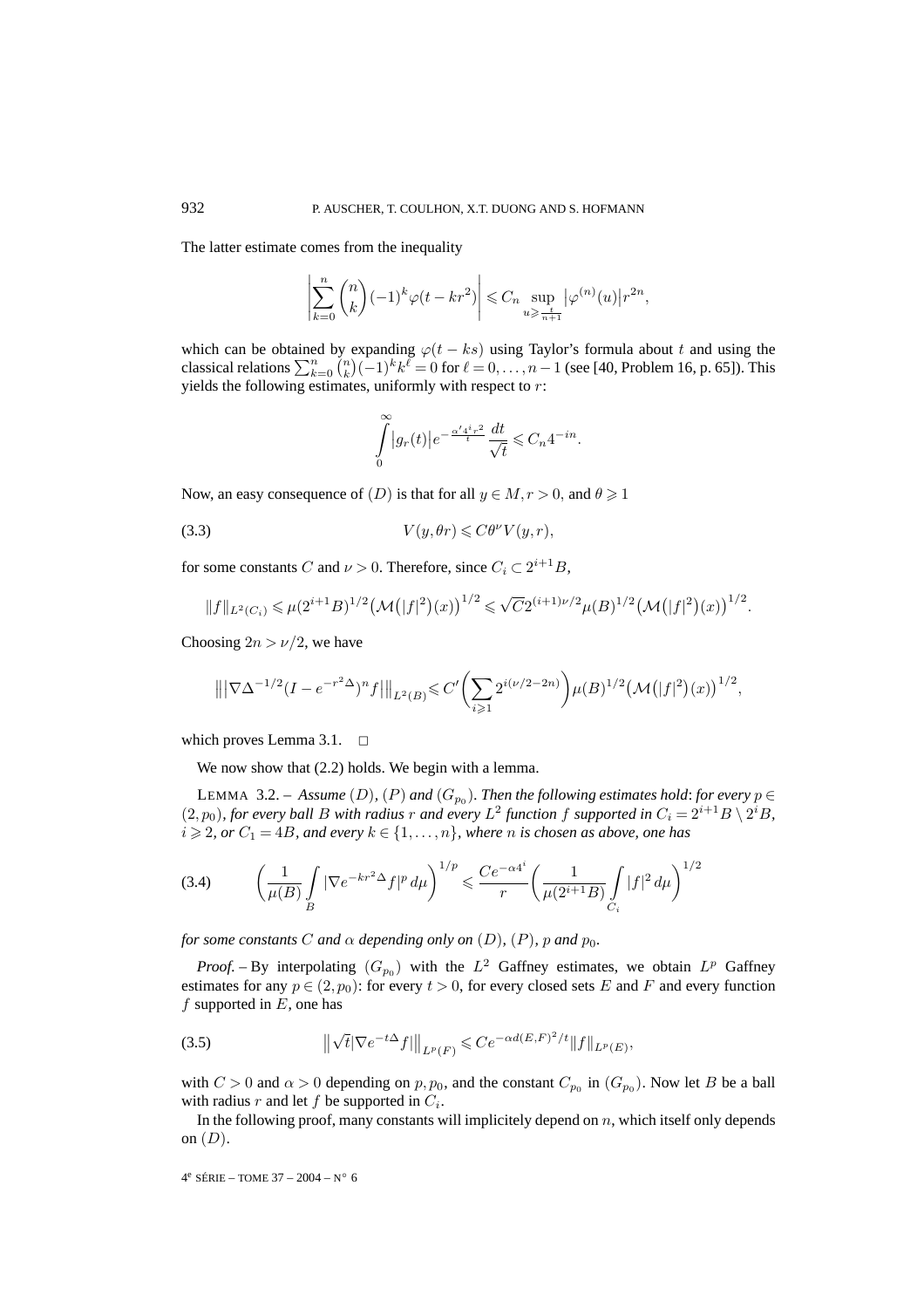Let us begin with the case  $i = 1$ . The above estimate (or, directly,  $(G_p)$ ) yields

(3.6) 
$$
\left(\int\limits_B |\nabla e^{-kr^2\Delta} f|^p \, d\mu\right)^{1/p} \leq \frac{C}{r} \left(\int\limits_M |e^{-(k/2)r^2\Delta} f|^p \, d\mu\right)^{1/p}.
$$

Let  $t = (k/2)r^2$ . Since (*UE*) follows from (*D*) and (*P*), one has the upper estimate

$$
p_t(x,y) \leqslant \frac{C}{V(y,\sqrt{t})} \exp\biggl(-c\frac{d^2(x,y)}{t}\biggr),
$$

for all  $x, y \in M$ . Because of the doubling property,

$$
V(y,\sqrt{t})\simeq V(x_B,\sqrt{t})\simeq \mu(B)
$$

where  $x_B$  is the center of B and  $y \in 4B$ . It follows that

(3.7) 
$$
\left| e^{-(k/2)r^2 \Delta} f(x) \right| \leqslant \left( \frac{C}{\mu(B)} \int_{4B} |f|^2 d\mu \right)^{1/2},
$$

for all  $x \in M$ . On the other hand, by Gaffney (or  $L^2$  contractivity of the heat semigroup),

(3.8) 
$$
\int_{M} |e^{-(k/2)r^{2}} \Delta f|^{2} d\mu \leq C \int_{4B} |f|^{2} d\mu.
$$

Thus, by Hölder,

$$
\left(\int\limits_M |e^{-(k/2)r^2\Delta} f|^p \, d\mu\right)^{1/p} \leqslant C\mu(B)^{\frac{1}{p}-\frac{1}{2}} \left(\int\limits_{4B} |f|^2 \, d\mu\right)^{1/2},
$$

which, together with (3.6), yields (3.4) in this case.

Next assume that  $i \geqslant 2$ . Denote by  $\chi_{C\ell}$  the characteristic function of  $C_{\ell}$  and write

$$
\nabla e^{-kr^2\Delta} f = \sum_{\ell \geq 1} h_\ell, \quad h_\ell = \nabla e^{-(k/2)r^2\Delta} (\chi_{C\ell}) e^{-(k/2)r^2\Delta} f.
$$

From (3.5) we have

$$
\left(\frac{1}{\mu(B)}\int\limits_{B}|h_{\ell}|^{p}\,d\mu\right)^{1/p}\leqslant \left(\frac{\mu(2^{\ell+1}B)}{\mu(B)}\right)^{1/p}\frac{Ce^{-\alpha 4^{\ell}}}{r}\bigg(\frac{1}{\mu(2^{\ell+1}B)}\int\limits_{C_{\ell}}|e^{-(k/2)r^{2}\Delta}f|^{p}\,d\mu\bigg)^{1/p}
$$

and, using (3.3),

(3.9) 
$$
\left(\frac{1}{\mu(B)} \int_{B} |h_{\ell}|^{p} d\mu\right)^{1/p} \leq C' 2^{(\ell+1)\nu/p} \frac{e^{-\alpha 4^{\ell}}}{r} \times \left(\frac{1}{\mu(2^{\ell+1}B)} \int_{C_{\ell}} |e^{-(k/2)r^{2} \Delta} f|^{p} d\mu\right)^{1/p}.
$$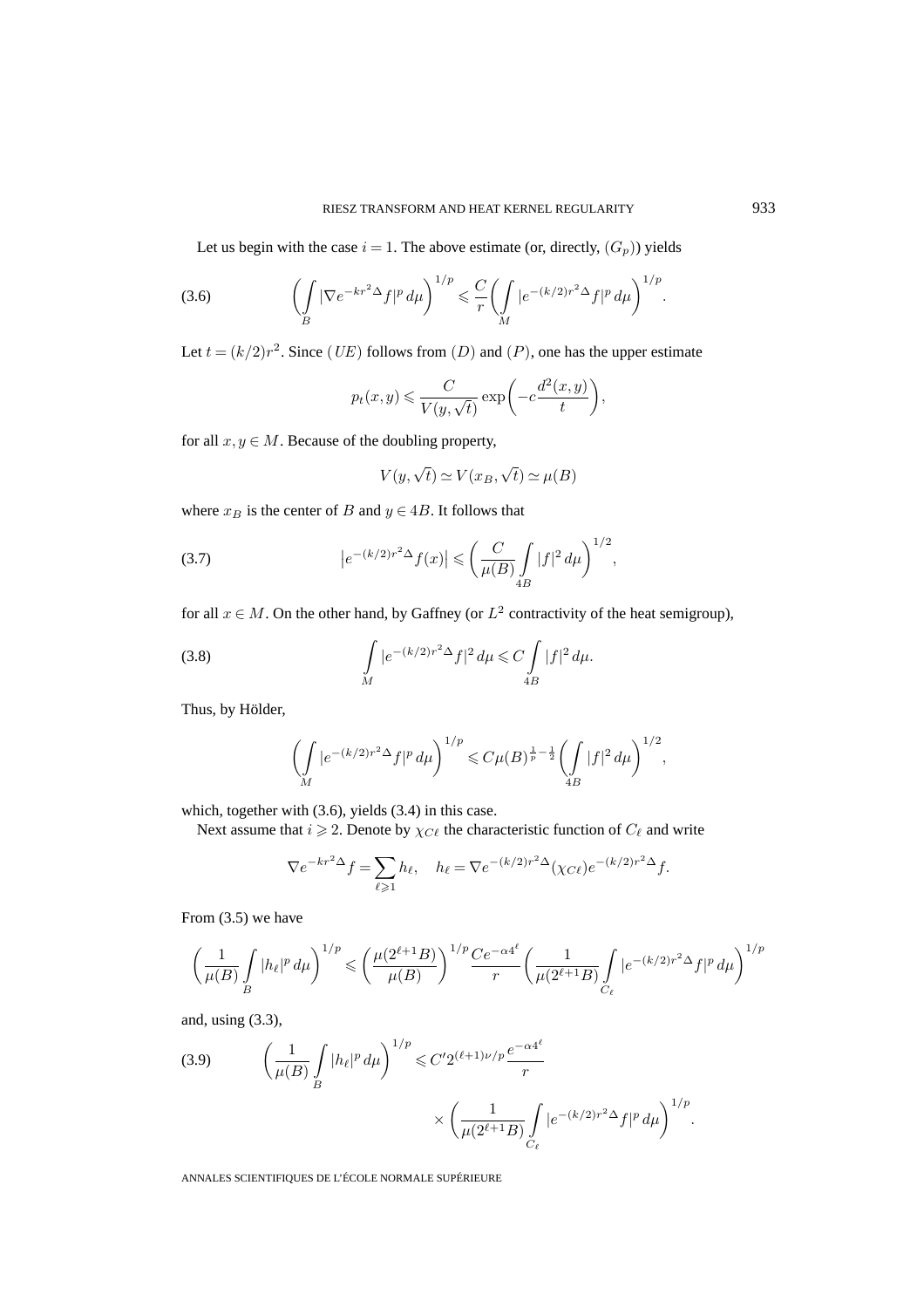From the  $L^2$  Gaffney estimates for the semigroup, one has

$$
\int\limits_{C_{\ell}}|e^{-(k/2)r^2\Delta}f|^2\,d\mu\leqslant K_{i\ell}\int\limits_{C_{i}}|f|^2\,d\mu
$$

with

$$
K_{i\ell} \leqslant \begin{cases} Ce^{-c4^i} & \text{if } \ell \leqslant i-2, \\ C & \text{if } i-1 \leqslant \ell \leqslant i+1, \\ Ce^{-c4^\ell} & \text{if } \ell \geqslant i+2. \end{cases}
$$

Since, by (3.3),  $K_{i\ell} \frac{\mu(2^{i+1}B)}{\mu(2^{\ell+1}B)} \leqslant K_{i\ell} \sup(1, C2^{(i-\ell)\nu})$ , and if we still denote by  $K_{i\ell}$  a sequence of the same form with different constants, we may also write

$$
(3.10) \qquad \qquad \frac{1}{\mu(2^{\ell+1}B)} \int\limits_{C_{\ell}} |e^{-(k/2)r^2\Delta} f|^2 \, d\mu \leqslant K_{i\ell} \, \frac{1}{\mu(2^{i+1}B)} \int\limits_{C_i} |f|^2 \, d\mu.
$$

Next, it easily follows from (UE) and (D) that for all  $x \in C_{\ell}$ ,

$$
|e^{-(k/2)r^2\Delta}f(x)| \leq C \int\limits_{C_i} V(y,r)^{-1} \exp\left(-c\frac{d^2(x,y)}{r^2}\right) |f(y)| d\mu(y)
$$
  

$$
\leq K_{i\ell} \int\limits_{C_i} V(y,r)^{-1} |f(y)| d\mu(y).
$$

If  $y \in C_i$ ,  $2^{i+1}B \subset B(y, 2^{i+2}r)$ , so that

$$
\frac{1}{V(y,r)} \leqslant \frac{C2^{(i+2)\nu}}{V(y, 2^{i+2}r)} \leqslant \frac{C2^{(i+2)\nu}}{\mu(2^{i+1}B)},
$$

and it follows that

$$
(3.11) \qquad \qquad \left| e^{-(k/2)r^2 \Delta} f(x) \right| \leqslant K_{i\ell} 2^{(i+2)\nu} \left( \frac{1}{\mu(2^{i+1}B)} \int\limits_{C_i} |f|^2 \, d\mu \right)^{1/2}.
$$

By applying Hölder and using (3.10) and (3.11), one obtains

$$
\left(\frac{1}{\mu(2^{\ell+1}B)}\int\limits_{C_{\ell}}|e^{-(k/2)r^2\Delta}f|^p\,d\mu\right)^{1/p}\leqslant K_{i\ell}2^{(i+2)\nu(1-\frac{2}{p})}\left(\frac{1}{\mu(2^{i+1}B)}\int\limits_{C_{i}}|f|^2\,d\mu\right)^{1/2}.
$$

Together with  $(3.9)$  and summing in  $\ell$ , this yields

$$
\begin{aligned} & \left( \frac{1}{\mu(B)} \int\limits_{B} |\nabla e^{-kr^2 \Delta} f|^p \, d\mu \right)^{1/p} \\ &\leqslant C \sum\limits_{\ell \geqslant 1} 2^{(\ell+1)\nu/p} \frac{e^{-c4^\ell}}{r} K_{i\ell} 2^{(i+2)\nu(1-\frac{2}{p})} \bigg( \frac{1}{\mu(2^{i+1}B)} \int\limits_{C_i} |f|^2 \, d\mu \bigg)^{1/2} \end{aligned}
$$

4e SÉRIE – TOME 37 – 2004 – N◦ 6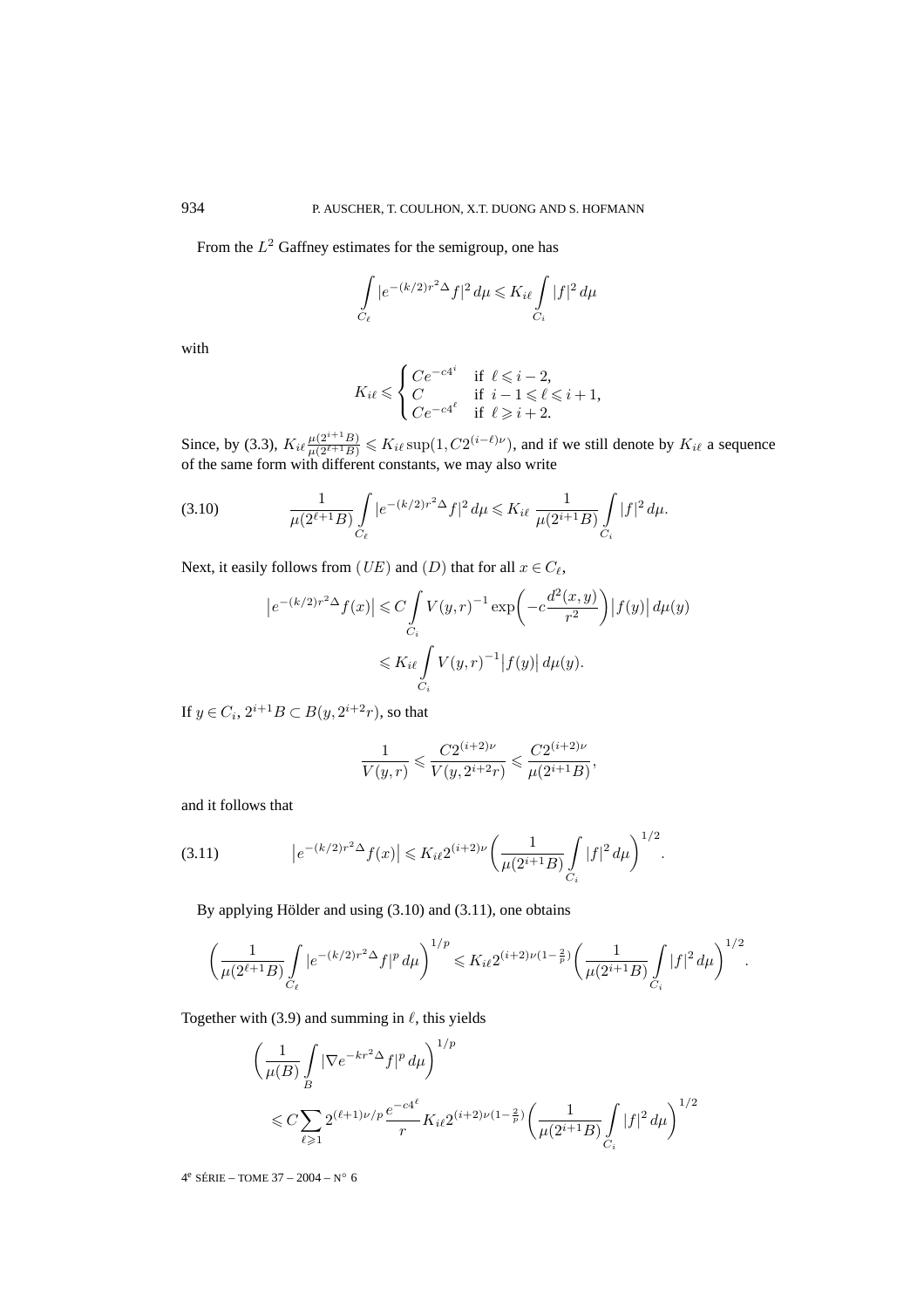$$
\leqslant C \frac{e^{-c'4^i}}{r}\bigg(\frac{1}{\mu(2^{i+1}B)}\int\limits_{C_i}|f|^2\,d\mu\bigg)^{1/2}.
$$

This ends the proof of Lemma 3.2.  $\Box$ 

Equipped with this lemma, we can prove (2.2) for any  $p \in (2, p_0)$ . Fix such a p. By expanding  $I - (I - e^{-r^2\Delta})^n$  it suffices to show

$$
(3.12)\qquad \qquad \left(\frac{1}{\mu(B)}\int\limits_B |\nabla e^{-kr^2\Delta}f|^p\,d\mu\right)^{1/p}\leqslant C\left(\mathcal{M}\left(|\nabla f|^2\right)\right)^{1/2}(y)
$$

for f with f,  $\nabla f$  locally square integrable, B any ball with  $r = r(B)$ ,  $y \in B$  and  $k = 1, 2, \ldots, n$ . Recall that *n* is chosen larger than  $\nu/4$  where  $\nu$  is given in (3.3).

Recall that our assumptions ensure that  $M$  satisfies (1.5). In other words,

$$
e^{-t\Delta}1 \equiv 1, \quad \forall \, t > 0.
$$

We may therefore write

$$
\nabla e^{-kr^2\Delta} f = \nabla e^{-kr^2\Delta} (f - f_{4B}).
$$

Write  $f - f_{4B} = f_1 + f_2 + f_3 + \cdots$  where  $f_i = (f - f_{4B})\chi_{C_i}$ . For  $i = 1$ , we use the lemma and  $(P)$  to obtain

$$
\left(\frac{1}{\mu(B)}\int\limits_B |\nabla e^{-kr^2\Delta} f_1|^p\,d\mu\right)^{1/p}\leqslant C\left(\frac{1}{\mu(4B)}\int\limits_{4B} |\nabla f|^2\,d\mu\right)^{1/2}\leqslant C\left(\mathcal{M}\left(|\nabla f|^2\right)\right)^{1/2}(y).
$$

For  $i \geqslant 2$ , we have similarly

$$
\left(\frac{1}{\mu(B)} \int\limits_B |\nabla e^{-kr^2\Delta} f_i|^p \, d\mu \right)^{1/p} \leqslant \frac{Ce^{-\alpha 4^i}}{r} \left(\frac{1}{\mu(2^{i+1}B)} \int\limits_{C_i} |f_i|^2 \, d\mu \right)^{1/2}.
$$

But

$$
\int_{C_i} |f_i|^2 d\mu \le \int_{2^{i+1}B} |f - f_{4B}|^2 d\mu,
$$
  

$$
|f - f_{4B}| \le |f - f_{2^{i+1}B}| + \sum_{\ell=2}^i |f_{2^{\ell}B} - f_{2^{\ell+1}B}|
$$

and observe that

$$
|f_{2^{\ell}B} - f_{2^{\ell+1}B}|^2 \leq \frac{1}{\mu(2^{\ell+1}B)} \int_{2^{\ell+1}B} |f - f_{2^{\ell+1}B}|^2 d\mu \leq (2^{\ell}r)^2 \mathcal{M}(|\nabla f|^2)(y).
$$

Hence, by the Minkowski inequality, we easily obtain

(3.13) 
$$
\left(\frac{1}{\mu(2^{i+1}B)}\int\limits_{C_i}|f_i|^2 d\mu\right)^{1/2} \leqslant C(2^i r)\left(\mathcal{M}\left(|\nabla f|^2\right)\right)^{1/2}(y).
$$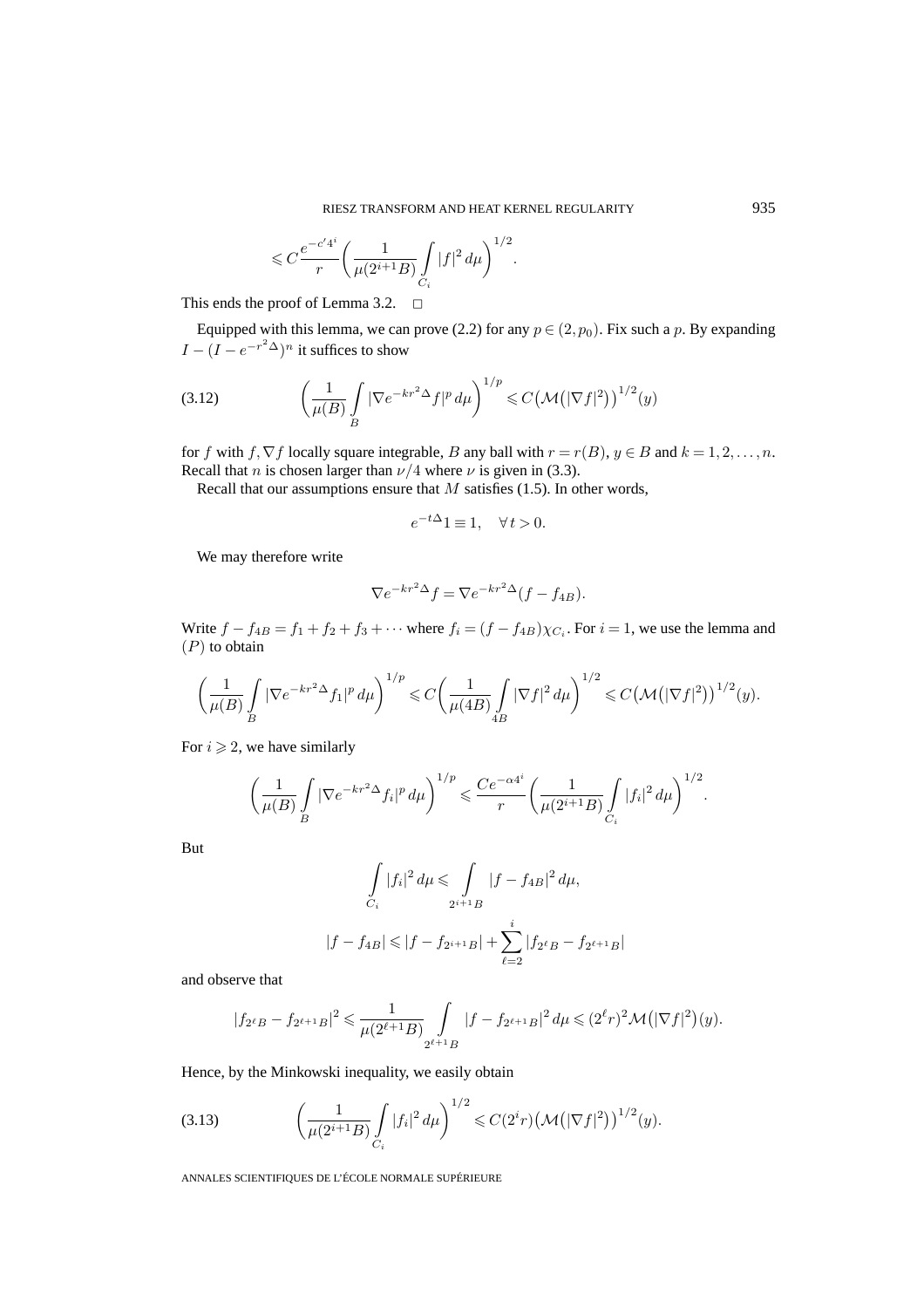It remains to sum for  $i \geqslant 2$ 

$$
\sum_{i\geqslant 2} \frac{Ce^{-\alpha 4^i}}{r} \left( \frac{1}{\mu(2^{i+1}B)} \int\limits_{C_i} |f_i|^2 \, d\mu \right)^{1/2} \leqslant \sum_{i\geqslant 2} \frac{Ce^{-\alpha 4^i}}{r} (2^i r) \left( \mathcal{M}(|\nabla f|^2) \right)^{1/2}(y) \leqslant C \sum_{i\geqslant 2} e^{-\alpha 4^i} 2^i \left( \mathcal{M}(|\nabla f|^2) \right)^{1/2}(y).
$$

This yields (3.12), and the proof of Theorem 1.2 is finished.

*Remark*. –

A slight modification of the proof allows the following improvement of (3.12): for some constants  $c, C > 0$ 

(3.14) 
$$
\left(\frac{1}{\mu(B)} \int_{B} |\nabla e^{-kr^2 \Delta} f|^p d\mu \right)^{1/p} \leq C \inf_{x \in B} \left( e^{-cr^2 \Delta} (|\nabla f|^2) \right)^{1/2} (x)
$$

for f with f,  $\nabla f$  locally square integrable, B any ball with  $r = r(B)$  and  $k = 1, 2, \ldots, n$ , where n is chosen as above. See Lemma 3.3 in Section 3.2 for the case  $p = \infty$  of this inequality.

The techniques of proof of Theorem 2.1 extend easily to the vector-valued setting. It can be checked that it applies as well to obtain the square function estimate (seen as  $L^p$  boundedness of a vector-valued operator)

(3.15) 
$$
\left\| \left( \int_{0}^{\infty} |\nabla e^{-t\Delta} f|^2 dt \right)^{1/2} \right\|_{p} \leq C \|f\|_{p}
$$

from  $(D)$ ,  $(P)$ , and  $(G_{p_0})$ , for  $2 < p < p_0$ . Compare with [20], Section 3, where it is observed that a related inequality (with the Poisson semigroup instead of the heat semigroup) holds under (1.12) only. In particular,  $(D)$  and  $(P)$  are not used there. This explains further our discussion in Section 1.4 where we question the relevance of  $(D)$  and  $(P)$  for the Riesz transform boundedness.

#### **3.2. A simpler situation**

In this section, we show a slightly weaker version of Theorem 1.4 by replacing  $(G)$  with the stronger inequality (1.8), that is

$$
\left|\nabla_x p_t(x,y)\right| \leqslant \frac{C}{\sqrt{t}V(y,\sqrt{t})} \exp\left(-c\frac{d^2(x,y)}{t}\right), \quad \forall \, x,y \in M, \ t > 0,
$$

as this is a simpler application of Theorem 2.1 and this hypothesis is related to the domination condition (1.12), therefore to the conjecture in [20] explained in Section 1.4.

We set again  $T f = |\nabla \Delta^{-1/2} f|$  but choose here  $A_r = e^{-r^2 \Delta}$ , and apply Theorem 2.1 in the case  $p_0 = \infty$ .

We begin with the verification of (2.1). Let B be a ball of radius r. Let  $f \in L^2(M)$ . Write  $f = f_1 + f_2$  where  $f_1 = f$  on 2B and 0 elsewhere. First, the  $L^2$  boundedness of  $T(I - A_r)$  gives us

$$
\int\limits_B |T(I - A_r)f_1|^2 d\mu \leq \int\limits_M |f_1|^2 d\mu \leq \mu(2B)\mathcal{M}(|f|^2)(z)
$$

4<sup>e</sup> SÉRIE – TOME 37 – 2004 – N° 6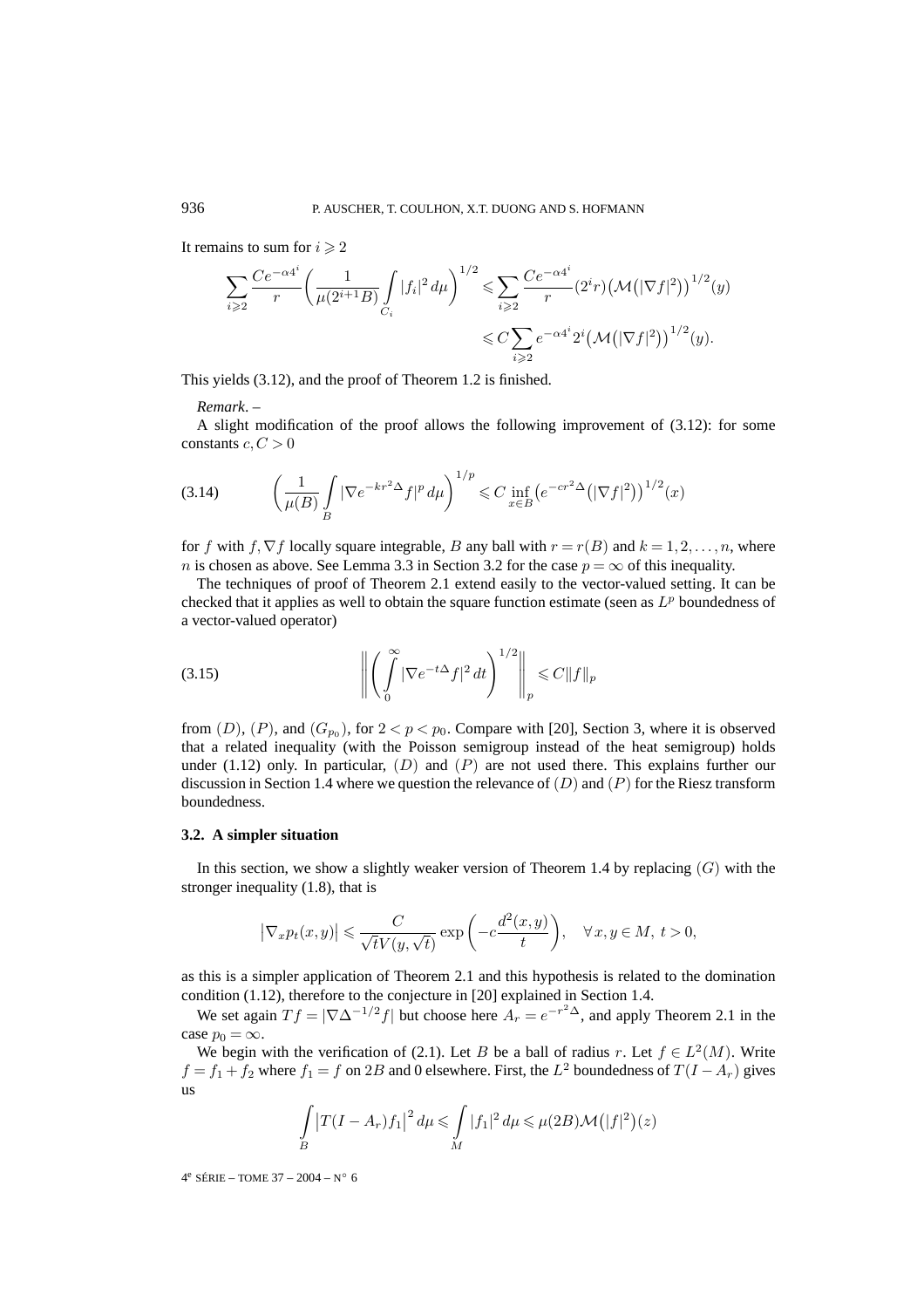whenever  $z \in B$ . To conclude the proof of (2.1), it remains to obtain the same bound for  $f_2$ . One has

$$
T(I - A_r) f_2(x) = \left| \nabla \Delta^{-1/2} (I - e^{-r^2 \Delta}) f_2(x) \right|
$$
  
= 
$$
\left| \int_M \tilde{k}_r(x, y) f_2(y) d\mu(y) \right|
$$
  

$$
\leq \int_M |\tilde{k}_r(x, y)| |f_2(y)| d\mu(y),
$$

where

$$
\tilde{k}_r(x,y) = \int\limits_0^\infty g_r(s) \nabla_x \, p_s(x,y) \, ds
$$

and

$$
g_r(t) = \frac{1}{\sqrt{t}} - \frac{\chi_{\{t > r^2\}}}{\sqrt{t - r^2}}.
$$

Using (1.8) and following the case  $n = 1$  in the proof of Lemma 3.1, one obtains that if  $d(x, y) \geqslant r$  then

$$
\left|\tilde{k}_r(x,y)\right| \leqslant \frac{C}{V(x,r)} \exp\bigg(-c\frac{d^2(x,y)}{r^2}\bigg).
$$

This estimate and the support property of  $f_2$  ensure

$$
\int_{M} \left| \tilde{k}_{r}(x, y) \right| \left| f_{2}(y) \right| d\mu(y) \leq C \mathcal{M}(|f_{2}|)(z) \leq C \mathcal{M}(|f|)(z)
$$

(see for instance [36, Proposition 2.4]), therefore the pointwise bound

$$
\big|T(I-A_r)f_2(x)\big|\leqslant C\mathcal{M}\big(|f|\big)(z)
$$

whenever x and z belong to B, hence the bound in  $L^2$  average.

The next step is the verification of (2.2), which in this case becomes the maximal estimate

(3.16) 
$$
\sup_{y\in B} |\nabla e^{-r^2(B)\Delta} f(y)|^2 \leq C' \inf_{x\in B} \mathcal{M}(|\nabla f|^2)(x),
$$

for all balls B and functions f with f,  $\nabla f$  square integrable. But, under (D) and (DUE), this follows from (1.8).

Indeed, assume (1.8). Recall from the discussion in Sections 1.2 and 1.4 that in such a case, the full  $(LY)$  estimates hold and that (1.8) is equivalent to (1.10), that is

$$
\big|\nabla_x p_t(x,y)\big|\leqslant \frac{C}{\sqrt{t}}\,p_{C't}(x,y)
$$

for some constants  $C, C' > 0$ . Also, by Cauchy–Schwarz,  $(P)$  implies

$$
\int_{B} |f - f_B| \, d\mu \le C r(B) \sqrt{\mu(B)} \left( \int_{B} |\nabla f|^2 \, d\mu \right)^{1/2}
$$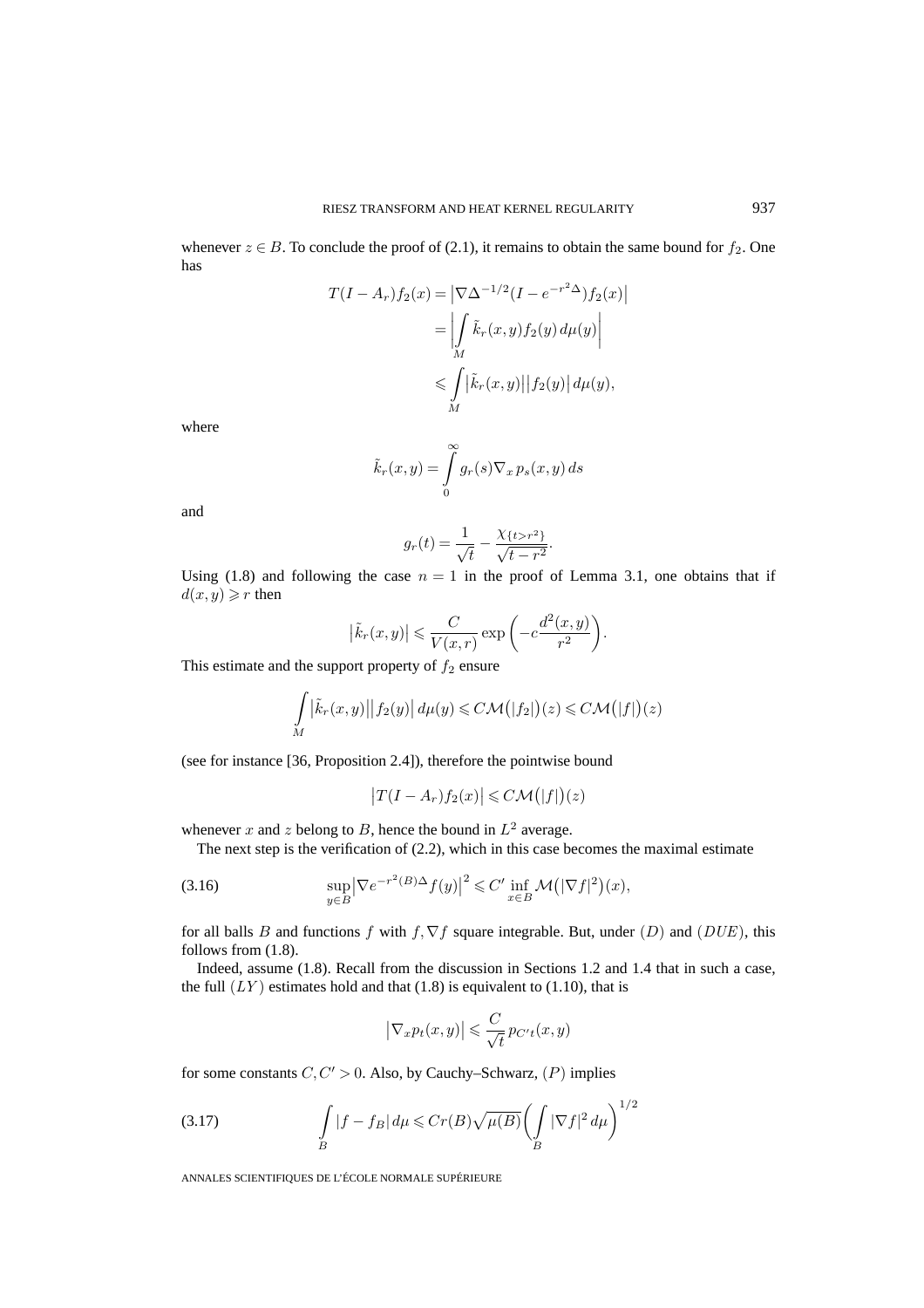for any ball B in  $(M, d)$  with radius  $r(B)$  and any f with f,  $\nabla f$  square integrable on B (in fact  $(P)$  and (3.17) are equivalent, see [49]).

Fix B a ball in M,  $x, y \in B$ , and set  $t = r^2(B)$ . Using (1.5) again, write

$$
(3.18)\quad \left|\nabla e^{-t\Delta}f(y)\right| = \left|\nabla e^{-t\Delta}\big(f - f(x)\big)(y)\right| \leqslant \int\limits_M \left|\nabla p_t(y, z)\right|\left|f(z) - f(x)\right|d\mu(z).
$$

Then recall that (3.17) admits a reformulation in terms of a pointwise estimate (see [48], [50], Theorem 3.2), in particular it implies:

(3.19) 
$$
|f(x) - f(z)| \le C d(x, z) (h(x) + h(z)),
$$

with

$$
h(x) = (\mathcal{M}(|\nabla f|^2)(x))^{1/2}
$$

for all f with  $f, \nabla f$  locally square integrable and  $x, z \in M$ .

Then, plugging (3.19) and (1.8) into (3.18),

$$
\left|\nabla e^{-t\Delta}f(y)\right| \leqslant \frac{C}{V(x,\sqrt{t})} \int\limits_M \frac{d(x,z)}{\sqrt{t}} \exp\left(-\frac{d^2(y,z)}{Ct}\right) \left(h(x)+h(z)\right) d\mu(z),
$$

and since  $x, y \in B$ ,  $\frac{d(x,z)}{\sqrt{t}}$  is comparable up to an additive constant with  $\frac{d(y,z)}{\sqrt{t}}$ , therefore

$$
\left|\nabla e^{-t\Delta} f(y)\right| \leq \frac{C}{V(x,\sqrt{t})} \int_M \exp\left(-\frac{d^2(y,z)}{C't}\right) \left(h(x) + h(z)\right) d\mu(z)
$$
  

$$
\leq Ch(x) + \frac{C}{V(x,\sqrt{t})} \int_M \exp\left(-\frac{d^2(y,z)}{C't}\right) h(z) d\mu(z)
$$
  

$$
\leq Ch(x) + C(\mathcal{M}h)(x),
$$

again by [36, Proposition 2.4]. Now, a result of Coifman and Rochberg [14], which is extendable to spaces of homogeneous type, states that for any g for which  $Mg < \infty$  a.e. and for any positive  $\gamma$  < 1, the weight  $w \equiv (\mathcal{M}g)^{\gamma}$  belongs to the Muckenhoupt class  $A_1$ , with  $A_1$  constant depending on  $\gamma$  (but not on g). Thus,  $\mathcal{M}w \leq C_{\gamma}w$  a.e., so that, in particular,

$$
\mathcal{M}[(\mathcal{M}g)^{1/2}] \leq C_{1/2}(\mathcal{M}g)^{1/2},
$$

almost everywhere.

Applying this with  $g = |\nabla f|^2$  in the right-hand side of the above inequality, one obtains (3.16). For the sake of completeness, we are now going to give a lemma which clarifies the relationship between the pointwise gradient bound (1.8), an integral version of it, the domination condition (1.12), and the maximal estimate (3.16). This lemma also offers a less direct, but more elementary approach to the implication from (1.8) to (3.16).

LEMMA 3.3. – *In presence of* (FK)*, the following three properties are equivalent*: (i) *The pointwise heat kernel gradient bound* (1.8)*.*

 $4^e$  SÉRIE – TOME 37 – 2004 – N° 6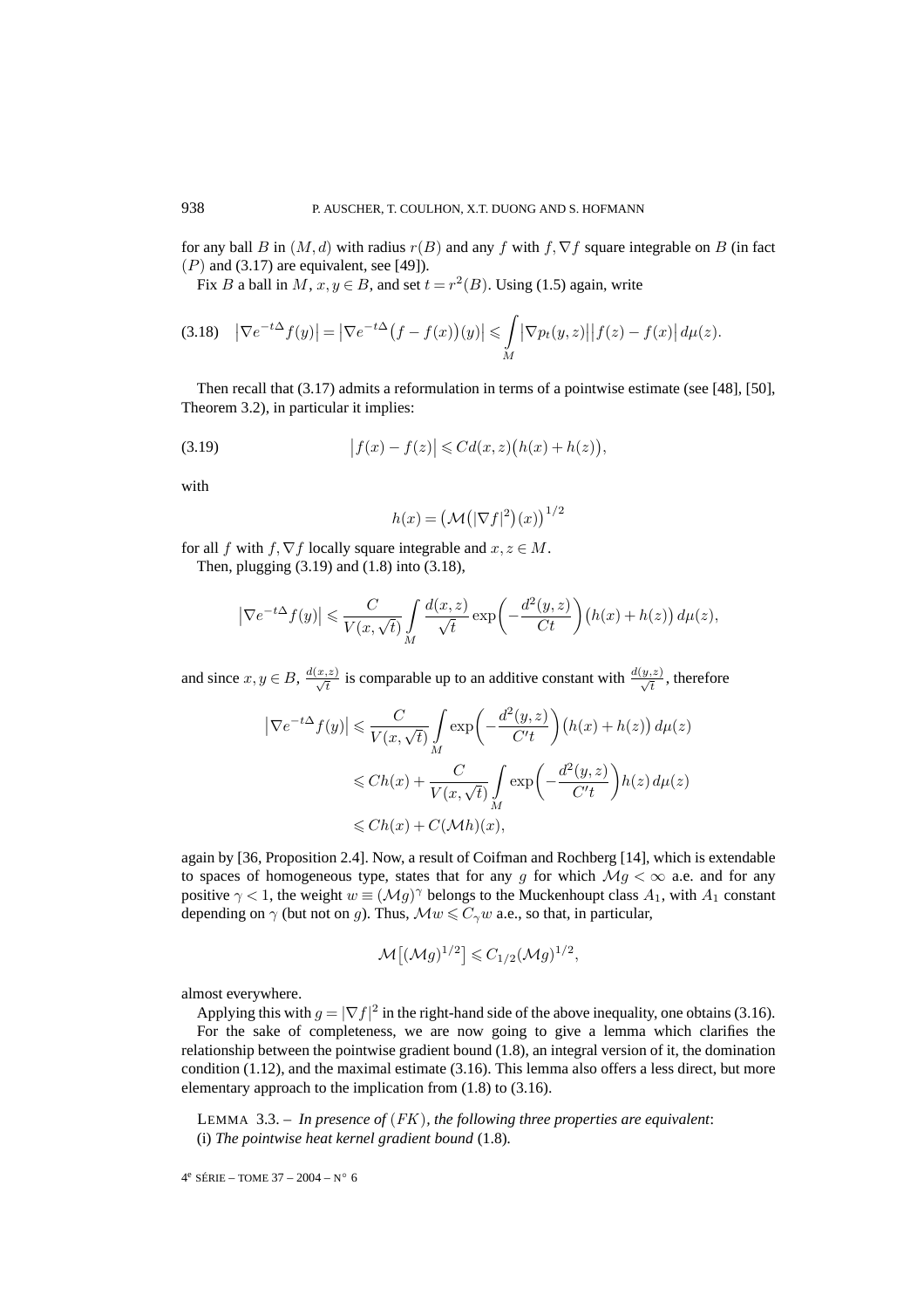(ii) *The weighted*  $L^2$  *heat kernel gradient bound* 

(3.20) 
$$
\int\limits_M |\nabla_x p_t(x,y)|^2 e^{\alpha \frac{d^2(x,y)}{t}} d\mu(y) \leqslant \frac{C}{tV(x,\sqrt{t})},
$$

*for*  $\alpha > 0$  *small enough, all*  $t > 0$ *,*  $x \in M$ *.* (iii) *The domination condition* (1.12)

$$
|\nabla e^{-t\Delta} f|^2 \leqslant Ce^{-C't\Delta} \big( |\nabla f|^2 \big),
$$

*for some*  $C, C' > 0$  *and*  $f$  *with*  $f, \nabla f$  *square integrable and all*  $t > 0$ *. Any of these conditions implies the maximal estimate* (3.16)*.*

*Proof.* – It is easy to see by integrating (1.8) and using the doubling property that (i) implies (ii). The converse follows from an argument somewhat similar to [20, p. 14]. Write

$$
\nabla_x p_{2t}(x,y) = \int\limits_M \nabla_x p_t(x,z) p_t(z,y) \, d\mu(z).
$$

Using (ii) and the Cauchy–Schwarz inequality,

$$
\left|\nabla_x p_{2t}(x,y)\right|^2 \leqslant \frac{C}{t\,V(x,\sqrt{t})} \int\limits_M \left|p_t(z,y)\right|^2 e^{-\alpha \frac{d^2(x,z)}{t}} \, d\mu(z)
$$

for all  $\alpha > 0$  small enough. According to  $(DUE)$ ,

$$
\left| p_t(z,y) \right|^2 \leqslant \frac{C}{V^2(y,\sqrt{t})} e^{-c \frac{d^2(z,y)}{t}}
$$

for some  $c > 0$ . For  $\beta$  small enough we have

$$
e^{-\alpha \frac{d^2(x,z)}{t}} e^{-c \frac{d^2(z,y)}{t}} \leqslant e^{-\beta \frac{d^2(x,y)}{t}} e^{-c \frac{d^2(z,y)}{2t}},
$$

thus

$$
\left|\nabla_x p_{2t}(x,y)\right|^2 \leqslant \frac{C}{tV(x,\sqrt{t})V^2(y,\sqrt{t})}e^{-\beta\frac{d^2(x,y)}{t}}\int\limits_{M}e^{-c\frac{d^2(z,y)}{2t}}\,d\mu(z).
$$

Using  $(D)$ , it is easy to check that the quantity

$$
\frac{1}{V(y,\sqrt{t})} \int\limits_M e^{-c \frac{d^2(z,y)}{2t}} \, d\mu(z)
$$

is uniformly bounded, and (i) follows readily.

Assume next that (i) holds and let us prove (iii). Recall that we may use freely  $(LY)$  and (3.17).

Fix  $x \in M$  and  $B \equiv B(x, \sqrt{t})$ . Set  $C_1 = 4B$  and  $C_j = 2^{j+1}B \setminus 2^jB$  for  $j \ge 2$ . Using again (1.5), write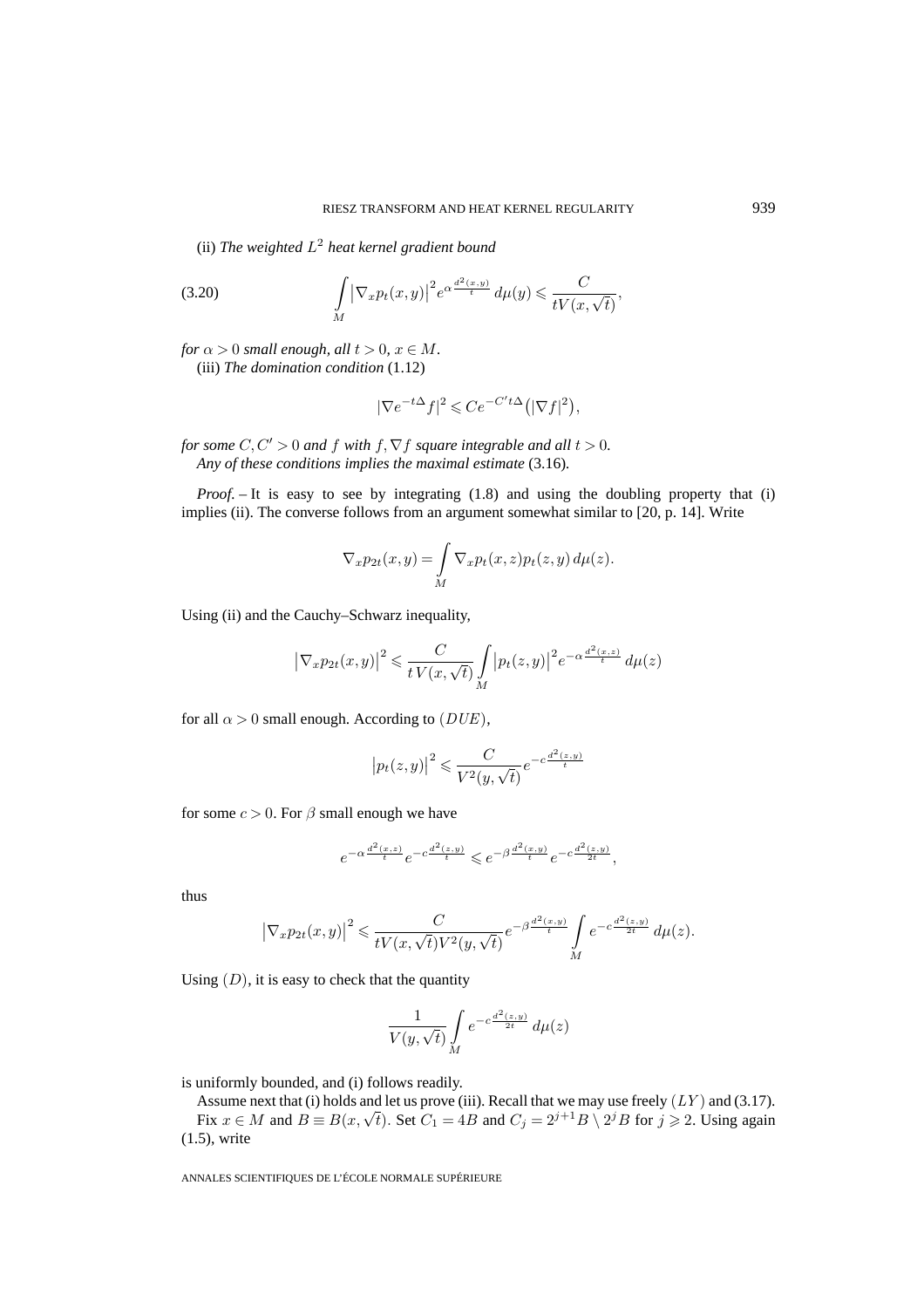$$
\left| \nabla e^{-t\Delta} f(x) \right| = \left| \nabla e^{-t\Delta} (f - f_{4B})(x) \right|
$$
  
\n
$$
= \left| \int_M \nabla_x p_t(x, y) (f(y) - f_{4B}) d\mu(y) \right|
$$
  
\n
$$
\leq \sum_{j \geqslant 1} \int_{C_j} \left| \nabla_x p_t(x, y) \right| |f(y) - f_{4B}| d\mu(y).
$$

It follows from the lower bound in  $(LY)$  that, for all  $\varepsilon > 0$ , there exist  $c_{\epsilon}, C_{\varepsilon} > 0$  independent of  $x \in M$  and  $t > 0$  such that

(3.21) 
$$
\frac{c_{\varepsilon}}{V(x,\sqrt{t})} \exp(-\varepsilon 4^j) \leqslant p_{C_{\varepsilon}t}(x,y)
$$

for all  $y \in 2^{j}B$ ,  $t > 0$ .

Let us treat the first term in the above sum, that is when  $j = 1$ . According to (1.8),

$$
\int_{4B} \left| \nabla_x p_t(x, y) \right| |f(y) - f_{4B}| \, d\mu(y) \leq \frac{C}{\sqrt{t} V(x, \sqrt{t})} \int_{4B} \left| f(y) - f_{4B} \right| d\mu(y).
$$

By (3.17),

$$
\int_{4B} \left| f(y) - f_{4B} \right| d\mu(y) \leqslant C\sqrt{t} \sqrt{V(x, \sqrt{t})} \left( \int_{4B} \left| \nabla f(y) \right|^2 d\mu(y) \right)^{1/2},
$$

hence

$$
\int_{4B} \left| \nabla_x p_t(x, y) \right| |f(y) - f_{4B}| \, d\mu(y) \leq C \left( \frac{1}{V(x, \sqrt{t})} \int_{4B} \left| \nabla f(y) \right|^2 d\mu(y) \right)^{1/2},
$$

and by (3.21),

$$
\int_{4B} \left| \nabla_x p_t(x, y) \right| |f(y) - f_{4B}| \, d\mu(y) \leq C'_{\varepsilon} \left( \int_M p_{C_{\varepsilon}t}(x, y) \left| \nabla f(y) \right|^2 d\mu(y) \right)^{1/2}.
$$

Now for the other terms in the sum. By (1.8) again,

$$
\int_{C_j} \left| \nabla_x p_t(x, y) \right| |f(y) - f_{4B}| d\mu(y)
$$
\n
$$
\leq \frac{C}{\sqrt{t}V(x, \sqrt{t})} \int_{C_j} \exp\left(-\frac{d^2(x, y)}{Ct}\right) |f(y) - f_{4B}| d\mu(y)
$$
\n
$$
\leq \frac{C \exp(-c4^j)}{\sqrt{t}V(x, \sqrt{t})} \int_{C_j} |f(y) - f_{4B}| d\mu(y).
$$

Then

4<sup>e</sup> SÉRIE – TOME 37 – 2004 – N° 6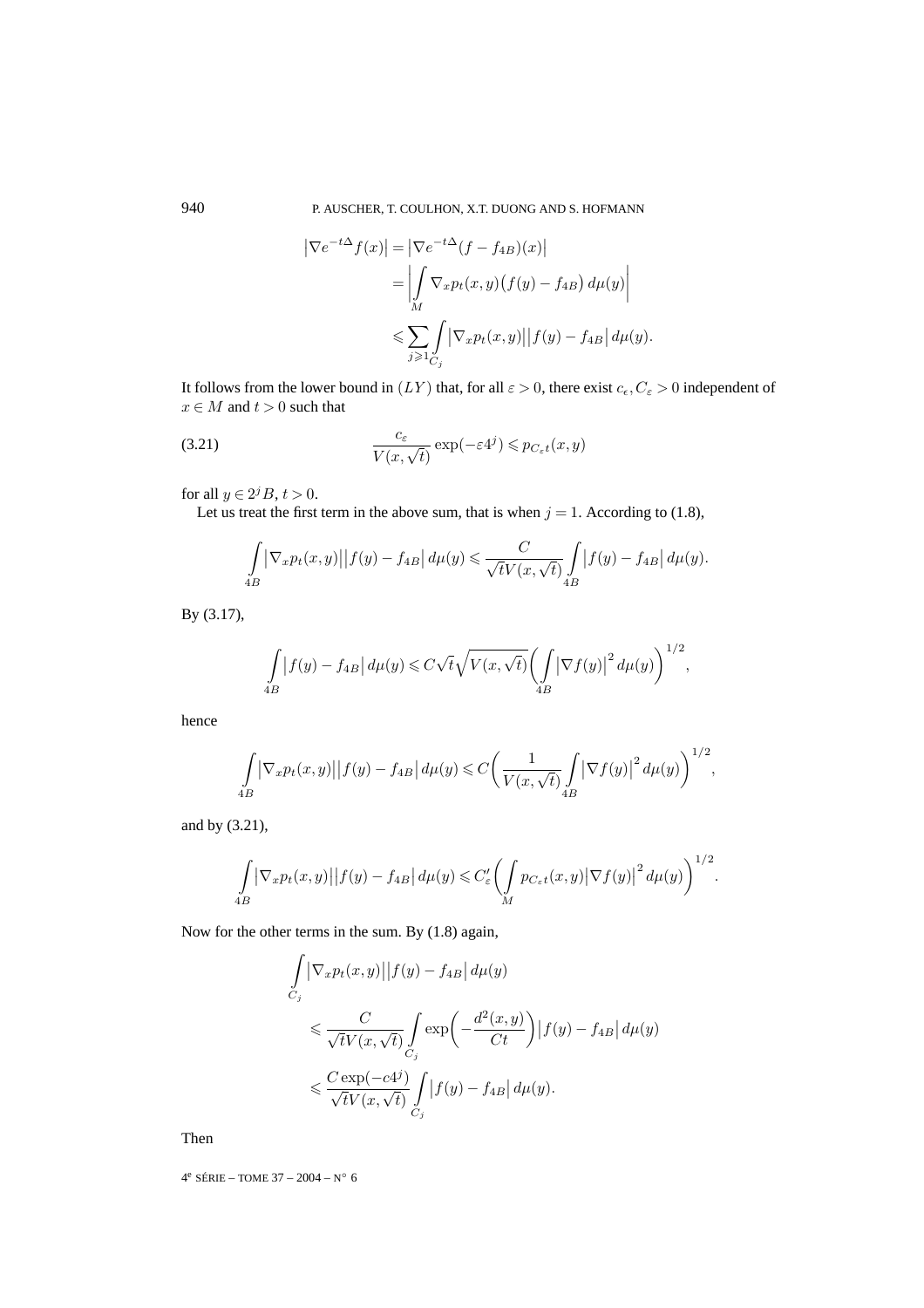$$
\int_{C_j} |f(y) - f_{4B}| d\mu(y) \le \int_{2^{j+1}B} \left( |f(y) - f_{2^{j}B}| + \sum_{\ell=2}^j |f_{2^{\ell}B} - f_{2^{\ell+1}B}|\right) d\mu(y)
$$
  
= 
$$
\int_{2^{j+1}B} |f(y) - f_{2^{j}B}| d\mu(y) + \sum_{\ell=2}^j V(x, 2^j \sqrt{t}) |f_{2^{\ell}B} - f_{2^{\ell+1}B}|.
$$

Again by (3.17),

$$
\int_{2^{j+1}B} |f(y) - f_{2^{j}B}| d\mu(y) \leq C2^{j} \sqrt{t} \sqrt{V(x, 2^{j}\sqrt{t})} \left(\int_{2^{j+1}B} |\nabla f(y)|^{2} d\mu(y)\right)^{1/2},
$$

and by (3.21)

$$
\int_{2^{j+1}B} |\nabla f(y)|^2 d\mu(y) \leq C_{\varepsilon} V(x,\sqrt{t}) \exp(\varepsilon 4^j) \int_{M} p_{C_{\varepsilon}t}(x,y) |\nabla f(y)|^2 d\mu(y),
$$

thus

$$
\int_{2^{j+1}B} |f(y) - f_{2^jB}| d\mu(y)
$$
  
\n
$$
\leq C_{\varepsilon} 2^j \sqrt{t} V(x, 2^j \sqrt{t}) \exp(\varepsilon 4^j) \left( \int_M p_{C_{\varepsilon}t}(x, y) |\nabla f(y)|^2 d\mu(y) \right)^{1/2}.
$$

Similarly,

$$
|f_{2^{\ell}B} - f_{2^{\ell+1}B}| \leq \frac{1}{V(x, 2^{\ell}\sqrt{t})} \int_{2^{\ell+1}B} |f(y) - f_{2^{\ell+1}B}| d\mu(y)
$$
  

$$
\leq C2^{\ell} \sqrt{t} \left( \frac{1}{V(x, 2^{\ell}\sqrt{t})} \int_{2^{\ell+1}B} |\nabla f(y)|^{2} d\mu(y) \right)^{1/2},
$$

thus by (3.21) again,

$$
|f_{2^{\ell}B} - f_{2^{\ell+1}B}| \leqslant C_{\varepsilon} 2^{\ell} \sqrt{t} \exp(\varepsilon 4^{\ell+1}) \left( \int_M p_{C_{\varepsilon}t}(x, y) |\nabla f(y)|^2 d\mu(y) \right)^{1/2}.
$$

Hence

$$
\begin{split} & \int\limits_{C_j} \left| f(y) - f_{4B} \right| d\mu(y) \\ & \quad \leqslant C_\varepsilon \sqrt{t} V(x, 2^j \sqrt{t}) \left( 2^j + \sum_{\ell=2}^j 2^\ell \right) \exp(\varepsilon 4^j) \biggl( \int\limits_M p_{C_\varepsilon t}(x, y) \left| \nabla f(y) \right|^2 d\mu(y) \biggr)^{1/2} \\ & \quad \leqslant C'_\varepsilon 2^j \sqrt{t} V(x, 2^j \sqrt{t}) \exp(\varepsilon 4^j) \biggl( \int\limits_M p_{C_\varepsilon t}(x, y) \left| \nabla f(y) \right|^2 d\mu(y) \biggr)^{1/2}. \end{split}
$$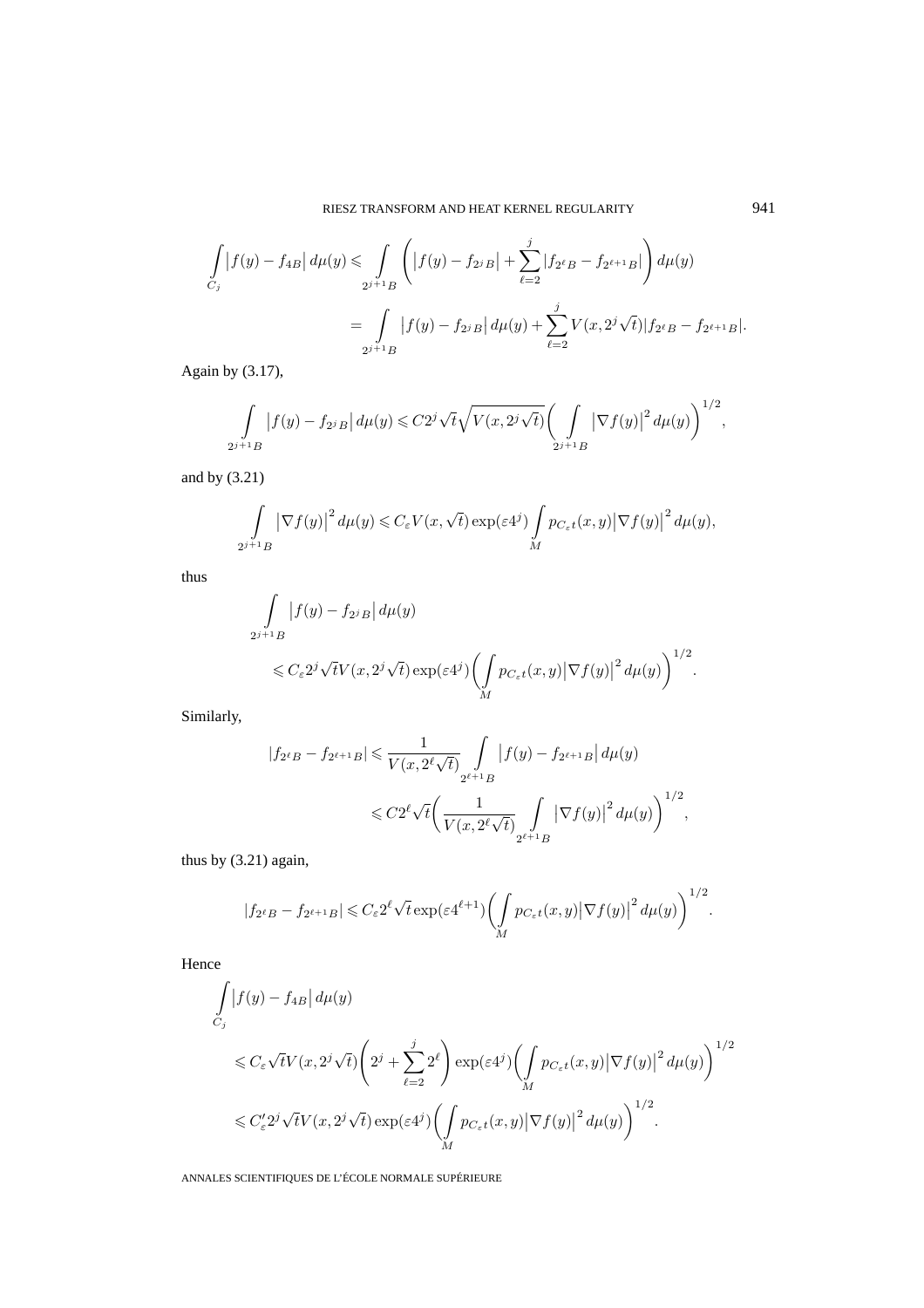Gathering the above estimates and using the doubling property, one obtains

$$
\int_{C_j} \left| \nabla_x p_t(x, y) \right| |f(y) - f_{4B}| d\mu(y)
$$
\n
$$
\leq C2^j \exp(-(c - \varepsilon)4^j) \frac{V(x, 2^j \sqrt{t})}{V(x, \sqrt{t})} \left( \int_M p_{C_{\varepsilon}t}(x, y) \left| \nabla f(y) \right|^2 d\mu(y) \right)^{1/2}
$$
\n
$$
\leq C' 2^j \exp(-(c - \varepsilon)4^j) 2^{\nu j} \left( \int_M p_{C_{\varepsilon}t}(x, y) \left| \nabla f(y) \right|^2 d\mu(y) \right)^{1/2}.
$$

Choosing  $\varepsilon < c$ , since then  $\sum_{j \geqslant 2} 2^j \exp(-(c - \varepsilon) 4^j) 2^{\nu j} < \infty$ ,

$$
\left|\nabla e^{-t\Delta}f(x)\right| \leqslant C\left(\int\limits_{M}p_{C_{\varepsilon}t}(x,y)\big|\nabla f(y)\big|^2\,d\mu(y)\right)^{1/2},
$$

and (iii) is proved.

The converse, that is the implication from (iii) to (i), again follows from a variant of the argument in [20, p. 14]. Using again

$$
\nabla_x p_{2t}(x, y) = \int\limits_M \nabla_x p_t(x, z) p_t(z, y) d\mu(z)
$$

and (iii), we have

$$
\left|\nabla_x p_{2t}(x,y)\right|^2 \leqslant C \int\limits_M p_{C't}(x,z) \left|\nabla_z p_t(z,y)\right|^2 d\mu(z).
$$

Invoke a weighted  $L^2$  estimate for  $\nabla_x p_t(.,y)$  proved in [45] (see also [18, Lemma 2.4]) and valid under (D) and ( $DUE$ ): for some  $\gamma > 0$  and all  $y \in M, t > 0$ ,

(3.22) 
$$
\int\limits_M |\nabla_x p_t(x,y)|^2 e^{\gamma \frac{d^2(x,y)}{t}} d\mu(x) \leqslant \frac{C}{tV(y,\sqrt{t})}
$$

(note that contrary to  $(ii)$ , the integration here is with respect to  $x$ , see the remark below). This yields

$$
\left|\nabla_x p_{2t}(x,y)\right|^2 \leq \frac{C}{t\,V(y,\sqrt{t})} \left(\sup_{z\in M} p_{C't}(x,z)e^{-\gamma\frac{d^2(z,y)}{t}}\right).
$$

Using  $(UE)$ , the above supremum can easily be controlled by

$$
\frac{Ce^{-\beta \frac{d^2(x,y)}{t}}}{V(x,\sqrt{t})}
$$

for  $\beta > 0$  small enough, and (i) follows.  $\Box$ 

4<sup>e</sup> SÉRIE – TOME 37 – 2004 – N° 6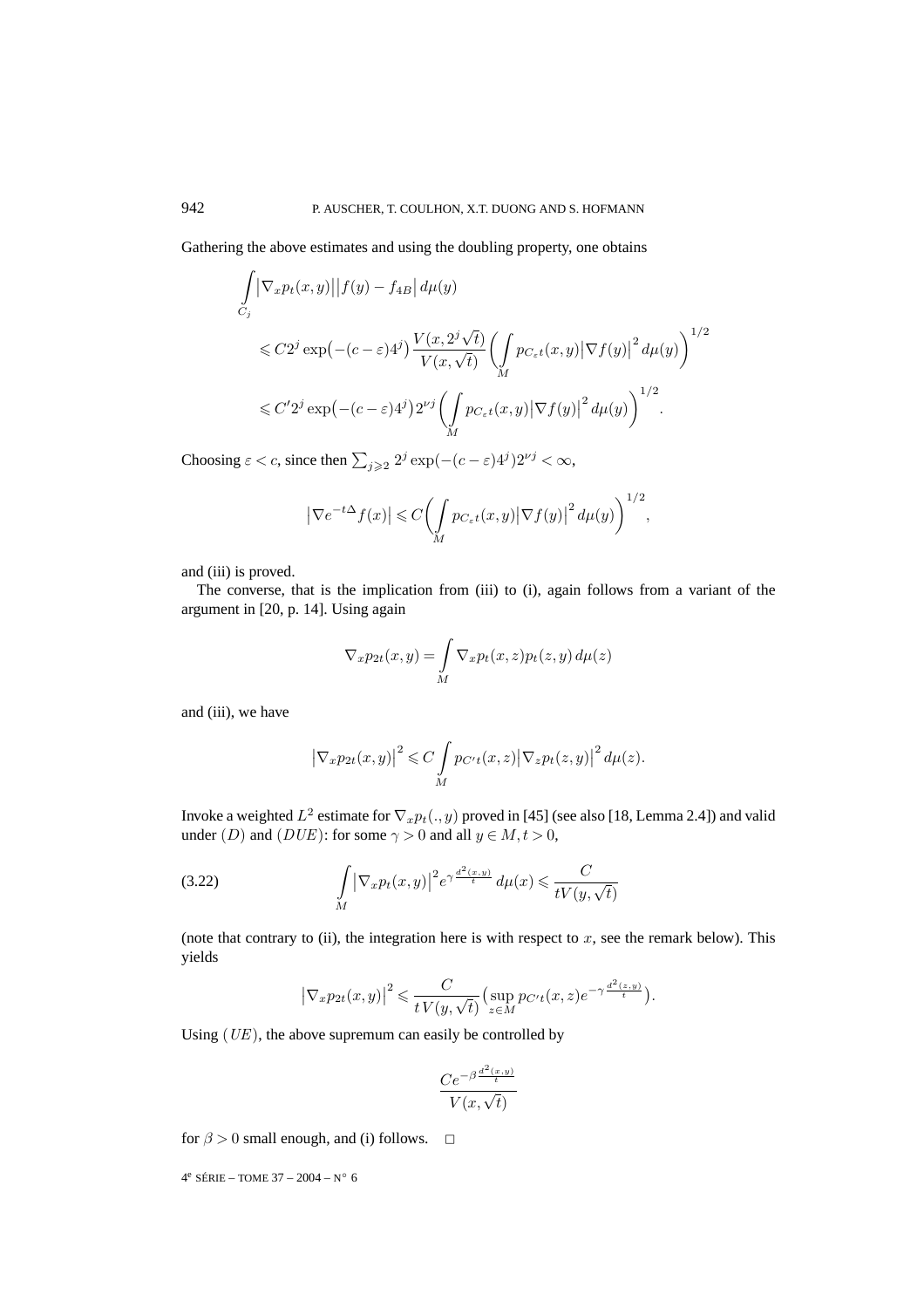It remains to deduce the maximal estimate (3.16) from one of the other equivalent conditions. Assume (iii), that is

$$
\left|\nabla e^{-t\Delta}f(y)\right|^2 \leqslant Ce^{-C't\Delta}\big(\left|\nabla f\right|^2\big)(y),
$$

then, since by  $(LY)$ ,

$$
e^{-ct\Delta}(|\nabla f|^2)(y) \leqslant Ce^{-C't\Delta}(|\nabla f|^2)(x)
$$

as soon as  $d(x, y) \leq \sqrt{t}$ , one obtains

$$
\left|\nabla e^{-t\Delta}f(y)\right|^2 \leqslant Ce^{-C't\Delta}\big(\left|\nabla f\right|^2\big)(x).
$$

On the other hand,  $e^{-C't\Delta}(|\nabla f|^2)(x) \leq C\mathcal{M}(|\nabla f|^2)(x)$  by  $(UE)$  and [36, Proposition 2.4]. This readily yields (3.16).

*Remarks*. –

– Although not necessary for the main argument developed in this section, we have recorded the equivalence between (i) and (ii) to point out a difference with the case  $1 < p < 2$ (see [18]). In that case, the crucial ingredient in the proof was the weighted estimate of the gradient (3.22), where integration and differentiation are taken with respect to the same variable. As we already said, (3.22) follows from the pointwise estimate of the heat kernel only. In contrast, the estimate (ii), with integration and differentiation with respect to different variables, requires in addition the pointwise estimate (i) of the gradient. All this also explains at a technical level why more assumptions are needed in Theorem 1.4 than in Theorem 1.1, and also why (1.8) holds on manifolds satisfying  $(FK)$  and

$$
\big|\nabla_x p_t(x,y)\big|\leqslant C\big|\nabla_y p_t(x,y)\big|
$$

for all  $t > 0$ ,  $x, y \in M$  ([45, Theorem 1.3]).

- A sufficient condition for (iii) in terms of Ricci curvature follows from [64, Theorem 3.2, (3.7)]. According to the above,  $(R_p)$  holds for all  $p \in (1,\infty)$  on manifolds satisfying this condition plus (FK).
- The  $L^2$  version of Poincaré inequalities (P), which follows from the assumptions of the lemma and (i), is used in the above proof. If instead one has the stronger  $L^1$  version

$$
\int\limits_B|f-f_B|\,d\mu\leqslant Cr\int\limits_B|\nabla f|\,d\mu,
$$

for any ball B in  $(M, d)$  with radius r and any f with f,  $\nabla f$  locally integrable on B (which is the case for instance on Lie groups of polynomial volume growth, manifolds with non-negative Ricci curvature and co-compact coverings with polynomial growth deck transformation group), together  $(D)$ ,  $(DUE)$ , then one can show in the same way the equivalence of (1.8) with the estimates

$$
\sup_{y \in B} \left| \nabla e^{-r^2(B)\Delta} f(y) \right| \leq C' \inf_{x \in B} \mathcal{M}(|\nabla f|)(x),
$$

and

$$
|\nabla e^{-t\Delta} f| \leqslant Ce^{-t\Delta} \big( |\nabla f| \big),
$$

which are stronger than their  $L^2$  counterparts.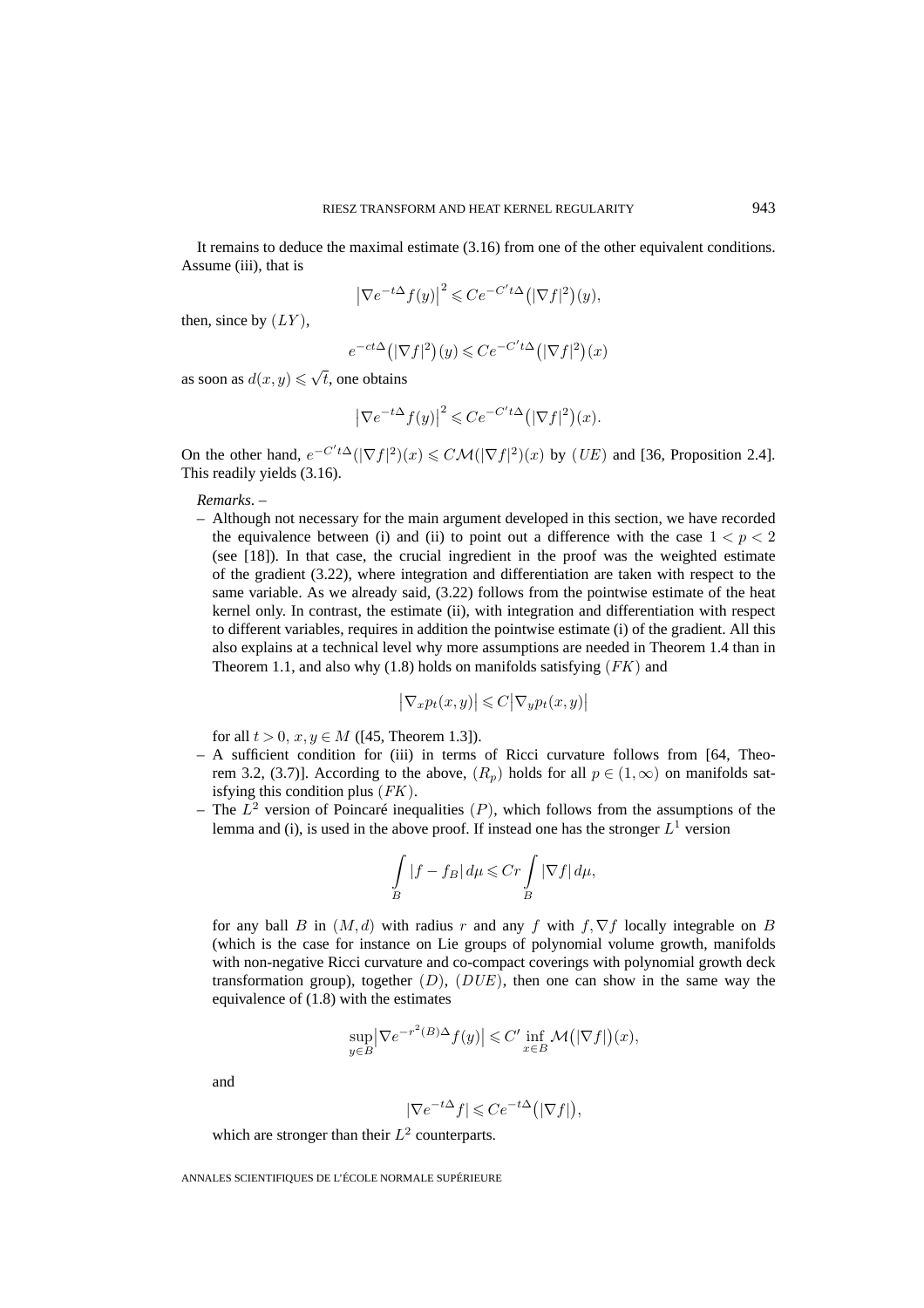# **3.3. Proofs of some other results**

In this section,  $M$  satisfies  $(D)$  and  $(DUE)$ .

*Proof of Proposition 1.10.* – First assume  $(G_p)$ . Write

$$
\left\| |\nabla_x p_{2t}(.,y)| \right\|_p = \left\| |\nabla e^{-t\Delta} (p_t(.,y))| \right\|_p \leq \frac{C_p}{\sqrt{t}} \left\| p_t(.,y) \right\|_p.
$$

The estimate  $(UE)$  easily yields

$$
\big\| p_t(.,y) \big\|_p \leqslant \frac{C}{[V(y,\sqrt{t})]^{1-\frac{1}{p}}}.
$$

This implies

$$
\left\| |\nabla_x p_{2t}(.,y)| \right\|_p \leq \frac{C_p}{\sqrt{t} [V(y,\sqrt{t})]^{1-\frac{1}{p}}}.
$$

Conversely, assume for a  $p \in (2, p_0)$  for all  $y \in M$  and  $t > 0$ .

$$
\left\| |\nabla_x p_t(.,y)| \right\|_p \leqslant \frac{C_p}{\sqrt{t} [V(y,\sqrt{t})]^{1-\frac{1}{p}}}.
$$

We shall prove  $(G_q)$  for any  $2 < q < p$ . Using (3.22) and interpolating with the above unweighted  $L^p$  estimate, we have

$$
\int\limits_{M} \big|\nabla_x\, p_t(x,y)\big|^q e^{\gamma' \frac{d^2(x,y)}{t}} \, d\mu(x) \leqslant \frac{C}{t^{q/2} [V(y,\sqrt{t})]^{q-1}}.
$$

Now let  $f \in L^q(M,\mu)$ . Estimate  $|\nabla e^{-t\Delta} f(x)|$  by

$$
\int_{M} \left| \nabla_{x} p_{t}(x, y) \right| e^{\frac{\gamma' d^{2}(x, y)}{qt}} \left[ V(y, \sqrt{t}) \right]^{1/q'} \left| f(y) \right| \frac{e^{-\frac{\gamma' d^{2}(x, y)}{qt}}}{[V(y, \sqrt{t})]^{1/q'}} d\mu(y)
$$

which, by Hölder inequality, is controlled by

$$
\bigg(\int\limits_M |\nabla_x p_t(x,y)|^q e^{\gamma' \frac{d^2(x,y)}{t}} \big[V(y,\sqrt{t})\big]^{q/q'} \big|f(y)\big|^q\,d\mu(y)\bigg)^{1/q'}\bigg(\int\limits_M \frac{e^{-\frac{q'\gamma' d^2(x,y)}{qt}}}{V(y,\sqrt{t})}\,d\mu(y)\bigg)^{1/q'}.
$$

Now, it follows easily from the doubling property that the second integral is bounded uniformly in t, x. Integrating with respect to x, by Fubini's theorem and the weighted  $L<sup>q</sup>$ -estimate, we obtain

$$
\int_{M} \left| \nabla e^{-t\Delta} f(x) \right|^{q} d\mu(x) \leqslant \frac{C}{t^{q/2}} \int_{M} \left| f(y) \right|^{q} d\mu(y)
$$

as desired.  $\square$ 

4e SÉRIE – TOME 37 – 2004 – N◦ 6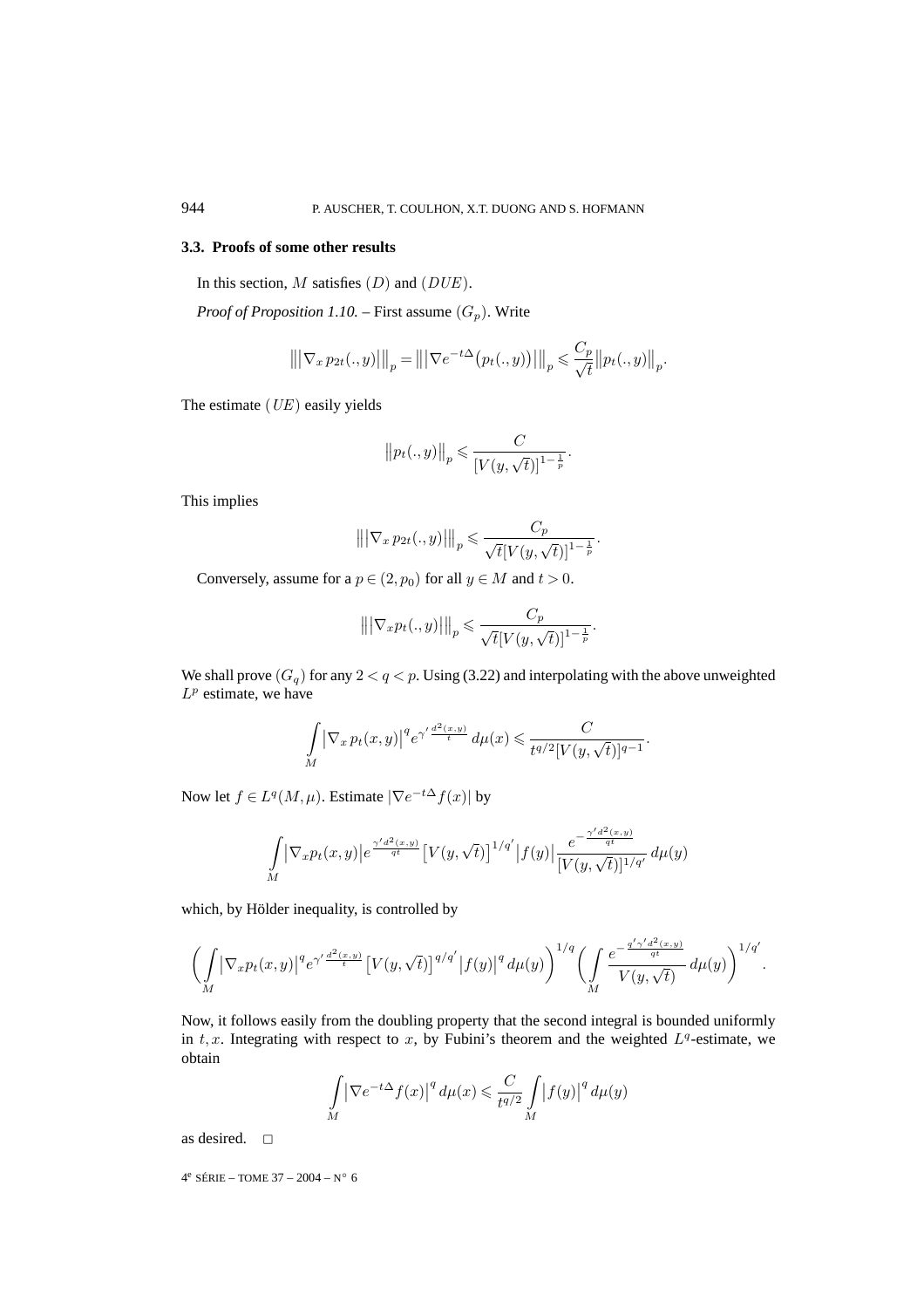*Proof of Theorem 1.4.* – We have already observed that the hypotheses in the statement imply (D) and (P). It remains to obtain  $(G_p)$  for all  $p \in (1,\infty)$ . In view of the previous result, it is enough to prove (1.6). But this follows by interpolating  $(G)$  with the  $L^2$  bound

$$
\left\| |\nabla_x p_t(.,y)| \right\|_2 \leq \frac{C_2}{\sqrt{t} [V(y,\sqrt{t})]^{1/2}}.
$$

The latter follows from  $(DUE)$ :

$$
\|\nabla_x p_t(.,y)\|_2^2 = (\Delta p_t(.,y), p_t(.,y))
$$
  
\$\leq \|\Delta p\_t(.,y)\|\_2 \|p\_t(.,y)\|\_2\$.

Now

$$
\left\|\Delta p_t(.,y)\right\|_2 = \left\|\Delta e^{-(t/2)\Delta} p_{t/2}(.,y)\right\|_2 \leq \frac{C}{t} \left\|p_{t/2}(.,y)\right\|_2,
$$

by analyticity of the heat semigroup on  $L^2$ , and  $||p_{t/2}(., y)||_2^2 = p_t(y, y) \le \frac{C}{V(y, \sqrt{t})}$  by  $(DUE)$ . The claim is proved.  $\square$ 

# **4. Localization**

This section is devoted to the proof of Theorem 1.5. Theorem 1.7 can then be deduced as in the global case and we leave details to the reader.

For  $a > 0$ , we have

$$
\nabla (\Delta + a)^{-1/2} = c \int_{0}^{\infty} e^{-at} \nabla e^{-t\Delta} \frac{dt}{\sqrt{t}}.
$$

Let v be a  $C^{\infty}$  function on  $[0,\infty)$  with  $0 \le v \le 1$ , which equals 1 on  $[0,3/4]$  and vanishes on  $t \geqslant 1$ .

If  $a > \alpha$ , Minkowski's integral inequality implies that

$$
\left\| \int_{0}^{\infty} (1 - v(t)) e^{-at} \nabla e^{-t\Delta} f \frac{dt}{\sqrt{t}} \right\|_{p} \leq C \int_{3/4}^{\infty} e^{(\alpha - a)t} \frac{dt}{\sqrt{t}} \|f\|_{p} \leq C' \|f\|_{p}.
$$

It is enough to prove the  $L^p$  boundedness of the sublinear operator  $\widetilde{T}$  defined by

$$
\widetilde Tf=\left|\int\limits_0^\infty v(t)\nabla e^{-t(\Delta+a)}f\frac{dt}{\sqrt t}\right|.
$$

Without loss of generality, we may and do replace in what follows  $\Delta + a$  by  $\Delta$  as the value of a plays no further role.

For this purpose, we begin with the localization technique of [36] as in [18].

Before we start, observe that, as a consequence of  $(E)$  and  $(P_{loc}), p_t(x, y)$  satisfies the estimates  $(LY)$  for small times.

Let  $(x_j)_{j\in J}$  be a maximal 1-separated subset of M: the collection of balls  $B^j = B(x_j, 1)$ ,  $j \in J$ , covers M, whereas the balls  $B(x_j, 1/2)$  are pairwise disjoint. It follows from the local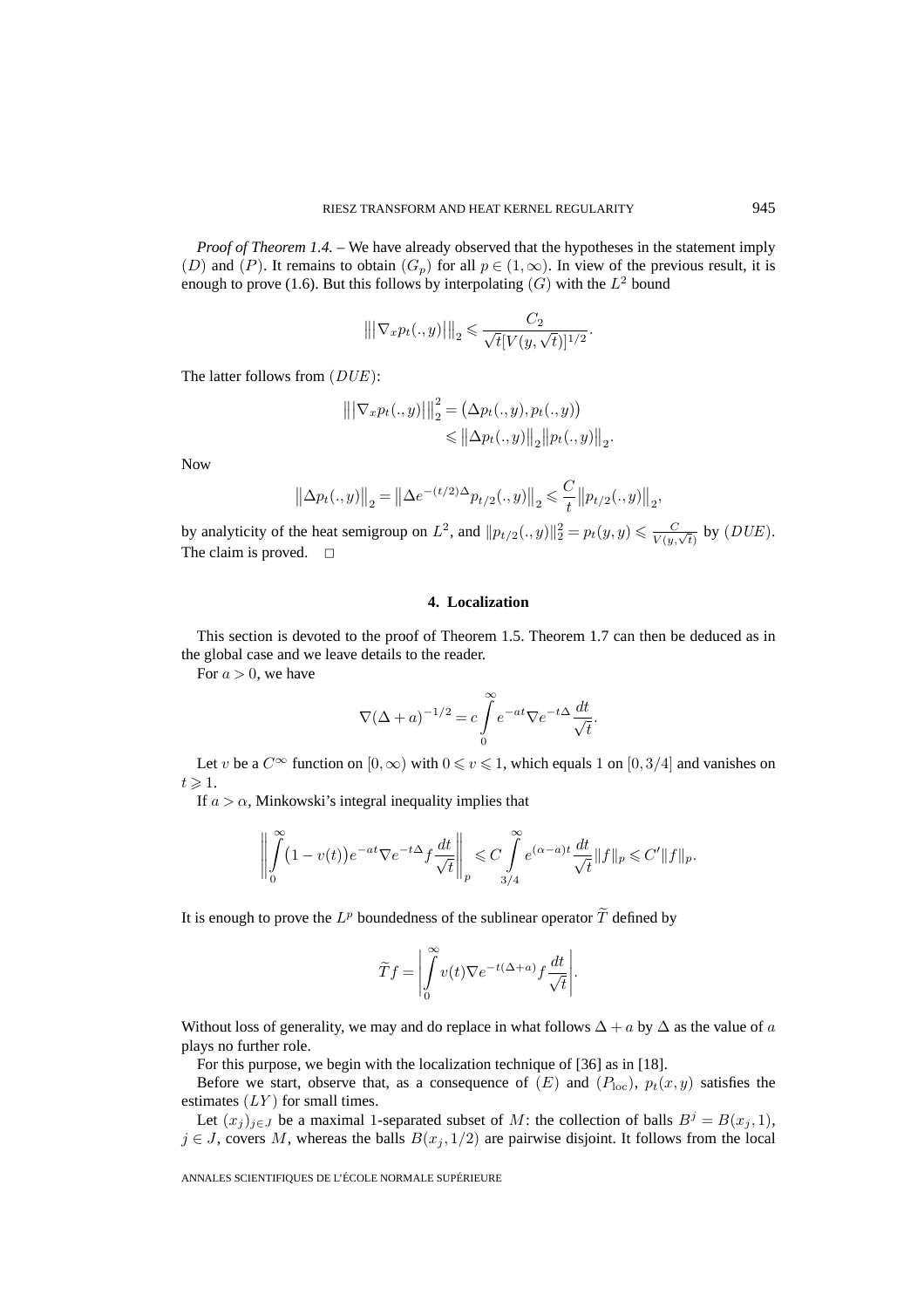doubling property that there exists  $N \in \mathbb{N}^*$  such that every  $x \in M$  is contained in at most N balls  $4B^j = B(x_j, 4)$ .

Consider a  $C^{\infty}$  partition of unity  $\varphi_j$ ,  $j \in J$ , such that  $\varphi_j \geq 0$  and is supported in  $B^j$ . Let  $\chi_j$ be the characteristic function of the ball  $4B^j$ . For  $f \in C_0^{\infty}(M)$  and  $x \in M$ , write

$$
\widetilde{T}f(x) \leqslant \sum_{j} \chi_{j} \widetilde{T}(f\varphi_{j})(x) + \sum_{j} (1 - \chi_{j}) \widetilde{T}(f\varphi_{j})(x) = I + II.
$$

Let us first treat the term II. The first observation is that, from the finite overlap property of the balls  $B^j$ , we have

$$
\sum_{j} \left| (1 - \chi_j)(x) \varphi_j(y) \right| \leq N \chi_{d(x,y) \geq 3}.
$$

Hence

$$
\Pi \leqslant \int_{0}^{1} \int_{M} \left| \nabla_{x} p_{t}(x, y) \right| \sum_{j} \left| (1 - \chi_{j})(x) \varphi_{j}(y) \right| \left| f(y) \right| d\mu(y) \frac{dt}{\sqrt{t}}
$$
  

$$
\leqslant N \int_{0}^{1} \int_{d(x, y) \geqslant 3} \left| \nabla_{x} p_{t}(x, y) \right| \left| f(y) \right| d\mu(y) \frac{dt}{\sqrt{t}}.
$$

From there, we follow the argument in Section 3.3 by inserting the Gaussian terms and using the Hölder inequality to estimate the integral on  $d(x, y) \ge 3$ . Since  $(LY)$  for small times applies, we have

$$
\int\limits_{d(x,y)\geqslant 3}\frac{e^{-\frac{p'\gamma d^2(x,y)}{pt}}}{V(y,\sqrt{t})}\,d\mu(y)\leqslant Ce^{-\frac{c}{t}}
$$

for some constants  $C, c > 0$  independent of t and x. Therefore,

$$
\mathrm{II} \leqslant C \int\limits_{0}^{1} \bigg( \int\limits_{M} \big| \sqrt{t} \nabla_x p_t(x,y) \big|^p e^{\gamma \frac{d^2(x,y)}{t}} \big[ V(y,\sqrt{t}) \big]^{p/p'} \big| f(y) \big|^p \, d\mu(y) \bigg)^{1/p} \frac{e^{-\frac{c}{t}}}{t} \, dt.
$$

It follows from  $(G_{p_0}^{\text{loc}})$  and the argument in Section 3.3 for small times (which is valid under the exponential growth assumption and the Gaussian upper bound for  $p_t(x, y)$  for small times, see [18]) that for some  $\gamma > 0$  and all  $t \in (0, 1)$  and  $y \in M$ ,

$$
\int\limits_M \left|\nabla_x p_t(x,y)\right|^p e^{\gamma' \frac{d^2(x,y)}{t}} \, d\mu(x) \leqslant \frac{C}{t^{p/2} [V(y,\sqrt{t})]^{p-1}}.
$$

Since the measure  $e^{-c/t}/t dt$  has finite mass, one can use Jensen's inequality with respect to t, Fubini's theorem and the weighted  $L^p$  estimate above to conclude that  $\int_M |\Pi|^p d\mu(x)$  is bounded by  $C||f||_p^p$ .

We now turn to I which is the main term. The uniform overlap of the balls  $4B<sup>j</sup>$  implies

$$
\sum_{j} \|g\chi_j\|_r^r \leqslant C \|g\|_r^r
$$

 $4^e$  SÉRIE – TOME 37 – 2004 – N° 6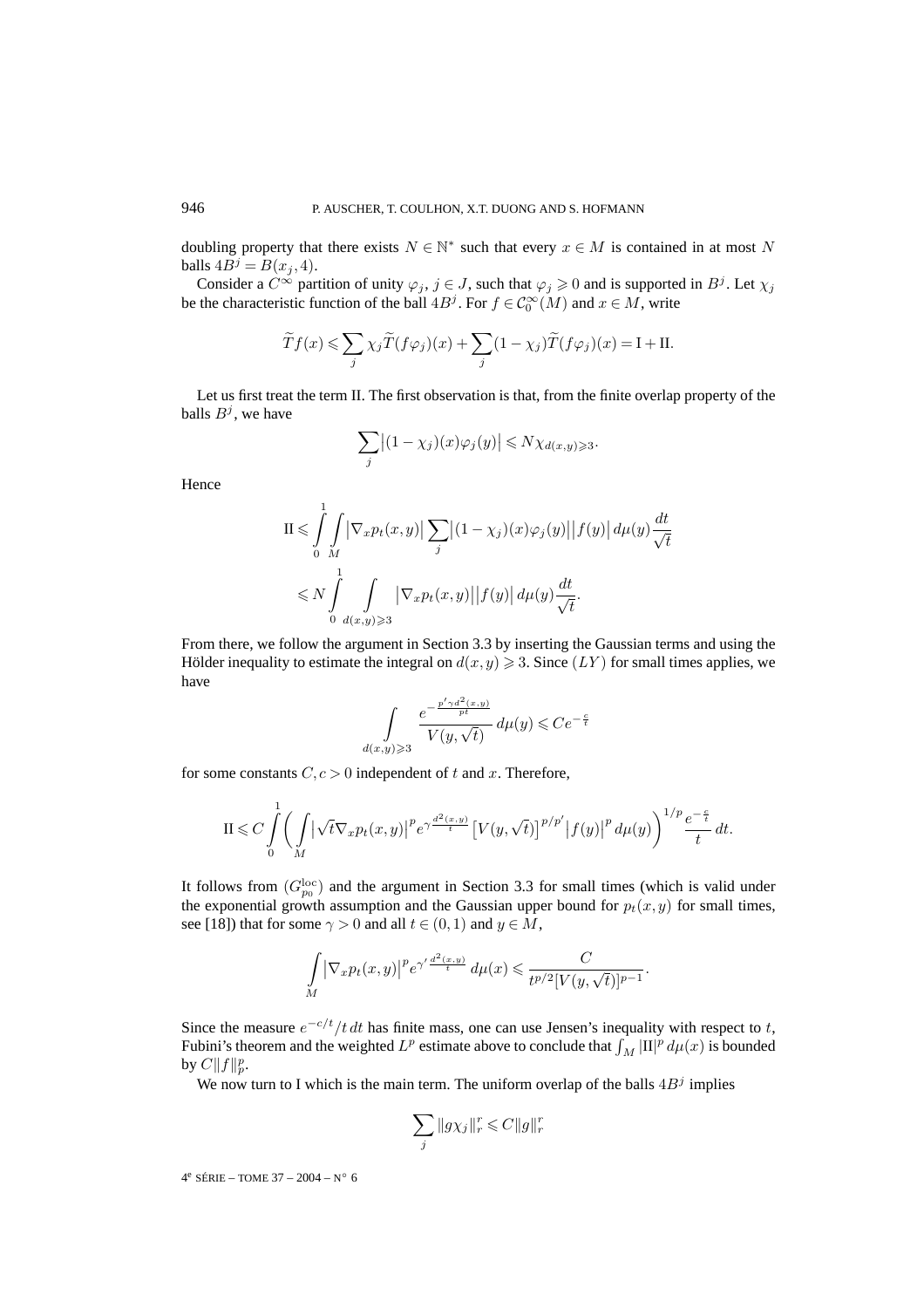for all g and  $1 \leq r \leq \infty$ . Hence

$$
\int\limits_M|g(x)|\left|\sum_j\chi_j\widetilde{T}(f\varphi_j)(x)\right|d\mu(x)\leqslant C\sum_j\|f\varphi_j\|_p\|g\chi_j\|_{p'}\leqslant C\|f\|_p\|g\|_q,
$$

provided we show that

$$
\left\|\chi_j\big|\widetilde{T}(f\varphi_j)\big|\right\|_p \leqslant C \|f\varphi_j\|_p
$$

with a bound uniform in j. In other words, we want to show that  $\widetilde{T}$  maps  $L^p(B^j)$  into  $L^p(4B^j)$ . To this end we apply Theorem 2.4 with  $E_1 = B^j$  and  $E_2 = 4B^j$  since  $4B^j$  has the doubling property by the following lemma, which is implicit in [58], and whose proof we postpone until the end of this section.

LEMMA 4.1. – *The balls*  $4B^j$  *equipped with the induced distance and measure satisfy the doubling property* (D) *and the doubling constant may be chosen independently of* j*. More precisely, there is a constant*  $C \geqslant 0$  *such that for all*  $j \in J$ *,* 

(4.1) 
$$
\mu\big(B(x,2r)\cap 4B^j\big)\leqslant C\mu\big(B(x,r)\cap 4B^j\big), \quad \forall x\in 4B^j,\ r>0,
$$

*and also*

(4.2) 
$$
\mu\big(B(x,r)\big) \leqslant C\mu\big(B(x,r)\cap 4B^j\big), \quad \forall x\in 4B^j, \ 0
$$

Define the local maximal function on  $M$  by

$$
\mathcal{M}^{\text{loc}} f(x) = \sup_{B \ni x, r(B) \leq 32} \frac{1}{\mu(B)} \int_{B} |f| \, d\mu,
$$

for  $x \in M$  and f locally integrable on M. By local doubling,  $\mathcal{M}^{loc}$  is bounded on all  $L^p(M)$ ,  $1 < p \leq \infty$ . We have the following estimates for balls B of M centered in  $4B^j$  and with radii less than 8,  $x \in B \cap 4B^j$  and functions f in  $L^2(M)$  with support in  $B^j$ :

1) There is an integer n depending only on the condition  $(E)$  such that

(4.3) 
$$
\frac{1}{\mu(B \cap 4B^j)} \int\limits_{B \cap 4B^j} \left| \widetilde{T} (I - e^{-r^2 \Delta})^n f \right|^2 d\mu \leq C \mathcal{M}^{\text{loc}}(|f|^2)(x).
$$

2) If  $2 < p < p_0$ , then for  $I - A_r = (I - e^{-r^2\Delta})^n$ 

$$
(4.4)\qquad \left(\frac{1}{\mu(B\cap 4B^j)}\int\limits_{B\cap 4B^j}|\widetilde{T}A_rf|^p\,d\mu\right)^{1/p}\leqslant C\left(\mathcal{M}_{4B^j}\left(|\widetilde{T}f|^2\right)+(Sf)^2\right)^{1/2}(x)
$$

with

(4.5) 
$$
(Sf)^2 = \mathcal{M}^{\text{loc}}\big(|\widetilde{T}f|^2 \chi_{(M\setminus 4B^j)}\big) + \mathcal{M}^{\text{loc}}\big(|h|\big)^2 + \mathcal{M}_{4B^j}\big(|f|^2\big)
$$

and  $h = \int_0^\infty v(t)e^{-t\Delta} f \frac{dt}{\sqrt{t}}$  $\frac{t}{t}$ .

Admitting these inequalities, it remains to see that  $||Sf||_{L^p(4B^j)} \leq C||f||_{L^p(B^j)}$ . By the study of II, we have that

$$
\left\| \left( \mathcal{M}^{\text{loc}} \left( |\widetilde{T} f|^{2} \chi(M \setminus 4 B^{j}) \right) \right)^{1/2} \right\|_{L^{p}(4 B^{j})} \leq C \left\| |\widetilde{T} f| \chi(M \setminus 4 B^{j}) \right\|_{L^{p}(M)} \leq C \|f\|_{L^{p}(B^{j})}.
$$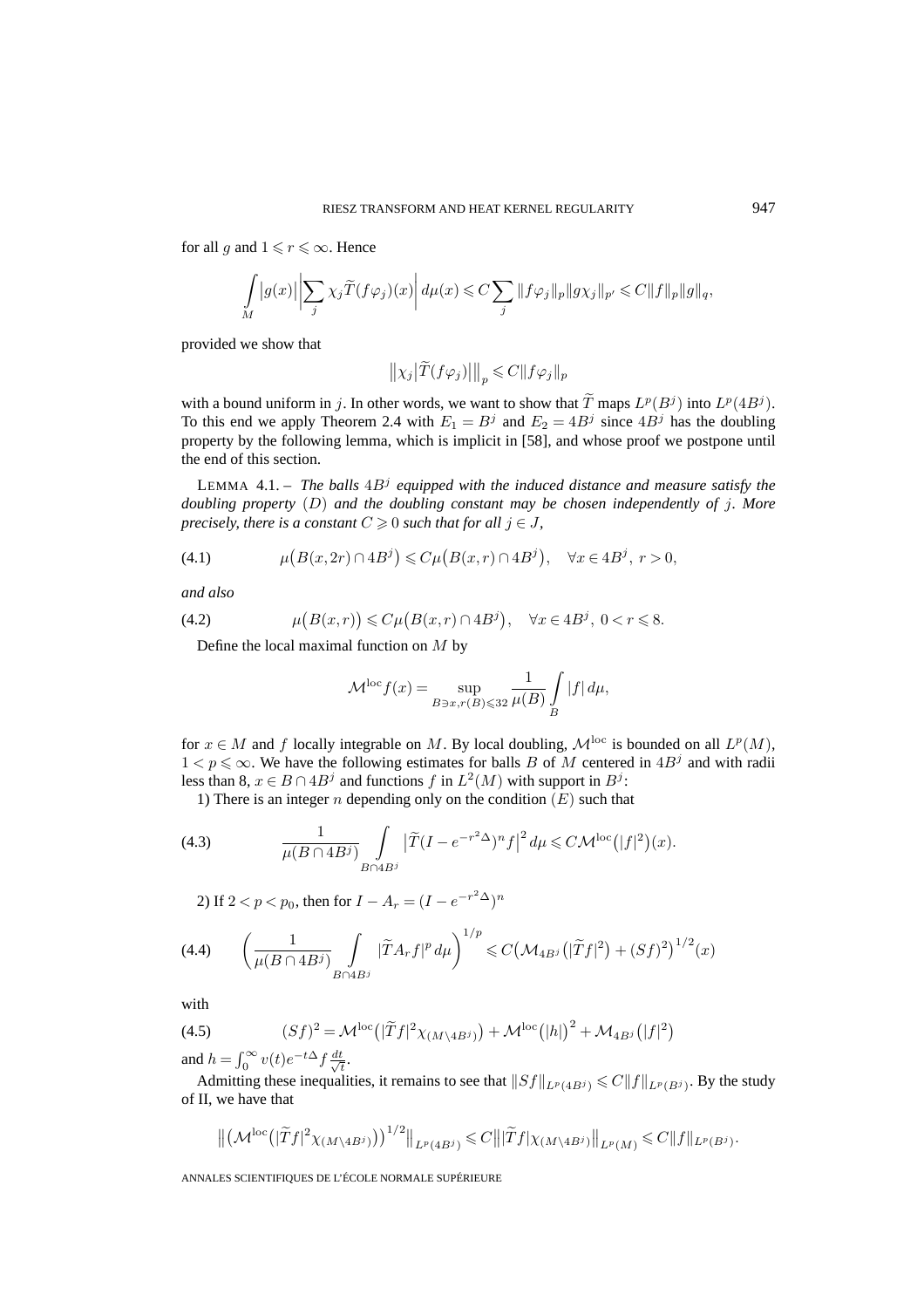Next, by definition of  $h$  and the contraction property of the heat semigroup,

$$
||h||_{L^p(M)} \leq c||f||_{L^p(B^j)},
$$

hence

$$
\left\|\mathcal{M}^{\text{loc}}\bigl(|h|\bigr)\right\|_{L^p(4B^j)} \leqslant C \|f\|_{L^p(B^j)}.
$$

Finally, we conclude the argument by invoking the boundedness of  $\mathcal{M}_{4Bj}$  on  $L^{p/2}(4B^j)$  to bound  $\|(\mathcal{M}_{4B^j}(|f|^2))^{1/2}\|_p.$ 

*Proof of (4.3).* – Take a ball B centered in  $4B^j$  with  $r = r(B) < 8$  and let x be any point in  $B \cap 4B^j$ . By Lemma 4.1 we have  $\mu(B) \leq C \mu(B \cap 4B^j)$  for some C independent of B and j. Hence,

$$
\frac{1}{\mu(B\cap 4B^j)}\int\limits_{B\cap 4B^j} \left|\tilde T(I - e^{-r^2\Delta})^n f\right|^2 d\mu
$$
\n
$$
\leqslant \frac{C}{\mu(B)}\int\limits_{B} \left|\tilde T(I - e^{-r^2\Delta})^n f\right|^2 d\mu
$$

and we follow the calculations of Section 3 with  $\widetilde{T}$  replacing  $\nabla \Delta^{-1/2}$ . Introduce  $i_r$  the integer defined by  $2^{i_r}r < 8 \leq 2^{i_r+1}r$ . Denote by  $C_i$  the ring  $2^{i+1}B \setminus 2^iB$  if  $i \geq 2$  and  $C_1 = 4B$ . Decompose f as  $f_1 + f_2 + f_3 + \cdots + f_{i_r}$  with  $f_i = f \chi_{C_i}$ . The decomposition stops since f is supported in  $B^j$  and  $4B^j \subset 2^iB$  when  $i>i_r$ . By Minkowski's inequality we have that

$$
\left\| \left| \tilde{T} (I - e^{-r^2 \Delta})^n f \right| \right\|_{L^2(B)} \leqslant \sum_{i=1}^{i_r} \left\| \left| \tilde{T} (I - e^{-r^2 \Delta})^n f_i \right| \right\|_{L^2(B)}
$$

.

For  $i = 1$  we use the  $L^2$  boundedness of  $\widetilde{T}(I - e^{-r^2\Delta})^n$ :

$$
\left\| \left| \widetilde{T} (I - e^{-r^2 \Delta})^n f_1 \right| \right\|_{L^2(B)} \leqslant \| f \|_{L^2(4B)} \leqslant \mu(4B)^{1/2} \left( \mathcal{M}^{\rm loc} \left( |f|^2 \right) (x) \right)^{1/2},
$$

For  $i \geqslant 2$  we use the definition of T:

$$
\widetilde{T}(I - e^{-r^2\Delta})^n f = \left| \int_0^\infty v(t) \nabla e^{-t\Delta} f(I - e^{-r^2\Delta})^n \frac{dt}{\sqrt{t}} \right|
$$

$$
= \left| \int_0^\infty \widetilde{g}_r(t) \nabla e^{-t\Delta} f dt \right|,
$$

where using the usual notation for the binomial coefficient,

$$
\tilde{g}_r(t) = \sum_{k=0}^n \binom{n}{k} (-1)^k \frac{v(t - kr^2)}{\sqrt{t - kr^2}} \chi_{\{t > kr^2\}}.
$$

 $4^e$  SÉRIE – TOME 37 – 2004 – N° 6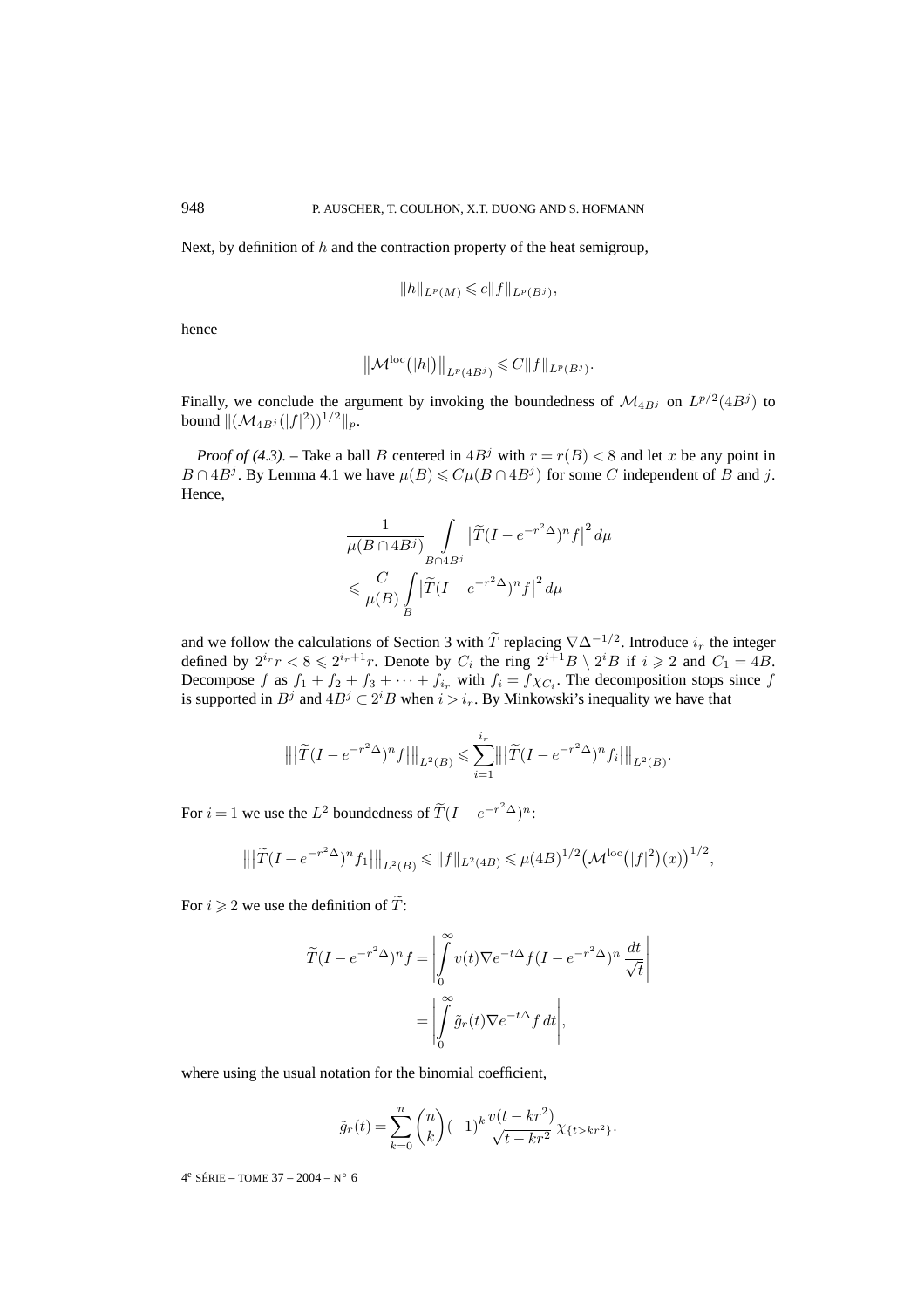By Minkowski's integral inequality and the Gaffney estimates (3.1) using the support of  $f_i$ , we have that

$$
\left\| |\widetilde{T}(I - e^{-r^2\Delta})^n f_i| \right\|_{L^2(B)} \leq C \int_{0}^{\infty} |\widetilde{g}_r(t)| e^{-\frac{\alpha'^{4^i r^2}}{t}} \frac{dt}{\sqrt{t}} \, \|f\|_{L^2(C_i)}.
$$

The latter integral can be estimated as follows. Elementary analysis yields the following estimates for  $\tilde{g}_r(t)$ :

$$
\left|\tilde{g}_r(t)\right| \leqslant \frac{C}{\sqrt{t - kr^2}} \quad \text{if } kr^2 < t \leqslant (k+1)r^2 \leqslant (n+1)r^2,
$$
\n
$$
\left|\tilde{g}_r(t)\right| \leqslant Cr^{2n} \quad \text{if } (n+1)r^2 < t,
$$

and  $\tilde{g}_r(t) = 0$  for  $t \geq 1 + nr^2$ . Hence

$$
\int_{0}^{\infty} |\tilde{g}_r(t)| e^{-\frac{\alpha' 4^{i} r^2}{t}} \frac{dt}{\sqrt{t}} \leq C \min\{4^{-in}, r^{2n}\} = C8^{-2n} r^{2n}.
$$

Now, an easy consequence of local doubling and  $r(2^iB) \leq 8$  when  $1 \leq i \leq i_r$ , is that

$$
\mu(2^{i+1}B) \leqslant m(2^{i+1})\mu(B)
$$

with  $m(\theta) = C(1+\theta)^{\nu}$ , C and  $\nu$  independent of B and j. Therefore, as  $C_i \subset 2^{i+1}B$ ,

$$
||f||_{L^{2}(C_{i})} \leq \mu(2^{i+1}B)^{1/2} \left(\mathcal{M}^{\text{loc}}(|f|^{2})(x)\right)^{1/2} \leq \sqrt{m(2^{i+1})}\mu(B)^{1/2} \left(\mathcal{M}^{\text{loc}}(|f|^{2})(x)\right)^{1/2}.
$$

Choosing  $2n > \nu/2$  and using the definition of  $i_r$  and  $r \le 8$ , we obtain

$$
\|\|\widetilde{T}(I - e^{-r^2\Delta})^n f\|\|_{L^2(B)} \leq C \sum_{i=1}^{i_r} 2^{i\nu/2} r^{2n} \mu(B)^{1/2} \left(\mathcal{M}^{\text{loc}}(|f|^2)(x)\right)^{1/2}
$$
  

$$
\leq C \mu(B)^{1/2} \left(\mathcal{M}^{\text{loc}}(|f|^2)(x)\right)^{1/2}.
$$

*Proof of (4.4).* – We first establish the analog of Lemma 3.2: for every  $p \in (2, p_0)$ , for every ball  $B$  centered in  $4B^j$  with radius  $r < 8$  and every  $L^2$  function  $g$  supported in  $C_i = 2^{i+1}B \setminus 2^iB$ if  $i \geqslant 2$  or  $C_1 = 4B$  and every  $k \in \{1, ..., n\}$ , where *n* is chosen as above, one has

$$
\left(\frac{1}{\mu(B \cap 4B^j)} \int\limits_{B \cap 4B^j} |\nabla e^{-kr^2 \Delta} g|^p d\mu \right)^{1/p}
$$
\n
$$
\leqslant \frac{Ce^{-\alpha 4^i}}{r} \left(\frac{1}{\mu(2^{i+1}B)} \int\limits_{C_i} |g|^2 d\mu \right)^{1/2}
$$

for some constants C and  $\alpha$  depending only on  $(E)$ ,  $(P_{loc})$ , p and  $p_0$ .

The proof given in Section 3 can be copied *in extenso* provided we make three remarks. First, as in the previous argument since  $\mu(B) \leq C \mu(B \cap 4B^j)$  we may replace  $B \cap 4B^j$  by B in the left-hand side of (4.6). Second, as we already said,  $p_t(x, y)$  satisfies the estimates (LY) for, say,  $t = kr^2 \leq 64n$ . Third, the polynomial volume growth is replaced by an exponential volume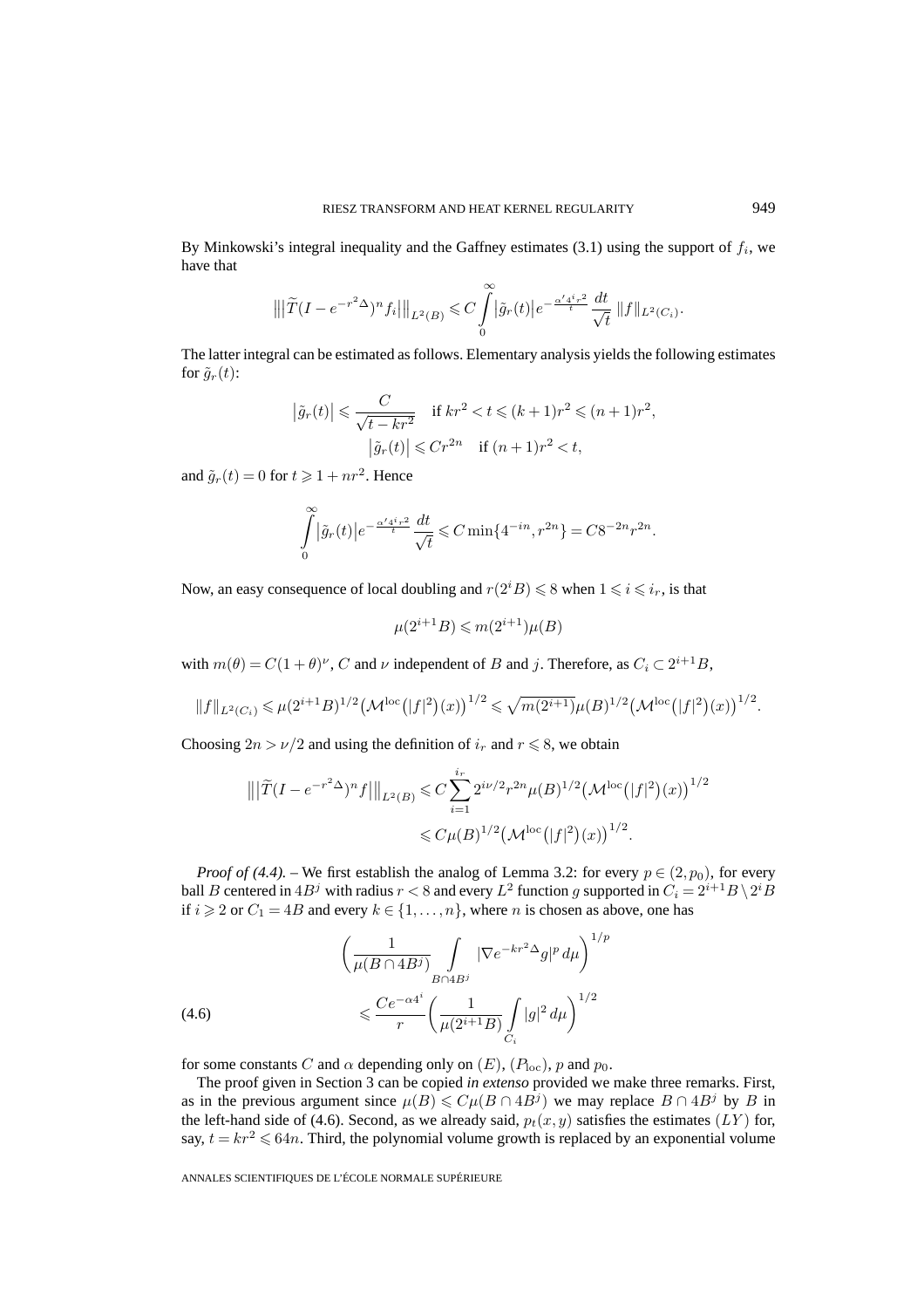growth but the estimates still carry out in this case thanks to the Gaussian terms in the sums. Further details are left to the reader.

Next, assume that  $f \in L^2(B^j)$  and take  $h = \int_0^\infty v(t) e^{-t\Delta} f \frac{dt}{\sqrt{dt}}$  $\frac{t}{t}$ . Since  $Tf = |\nabla h|$  and according to the first remark above, it is enough to control

$$
\left(\frac{1}{\mu(B)}\int\limits_B |\nabla e^{-kr^2\Delta}h|^p\,d\mu\right)^{1/p}.
$$

Write  $\nabla e^{-kr^2\Delta}h = \nabla e^{-kr^2\Delta}(h - h_{4B}) = \sum_{i \geqslant 1} \nabla e^{-kr^2\Delta}g_i$  where  $g_i = (h - h_{4B})\chi_{C_i}$ . Applying (4.6) to each  $g_i$ , we are reduced to estimating  $\left(\frac{1}{\mu(2^{i+1}B)} \int_{C_i} |g_i|^2 d\mu\right)^{1/2}$ . We distinguish the two regimes  $i \leq i_r$  and  $i > i_r$  where  $i_r$  is the largest integer satisfying  $2^i r < 8$ . In the first regime, the argument in Section 3 using the local Poincaré inequalities for balls with radii not exceeding 16 can be repeated and (3.13) becomes

$$
(4.7) \qquad \left(\frac{1}{\mu(2^{i+1}B)}\int\limits_{C_i}|g_i|^2\,d\mu\right)^{1/2} \leqslant C\sum_{\ell=1}^i(2^\ell r)\left(\frac{1}{\mu(2^{\ell+1}B)}\int\limits_{2^{\ell+1}B}|\nabla h|^2\,d\mu\right)^{1/2}.
$$

Write then

$$
\begin{aligned}\frac{1}{\mu(2^{\ell+1}B)}\int\limits_{2^{\ell+1}B}|\nabla h|^2\,d\mu &\leqslant \frac{1}{\mu(2^{\ell+1}B\cap 4B^j)}\int\limits_{2^{\ell+1}B\cap 4B^j}|\nabla h|^2\,d\mu\\ &\qquad\qquad +\frac{1}{\mu(2^{\ell+1}B)}\int\limits_{2^{\ell+1}B} \chi_{(M\backslash 4B^j)}|\nabla h|^2\,d\mu\\ &\leqslant \mathcal{M}_{4B^j}\big(|\nabla h|^2\big)(x)+\mathcal{M}^{\text{loc}}\big(|\nabla h|^2\chi_{(M\backslash 4B^j)}\big)(x)\end{aligned}
$$

where x is any point in  $B \cap 4B^j$ . Hence the contribution of the terms in the first regime does not exceed

$$
\sum_{1 \leqslant \ell \leqslant i_r} \frac{Ce^{-\alpha 4^i}}{r} (2^{\ell}r) \big(\mathcal{M}_{4B^j}\big(|\nabla h|^2\big)(x) + \mathcal{M}^{\text{loc}}\big(|\nabla h|^2 \chi_{(M\setminus 4B^j)}\big)(x)\big)^{1/2}.
$$

For the second regime, we proceed directly by

$$
\left(\frac{1}{\mu(2^{i+1}B)}\int\limits_{C_i}|g_i|^2\,d\mu\right)^{1/2}\leqslant \left(\frac{1}{\mu(2^{i+1}B)}\int\limits_{C_i}|h|^2\,d\mu\right)^{1/2}+|h_{4B}|.
$$

First  $|h_{AB}| \leq \mathcal{M}^{\text{loc}}(|h|)(x)$  since B has radius less than 8. Next,

$$
\int\limits_{C_i}|h|^2\,d\mu\leqslant \int\limits_{M}|h|^2\,d\mu\leqslant C\int\limits_{M}|f|^2\,d\mu=C\int\limits_{4B^j}|f|^2\,d\mu
$$

since f is supported in  $B^j \subset 4B^j$ . Also since  $i>i_r$  we have  $2^{i+1}B \supset 4B^j$  and

$$
\left(\frac{1}{\mu(2^{i+1}B)}\int\limits_{C_i}|h|^2\,d\mu\right)^{1/2}\leqslant C\left(\frac{1}{\mu(4B^j)}\int\limits_{4B^j}|f|^2\,d\mu\right)^{1/2}\leqslant C\left(\mathcal{M}_{4B^j}\left(|f|^2\right)(x)\right)^{1/2}.
$$

4<sup>e</sup> SÉRIE – TOME 37 – 2004 – N° 6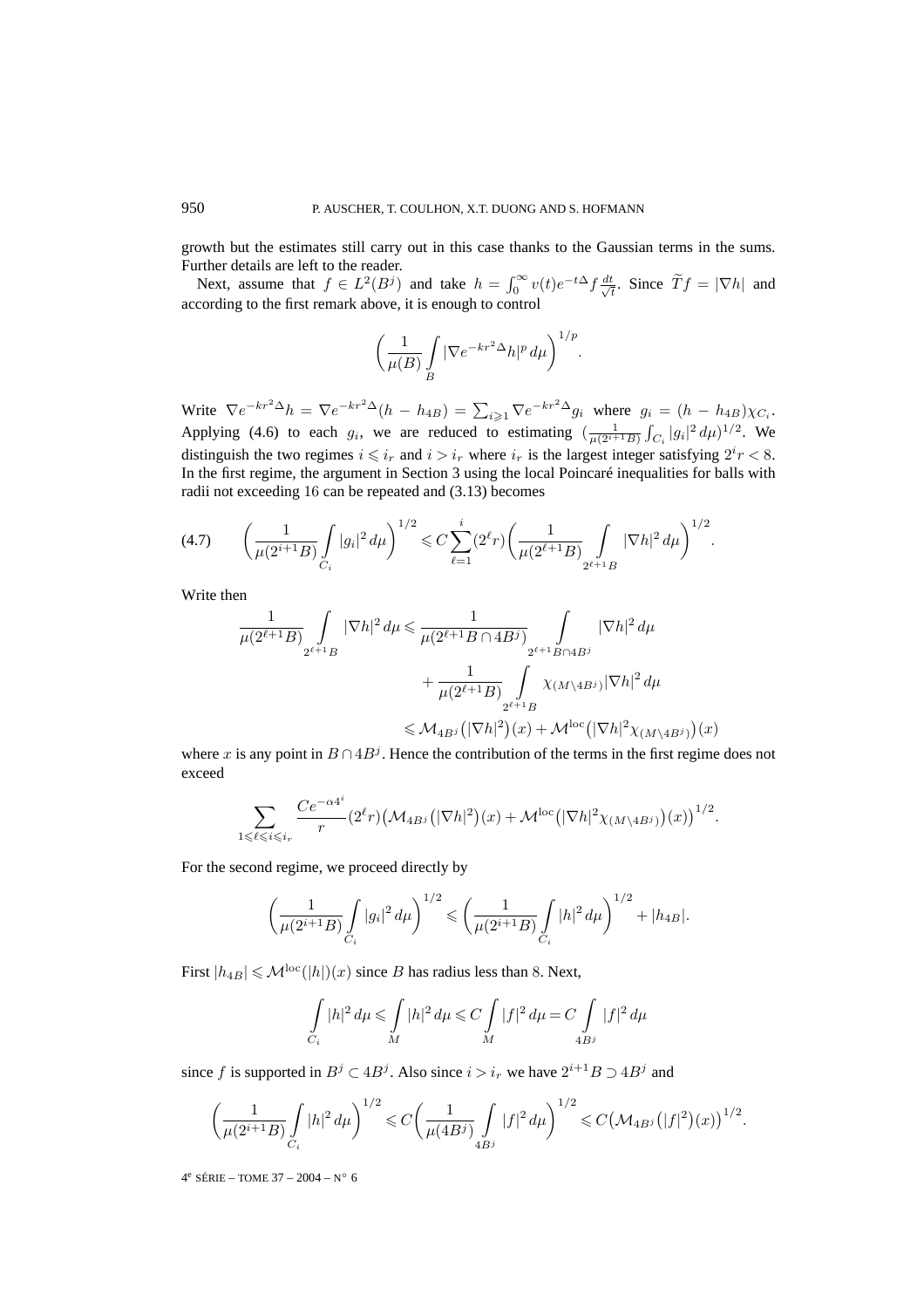The contribution of the terms in the second regime is bounded above by

$$
\sum_{i>i_r} \frac{Ce^{-\alpha 4^i}}{r} \left(\mathcal{M}^{\rm loc}(|h|)(x) + \left(\mathcal{M}_{4B^j}(|f|^2)(x)\right)^{1/2}\right)
$$

and it remains to recall that  $1/r \leq 2^{i}/8$  when  $i>i_r$  to conclude the proof of (4.4).

The proof of Theorem 1.5 is complete provided we prove Lemma 4.1 which we do now.

We begin with the first inequality. Fix  $j \in J$ ,  $x \in 4B^j$ ,  $r > 0$ . If  $r \ge 8$ , there is nothing to prove. We assume  $r < 8$ . There is a point  $x_*$  such that  $B(x_*, r/8) \subset 4B^j$  and  $d(x, x_*) \leq 3r/8$ . Indeed, if  $d(x, x_i) \leq 3r/8$  then  $B(x, r/8) \subset 4B^j$ , so that one can take  $x_* = x$ . Otherwise, since M is connected, there is a curve joining x and  $x_i$  whose length is smaller than, say,  $d(x, x_i) + 2r/8$ . On this curve, one can choose  $x_*$  such that  $d(x, x_*)=3r/8$ , thus  $d(x_*, x_*) \leq d(x, x_*) - r/8$ . The point  $x_*$  satisfies the required properties. Then one may write

$$
\mu\big(B(x,2r)\cap 4B^j\big) \leqslant V(x,2r) \leqslant V(x_*,19r/8)
$$
  

$$
\leqslant CV(x_*,r/8) \leqslant C\mu\big(B(x,r)\cap 4B^j\big),
$$

where one uses the local doubling property for balls with radii not exceeding 19. This proves the first inequality of the lemma and the proof of the second one is contained in the argument.

#### **5.**  $L^p$  **Hodge decomposition for non-compact manifolds**

The Hodge decomposition, which associates to a form its exact, co-exact and harmonic parts, is well-known to be bounded on  $L^2$  on any complete Riemannian manifold (see for instance [29, Theorem 24, p. 165], and the recent survey [11]). The question of the  $L^p$  Hodge decomposition has been mainly examined on closed manifolds (see [86]) and domains therein [57]. On noncompact manifolds, the connection with the Riesz transform was established in the case of 1-forms and an example was treated in [92]. The unpublished manuscript [66] contains results for forms of all degrees in the case of manifolds with positive bottom of the spectrum; see also [67]. In the case of degree one, one can deduce more general results from Theorems 1.2 and 1.8. We denote by  $L^pT^*M$  the usual  $L^p$  space of 1-forms.

THEOREM 5.1. – *Let* M *be a complete non-compact Riemannian manifold satisfying either*  $(D)$ *,*  $(P)$  and  $(G_{p_0})$  for some  $p_0 \in (2,\infty]$ *, or the assumptions of Theorem* 1.8*. Then the Hodge projector from* 1*-forms onto exact forms is bounded on*  $L^pT^*M$ *, for all*  $p \in (q_0, p_0)$  *where*  $q_0$  *is the conjugate exponent to*  $p_0$ *.* 

*Proof. –* The projector on exact forms is

$$
d\Delta^{-1}\delta = d\Delta^{-1/2} (d\Delta^{-1/2})^*.
$$

Now  $d\Delta^{-1/2}$  is bounded from  $L^p(M,\mu)$  to  $L^pT^*M$  for all  $p \in (q_0, p_0)$  by the results in [18] and Theorem 1.2 or Theorem 1.8, depending on the assumptions. By duality,  $(d\Delta^{-1/2})^*$  is bounded from  $L^pT^*M$  to  $L^p(M,\mu)$ , for p in the same range, and the claim follows.

COROLLARY 5.2. – *Let* M *be a complete non-compact Riemannian manifold satisfying either* (D), (P) and  $(G_{p_0})$  *for some*  $p_0 \in (2,\infty]$ *, or the assumptions of Theorem* 1.8*. Let*  $p \in (q_0, p_0)$ . Then the Hodge decomposition on 1-forms extends to  $L^pT^*M$  if one of the following *additional assumptions holds*: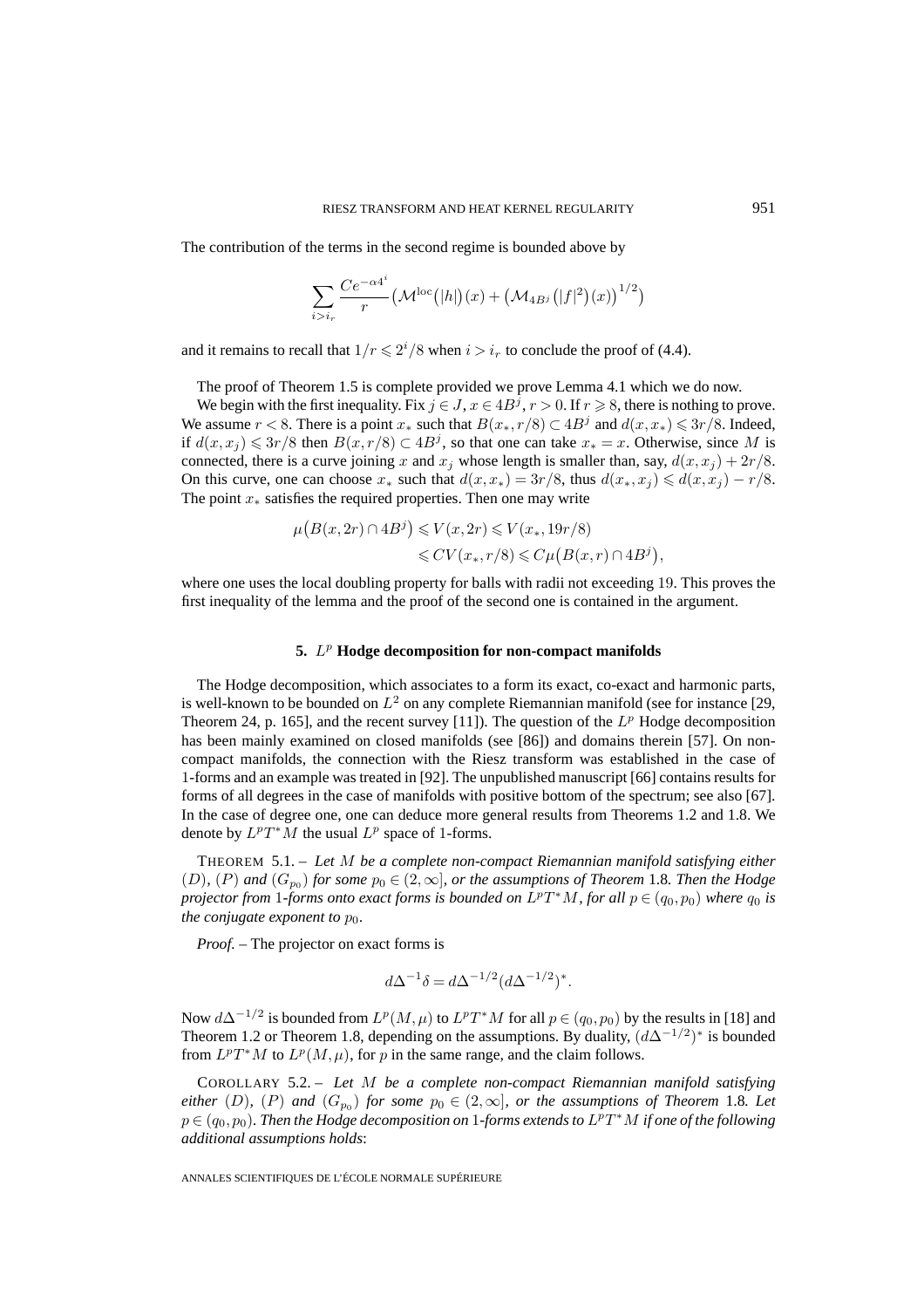- (a) M *is a surface.*
- (b) *There are no*  $L^p$  *harmonic* 1*-forms.*
- (c) *The heat semigroup on* 1*-forms,*  $e^{-t\vec{\Delta}}$ *, is bounded on*  $L^pT^*M$  *uniformly in*  $t > 0$ *.*

*Proof.* – Let  $p \in (q_0, p_0)$ . The projector on exact forms is bounded on  $L^pT^*M$  by Theorem 5.1. In case (a), we use an argument from [92]: in dimension 2, the projector on coexact forms is nothing but  $d\Delta^{-1}\delta$  conjugated by the Hodge star operator, therefore it is also bounded on  $L^pT^*M$ . In cases (b) and (c), the projection on harmonic forms extends boundedly to  $L^pT^*M$ : In case (b), this projector is trivial by assumption, and in case (c), it is bounded because it is the limit of  $e^{-t\vec{\Delta}}$  as  $t \to \infty$ . In all three cases, two out of the three projectors in the Hodge decomposition extend boundedly to  $L^pT^*M$ , therefore the whole decomposition is an  $L^p$  decomposition.

Since, on manifolds with non-negative Ricci curvature, the Riesz transform is bounded on  $L^p$ for all  $p \in (1, \infty)$ , and for all  $t > 0$  and  $\omega \in C^{\infty}T^{*}M$ ,

$$
|e^{-t\vec{\Delta}}\omega| \leqslant e^{-t\Delta}|\omega|,
$$

the proofs of Theorem 5.1 and Corollary 5.2 show in particular that the Hodge decomposition extends to  $L^p$  on such manifolds. This fact seems known to experts, although we could not find it stated in the literature.

More generally, if the heat semigroup on forms on  $M$  is dominated by the heat semigroup on functions in the way discussed in Section 1.4:

$$
(5.1) \t\t\t |e^{-t\vec{\Delta}}\omega| \leqslant Ce^{-ct\Delta}|\omega|,
$$

for some  $C, c > 0$  and all  $t > 0$  and  $\omega \in C^{\infty}T^{*}M$ , then both assumptions (b) (because there are no  $L^p$  harmonic functions on a complete non-compact Riemannian manifold, see [100]) and (c) are satisfied for all  $p \in (1,\infty)$ . It was proved in [20] (and it also follows from Theorem 1.4) that (D), (DUE) and (5.1) imply the boundedness of the Riesz transform for all  $p \in (1,\infty)$ . Therefore, we can state the following.

COROLLARY 5.3. – *Let* M *be a complete non-compact Riemannian manifold satisfying*  $(D)$ *,* (DUE) and (5.1)*. Then the Hodge decomposition on* 1*-forms extends to*  $L^pT^*M$  *for all*  $1 < p < \infty$ .

A similar statement could be formulated, with suitable assumptions, for manifolds where the bottom of the spectrum is positive, by using Theorem 1.9.

Finally, recall that the  $L^p$  boundedness of the Hodge decomposition may be useful, together with other ingredients, to show that, in certains situations,  $e^{-t\vec{\Delta}}$  cannot be contractive on  $L^pT^*M$ for all p (see [92, p. 77]; this problem was also considered in [93]). We will not pursue this here.

#### **6. Final remarks**

Our method should apply without major difficulties to some settings which had already been treated in the range  $1 < p < 2$  by the use of the method in [18]: graphs [82] and vector bundles [97]. In the first direction, some results already exist in the range  $1 < p < \infty$  in the group case, see [33,55]. It should also be possible to cover the general setting of [88].

Other directions are left open by the present work. Since we work in the framework of singular integrals theory (and, in particular, use a volume growth assumption), the estimates we obtain do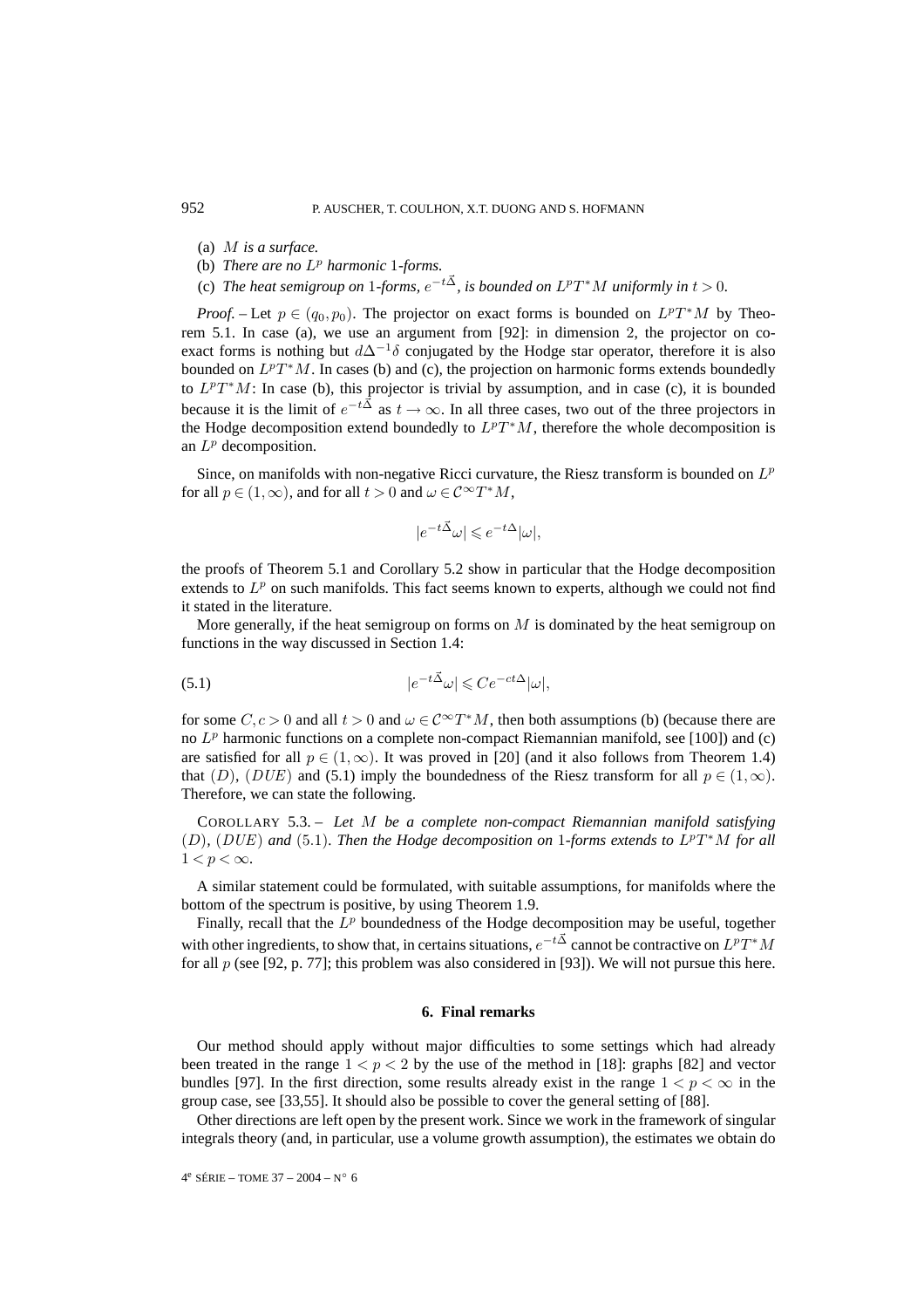depend on the dimension, contrary to the ones in [6,7]. To obtain dimension-free estimates, or to work in an infinite dimensional setting, is a subject in itself, and was achieved so far only in rather specific situations: see [90,73,78,23,30,77], and the references therein. Let us point out that this is an advantage of the approach to Riesz transform boundedness via the Littlewood–Paley theory, as in [6,7]. See also [20]. We do not see for the time being how to cumulate the advantages of both methods, which would yield a proof of the conjecture in [20].

We do not touch either the question of higher order Riesz transforms, whose boundedness would require much more regularity; recall that already for Lie groups with polynomial growth, even the  $L<sup>2</sup>$  boundedness of second order Riesz transforms only takes place on nilpotent groups and their compact extensions (see [1,38]).

#### **Acknowledgements**

The authors would like to thank Marc Arnaudon, Gilles Carron, Ewa Damek, Brian Davies, Li Hong-Quan, Li Xiang-Dong, Noël Lohoué, Alan McIntosh, Michel Rumin and Laurent Saloff-Coste for useful discussions, references, questions or remarks. Thanks are also due to Sönke Blunck and Ishiwata Satoshi for reading carefully the manuscript.

#### **REFERENCES**

- [1] ALEXOPOULOS G., An application of homogeneization theory to harmonic analysis: Harnack inequalities and Riesz transforms on Lie groups of polynomial growth, *Canad. J. Math.* **44** (4) (1992) 691–727.
- [2] AUSCHER P., On necessary and sufficient conditions for  $L^p$ -estimates of Riesz transforms associated to elliptic operators on  $\mathbb{R}^n$  and related estimates, preprint 2004-04, Université de Paris-Sud, Mathématiques.
- [3] AUSCHER P., HOFMANN S., LACEY M., MCINTOSH A., TCHAMITCHIAN P., The solution of the Kato square root problem for second order elliptic operators on  $\mathbb{R}^n$ , *Annals of Math.* **156** (2002) 633–654.
- [4] AUSCHER P., TCHAMITCHIAN P., Square Root Problem for Divergence Operators and Related Topics, Astérisque, vol. **249**, 1998.
- [5] AUSCHER P., COULHON T., Riesz transforms on manifolds and Poincaré inequalities, preprint, 2004.
- [6] BAKRY D., Transformations de Riesz pour les semi-groupes symétriques, Seconde partie: étude sous la condition Γ<sub>2</sub>  $\geq$  0, in: *Séminaire de Probabilités XIX*, in: Lecture Notes, vol. 1123, Springer, Berlin, 1985, pp. 145–174.
- [7] BAKRY D., Étude des transformations de Riesz dans les variétés riemanniennes à courbure de Ricci minorée, in: *Séminaire de Probabilités XXI*, in: Lecture Notes, vol. **1247**, Springer, Berlin, 1987, pp. 137–172.
- [8] BAKRY D., The Riesz transforms associated with second order differential operators, in: Seminar on Stochastic Processes, vol. **88**, Birkhäuser, Basel, 1989.
- [9] BLUNCK S., KUNSTMANN P., Calderón–Zygmund theory for non-integral operators and the  $H^{\infty}$ functional calculus, *Rev. Mat. Iberoamer.* **19** (3) (2003) 919–942.
- [10] CAFFARELLI L., PERAL I., On  $W^{1,p}$  estimates for elliptic equations in divergence form, *Comm. Pure Appl. Math.* **51** (1998) 1–21.
- [11] CARRON G., Formes harmoniques L<sup>2</sup> sur les variétés non-compactes, *Rend. Mat. Appl.* **7** (21) (2001) 1–4, 87–119.
- [12] CHAVEL I., Riemannian Geometry: A Modern Introduction, Cambridge Tracts in Mathematics, vol. **108**, Cambridge University Press, Cambridge, 1993.
- [13] CHEN J.-C., Heat kernels on positively curved manifolds and applications, Ph. D. thesis, Hanghzhou university, 1987.
- [14] COIFMAN R., ROCHBERG R., Another characterization of BMO, *Proc. Amer. Math. Soc.* **79** (2) (1980) 249–254.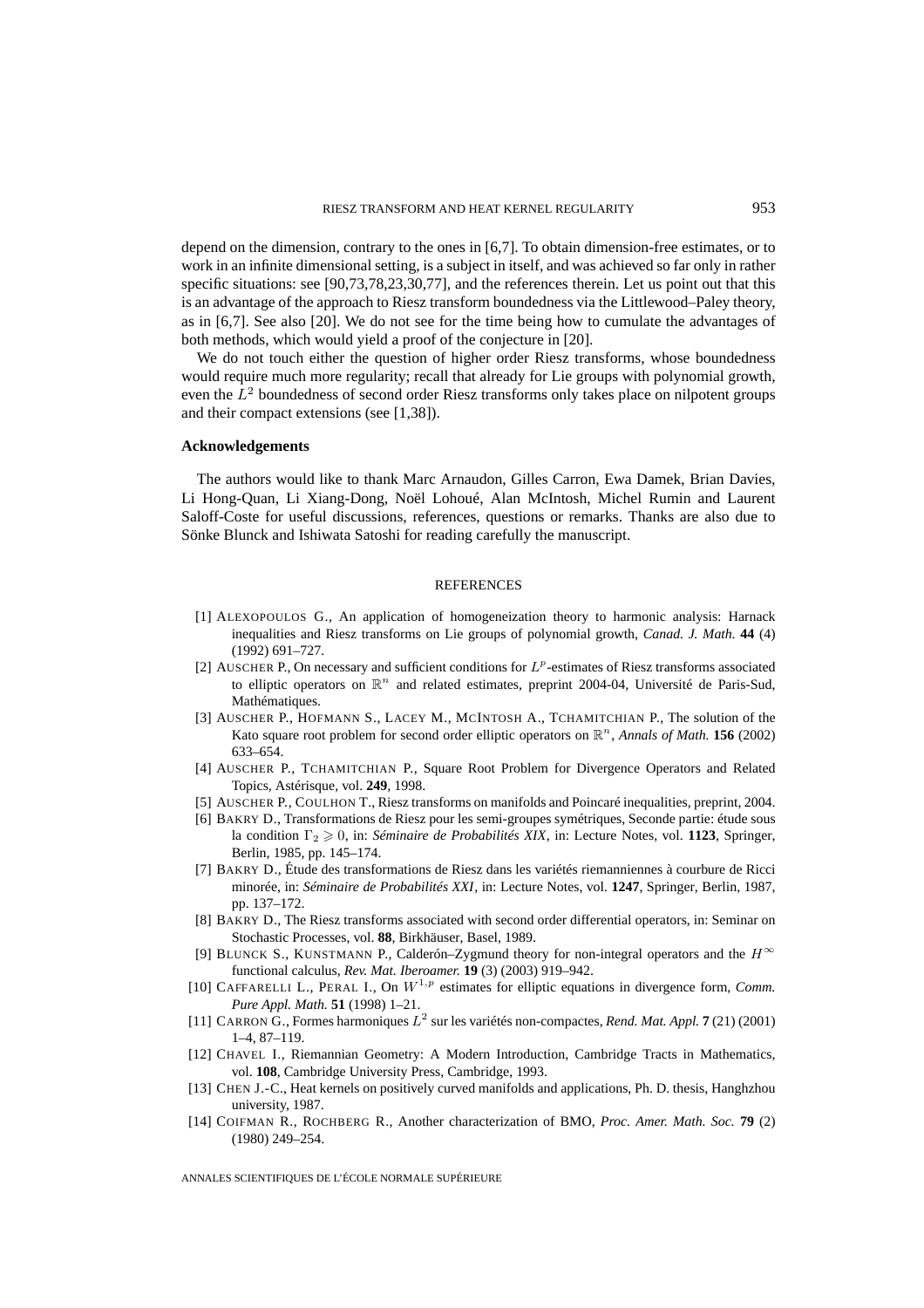- [15] COIFMAN R., WEISS G., Extensions of Hardy spaces and their use in analysis, *Bull. Amer. Math. Soc.* **83** (1977) 569–645.
- [16] COULHON T., Noyau de la chaleur et discrétisation d'une variété riemannienne, *Israel J. Math.* **80** (1992) 289–300.
- [17] COULHON T., Off-diagonal heat kernel lower bounds without Poincaré, *J. London Math. Soc.* **68** (3) (2003) 795–816.
- [18] COULHON T., DUONG X.T., Riesz transforms for  $1 \leq p \leq 2$ , *Trans. Amer. Math. Soc.* **351** (1999) 1151–1169.
- [19] COULHON T., DUONG X.T., Riesz transforms for p > 2, *CRAS Paris, série I* **332** (11) (2001) 975– 980.
- [20] COULHON T., DUONG X.T., Riesz transform and related inequalities on non-compact Riemannian manifolds, *Comm. Pure Appl. Math.* **56** (12) (2003) 1728–1751.
- [21] COULHON T., GRIGOR'YAN A., PITTET CH., A geometric approach to on-diagonal heat kernel lower bounds on groups, *Ann. Inst. Fourier* **51** (6) (2001) 1763–1827.
- [22] COULHON T., LI H.Q., Estimations inférieures du noyau de la chaleur sur les variétés coniques et transformée de Riesz, *Archiv der Mathematik* **83** (2004) 229–242.
- [23] COULHON T., MÜLLER D., ZIENKIEWICZ J., About Riesz transforms on the Heisenberg groups, *Math. Ann.* **305** (2) (1996) 369–379.
- [24] COULHON T., SALOFF-COSTE L., Isopérimétrie pour les groupes et les variétés, *Rev. Mat. Iberoamer.* **9** (2) (1993) 293–314.
- [25] COULHON T., SIKORA A., Gaussian heat kernel bounds via Phragmén–Lindelöf theorems, preprint.
- [26] CRANSTON M., Gradient estimates on manifolds using coupling, *J. Funct. Anal.* **99** (1) (1991) 110– 124.
- [27] DAVIES E.B., Heat kernel bounds, conservation of probability and the Feller property, *J. d'Analyse Math.* **58** (1992) 99–119.
- [28] DAVIES E.B., Uniformly elliptic operators with measurable coefficients, *J. Funct. Anal.* **132** (1995) 141–169.
- [29] DE RHAM G., Variétés différentiables, formes, courants, formes harmoniques, 3ème edition, Hermann, Paris, 1973.
- [30] DRAGIČEVIĆ O., VOLBERG A., Bellman functions and dimensionless estimates of Riesz transforms, preprint.
- [31] DRIVER B., MELCHER T., Hypoelliptic heat kernel inequalities on the Heisenberg group, *J. Funct. Anal*., appeared online 11 September 2004.
- [32] DUNGEY N., Heat kernel estimates and Riesz transforms on some Riemannian covering manifolds, *Math. Z.* **247** (4) (2004) 765–794.
- [33] DUNGEY N., Riesz transforms on a discrete group of polynomial growth, *Bull. London Math. Soc.* **36** (6) (2004) 833–840.
- [34] DUNGEY N., Some gradient estimates on covering manifolds, preprint.
- [35] DUONG X.T., MCINTOSH A., Singular integral operators with non-smooth kernels on irregular domains, *Rev. Mat. Iberoamer.* **15** (2) (1999) 233–265.
- [36] DUONG X.T., ROBINSON D., Semigroup kernels, Poisson bounds and holomorphic functional calculus, *J. Funct. Anal.* **142** (1) (1996) 89–128.
- [37] DUONG X.T., YAN L.X., New function spaces of BMO type, John–Nirenberg inequality, interpolation and applications, *Comm. Pure Appl. Math*., in press.
- [38] TER ELST A.F.M., ROBINSON D.W., SIKORA A., Riesz transforms and Lie groups of polynomial growth, *J. Funct. Anal.* **162** (1) (1999) 14–51.
- [39] ELWORTHY K., LI X.-M., Formulae for the derivatives of heat semigroups, *J. Funct. Anal.* **125** (1) (1994) 252–286.
- [40] FELLER W., An Introduction to Probability Theory and its Applications, vol. I, Wiley, New York, 1968.
- [41] FEFFERMAN C., STEIN E.,  $H^p$  spaces in several variables, *Acta Math.* **129** (1972) 137–193.
- [42] GAUDRY G., SJÖGREN P., Haar-like expansions and boundedness of a Riesz operator on a solvable Lie group, *Math. Z.* **232** (2) (1999) 241–256.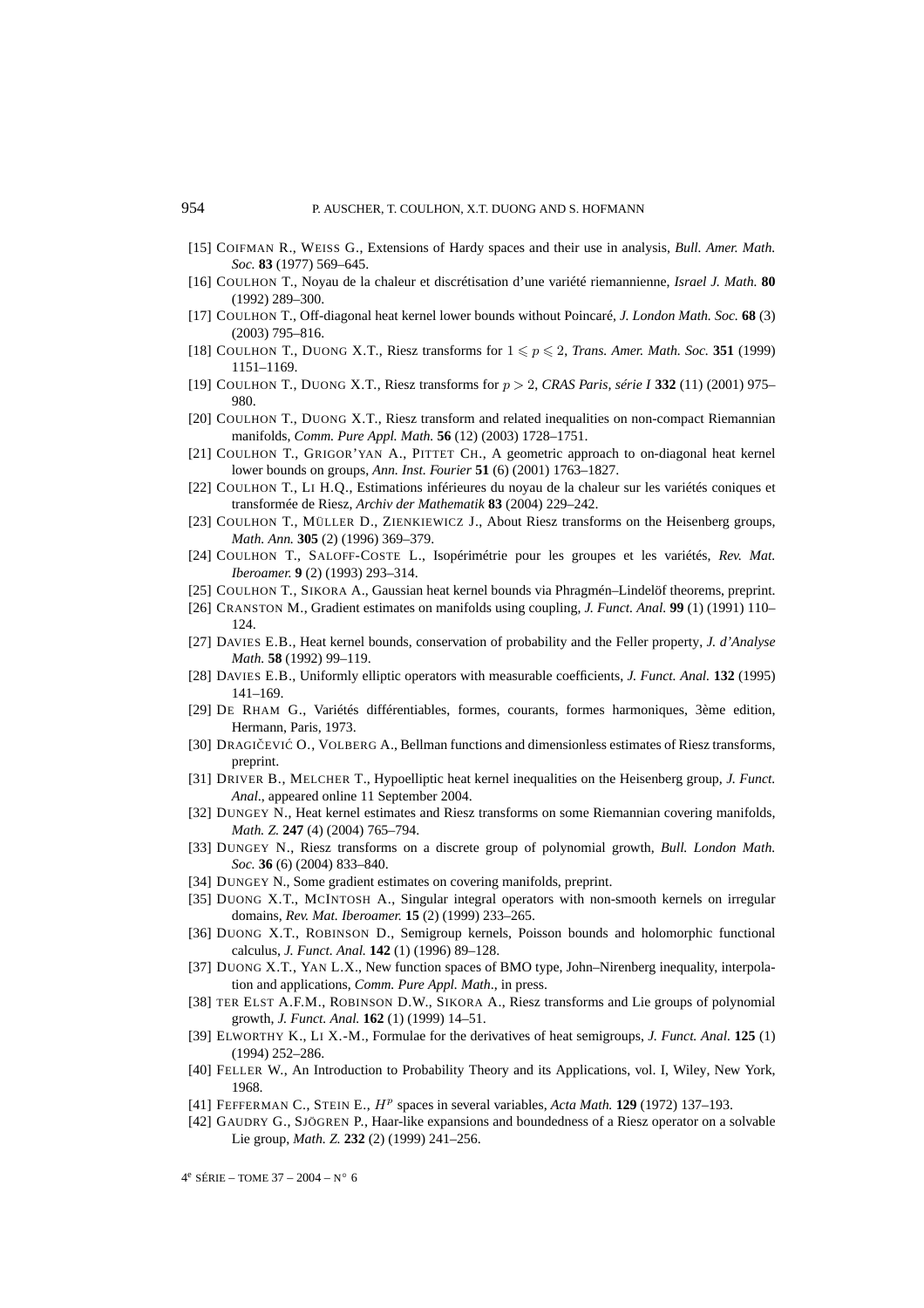- [43] GRIGOR'YAN A., On stochastically complete manifolds, *DAN SSSR* **290** (3) (1986) 534–537, in Russian; English translation: *Soviet Math. Doklady* **34** (2) (1987) 310–313.
- [44] GRIGOR'YAN A., The heat equation on non-compact Riemannian manifolds, *Matem. Sbornik* **182** (1) (1991) 55–87, in Russian; English translation: *Math. USSR Sb.* **72** (1) (1992) 47–77.
- [45] GRIGOR'YAN A., Upper bounds of derivatives of the heat kernel on an arbitrary complete manifold, *J. Funct. Anal.* **127** (1995) 363–389.
- [46] GRIGOR'YAN A., Gaussian upper bounds for the heat kernel on arbitrary manifolds, *J. Diff. Geom.* **45** (1997) 33–52.
- [47] GRIGOR'YAN A., Estimates of heat kernels on Riemannian manifolds, in: B. Davies, Y. Safarov (Eds.), *Spectral Theory and Geometry*, in: London Math. Soc. Lecture Note Series, vol. **273**, 1999, pp. 140–225.
- [48] HAJŁASZ P., Sobolev spaces on an arbitrary metric space, *Pot. Anal.* **5** (1996) 403–415.
- [49] HAJŁASZ P., KOSKELA P., Sobolev meets Poincaré, *CRAS Paris* **320** (1995) 1211–1215.
- [50] HAJŁASZ P., KOSKELA P., Sobolev met Poincaré, *Mem. Amer. Math. Soc.* **145** (2000) 688.
- [51] HEBISCH W., A multiplier theorem for Schrödinger operators, *Coll. Math.* **60/61** (1990) 659–664.
- [52] HEBISCH W., STEGER T., Multipliers and singular integrals on exponential growth groups, *Math. Z.* **245** (2003) 35–61.
- [53] HOFMANN S., MARTELL J.M.,  $L^p$  bounds for Riesz transforms and square roots associated to second order elliptic operators, *Publ. Mat.* **47** (2) (2003) 497–515.
- [54] ISHIWATA S., A Berry–Esseen type theorem on a nilpotent covering graph, *Canad. J. Math*., submitted for publication.
- [55] ISHIWATA S., Asymptotic behavior of a transition probability for a random walk on a nilpotent covering graph, in: *Discrete Geometric Analysis*, in: Contemp. Math., vol. **347**, Amer. Math. Soc., Providence, RI, 2004, pp. 57–68.
- [56] IWANIEC T., The Gehring lemma, in: *Quasiconformal Mappings and Analysis (Ann Arbor, MI, 1995)*, Springer, New York, 1998, pp. 181–204
- [57] IWANIEC T., SCOTT C., STROFFOLINI B., Nonlinear Hodge theory on manifolds with boundary, *Annali di Matematica Pura ed Applicata, IV* **CLXXVII** (1999) 37–115.
- [58] LI H.-Q., La transformation de Riesz sur les variétés coniques, *J. Funct. Anal.* **168** (1999) 145–238.
- [59] LI H.-Q., Estimations du noyau de la chaleur sur les variétés coniques et ses applications, *Bull. Sci. Math.* **124** (5) (2000) 365–384.
- [60] LI H.-Q., Analyse sur les variétés cuspidales, *Math. Ann.* **326** (2003) 625–647.
- [61] LI H.-Q., LOHOUÉ N., Transformées de Riesz sur une classe de variétés à singularités coniques, *J. Math. Pures Appl.* **82** (2003) 275–312.
- [62] LI J., Gradient estimate for the heat kernel of a complete Riemannian manifold and its applications, *J. Funct. Anal.* **97** (1991) 293–310.
- [63] LI P., YAU S.T., On the parabolic kernel of the Schrödinger operator, *Acta Math.* **156** (1986) 153– 201.
- [64] LI X.D., Riesz transforms and Schrödinger operators on complete Riemannian manifolds with negative Ricci curvature, preprint.
- [65] LOHOUÉ N., Comparaison des champs de vecteurs et des puissances du laplacien sur une variété riemannienne à courbure non positive, *J. Funct. Anal.* **61** (2) (1985) 164–201.
- [66] LOHOUÉ N., Estimation des projecteurs de de Rham–Hodge de certaines variétés riemanniennes non compactes, unpublished manuscript, 1984.
- [67] LOHOUÉ N., Inégalités de Sobolev pour les formes différentielles sur une variété riemannienne, *CRAS Paris, série I* **301** (6) (1985) 277–280.
- [68] LOHOUÉ N., Transformées de Riesz et fonctions de Littlewood–Paley sur les groupes non moyennables, *CRAS Paris, série I* **306** (1988) 327–330.
- [69] LOHOUÉ N., MUSTAPHA S., Sur les transformées de Riesz sur les espaces homogènes des groupes de Lie semi-simples, *Bull. Soc. Math. France* **128** (4) (2000) 485–495.
- [70] LOHOUÉ N., MUSTAPHA S., Sur les transformées de Riesz sur les groupes de Lie moyennables et sur certains espaces homogènes, *Canad. J. Math.* **50** (5) (1998) 1090–1104.
- [71] MARIAS M., RUSS E.,  $H<sup>1</sup>$ -boundedness of Riesz transforms and imaginary powers of the Laplacian on Riemannian manifolds, *Ark. Mat.* **41** (1) (2003) 115–132.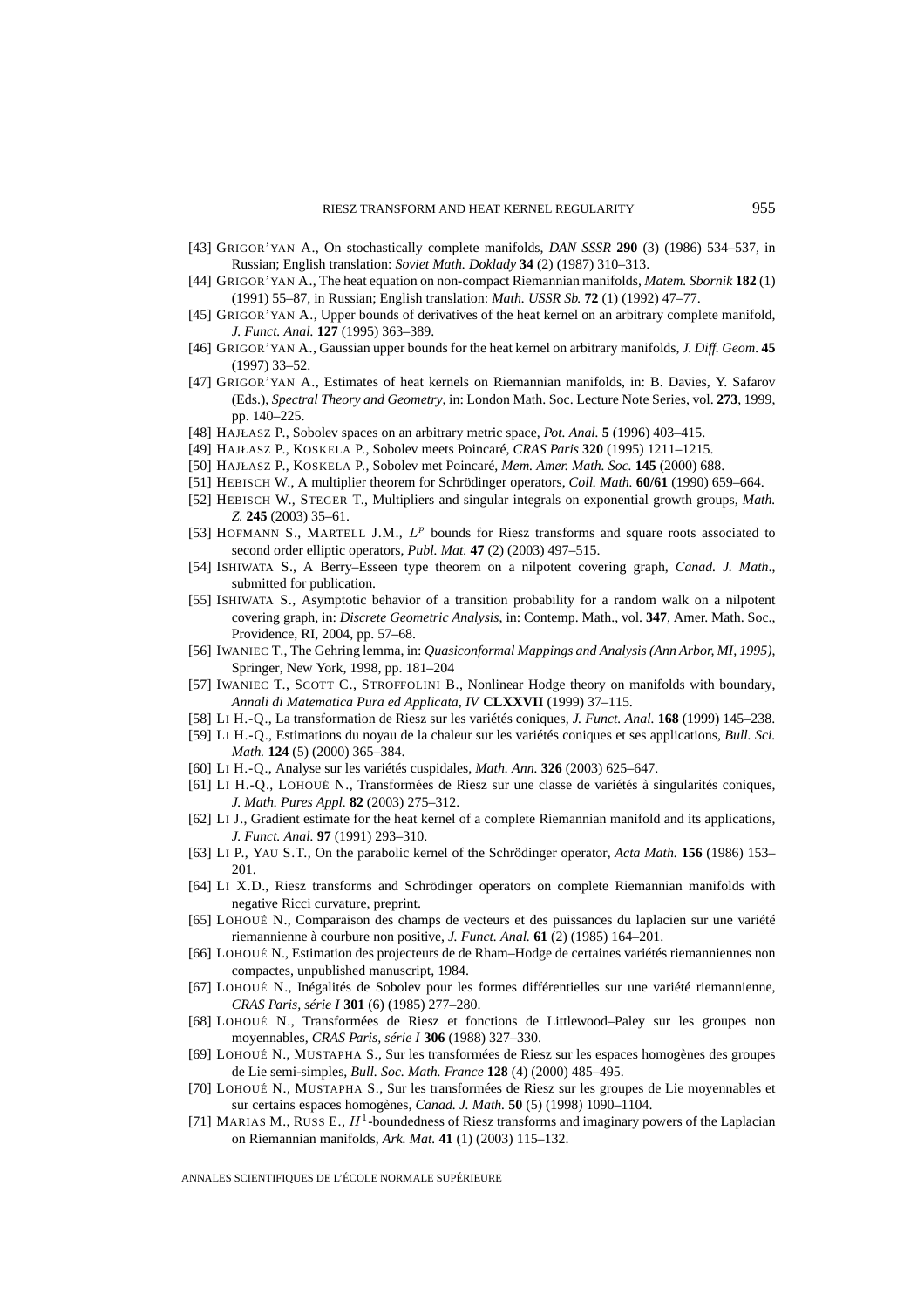- [72] MARTELL J.M., Sharp maximal functions associated with approximations of the identity in spaces of homogeneous type and applications, *Studia Math.* **161** (2) (2004) 113–145.
- [73] MEYER P.-A., Transformations de Riesz pour les lois gaussiennes, in: *Séminaire de Probabilités XVIII*, in: Lecture Notes, vol. **1059**, Springer, Berlin, 1984, pp. 179–193.
- [74] MEYER Y., Ondelettes et opérateurs, tome II, Hermann, Paris, 1990.
- [75] MEYERS N.G., An  $L^p$  estimate for the gradient of solutions of second order elliptic divergence equations, *Ann. Scuola Norm. Sup. Pisa* **3** (17) (1963) 189–206.
- [76] PICARD J., Gradient estimates for some diffusion semigroups, *Probab. Theory Related Fields* **122** (2002) 593–612.
- [77] PIQUARD F., Riesz transforms on generalized Heisenberg groups and Riesz transforms associated to the CCR heat flow, *Publ. Mat.* **48** (2) (2004) 309–333.
- [78] PISIER G., Riesz transforms: a simpler analytic proof of P.A. Meyer's inequality, in: *Séminaire de Probabilités XXII*, in: Lecture Notes in Math., vol. **1321**, Springer, Berlin, 1988, pp. 485–501.
- [79] QIAN Z., Gradient estimates and heat kernel estimates, *Proc. Royal Soc. Edinburgh* **125A** (1995) 975–990.
- [80] RUMIN M., Differential geometry on C-C spaces and application to the Novikov–Shubin numbers of nilpotent Lie groups, *CRAS Paris, série I* **329** (11) (1999) 985–990.
- [81] RUMIN M., Around heat decay on forms and relations of nilpotent Lie groups, in: Séminaire de théorie spectrale et géométrie de Grenoble, vol. **19**, 2000–2001, pp. 123–164.
- [82] RUSS E., Riesz transforms on graphs, *Math. Scand.* **87** (1) (2000) 133–160.
- [83] SALOFF-COSTE L., Analyse sur les groupes de Lie à croissance polynomiale, *Ark. Mat.* **28** (1990) 315–331.
- [84] SALOFF-COSTE L., A note on Poincaré, Sobolev and Harnack inequalities, *Duke J. Math.* **65** (1992) 27–38, I.R.M.N.
- [85] SALOFF-COSTE L., Parabolic Harnack inequality for divergence form second order differential operators, *Pot. Anal.* **4** (4) (1995) 429–467.
- [86] SCOTT C.,  $L^p$  theory of differential forms on manifolds, *Trans. Amer. Math. Soc.* **347** (1995) 2075– 2096.
- [87] SHEN Z., Bounds of Riesz transforms on  $L^p$  spaces for second order elliptic operators, *Ann. Inst. Fourier*, in press.
- [88] SIKORA A., Riesz transform, Gaussian bounds and the method of wave equation, *Math. Z.* **247** (3) (2004) 643–662.
- [89] STEIN E.M., Topics in harmonic analysis related to the Littlewood–Paley theory, Princeton UP, 1970.
- [90] STEIN E.M., Some results in harmonic analysis in  $\mathbb{R}^n$  for  $n \to \infty$ , *Bull. Amer. Math. Soc.* **9** (1983) 71–73.
- [91] STEIN E.M., Harmonic Analysis, Real-Variable Methods, Orthogonality, and Oscillatory Integrals, Princeton UP, 1993.
- [92] STRICHARTZ R., Analysis of the Laplacian on the complete Riemannian manifold, *J. Funct. Anal.* **52** (1983) 48–79.
- [93] STRICHARTZ R.,  $L^p$  contractive projections and the heat semigroup for differential forms, *J. Funct. Anal.* **65** (1986) 348–357.
- [94] STROOCK D., Applications of Fefferman–Stein type interpolation to probability and analysis, *Comm. Pure Appl. Math.* **XXVI** (1973) 477–495.
- [95] STROOCK D., TURETSKY J., Upper bounds on derivatives of the logarithm of the heat kernel, *Comm. Anal. Geom.* **6** (4) (1998) 669–685.
- [96] THALMAIER A., WANG F.-Y., Gradient estimates for harmonic functions on regular domains in Riemannian manifolds, *J. Funct. Anal.* **155** (1) (1998) 109–124.
- [97] THALMAIER A., WANG F.-Y., Derivative estimates of semigroups and Riesz transforms on vector bundles, *Pot. Anal.* **20** (2) (2004) 105–123.
- [98] VAROPOULOS N., Analysis on Lie groups, *J. Funct. Anal.* **76** (1988) 346–410.
- [99] VAROPOULOS N., Random walks and Brownian motion on manifolds, in: *Analisi Armonica, Spazi Simmetrici e Teoria della Probabilità*, in: Symposia Math., vol. **XXIX**, 1987, pp. 97–109.